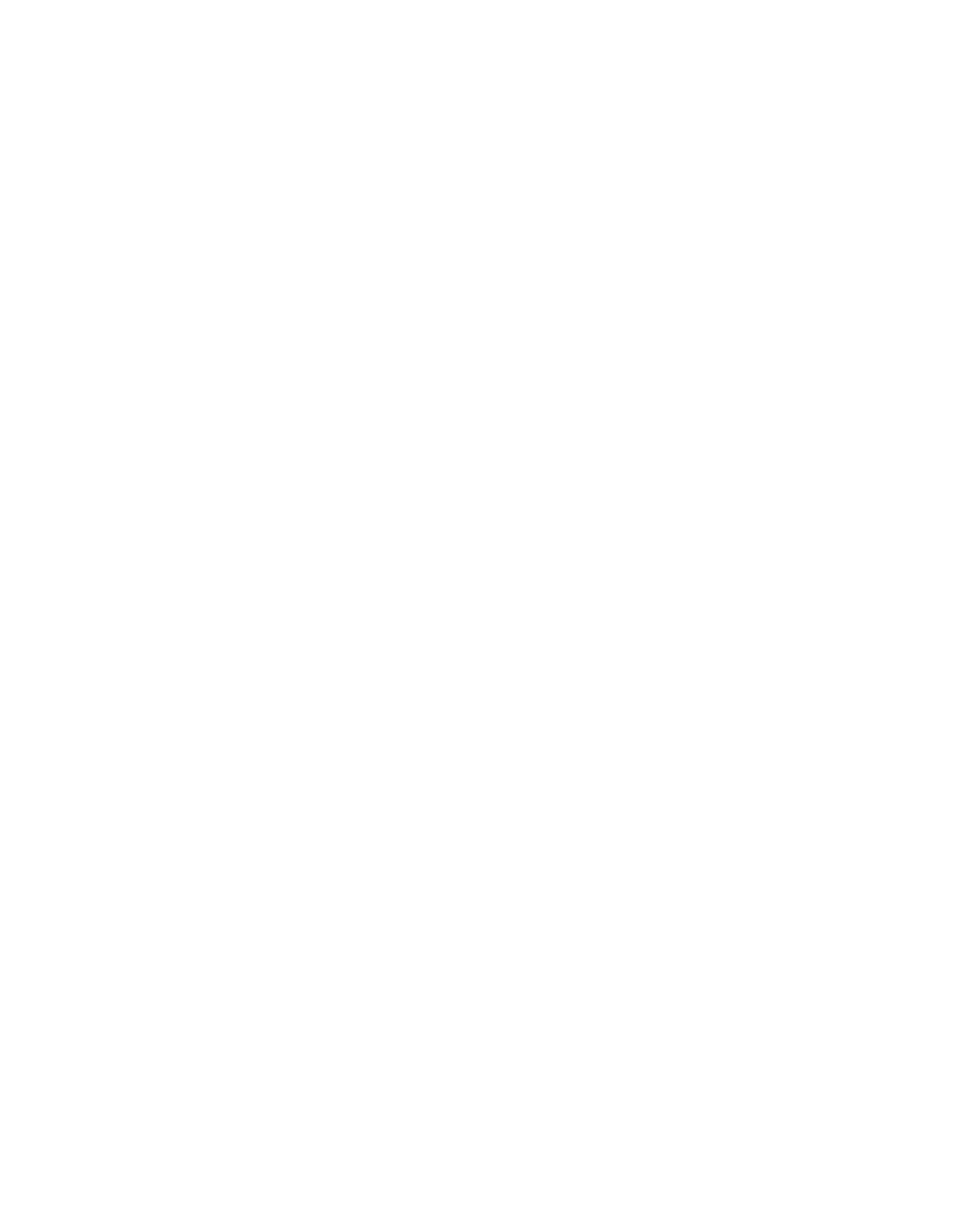

**COMMON TRAINING**

**PROFICIENCY LEVEL ONE**

**INSTRUCTIONAL GUIDE**



#### **SECTION 1**

#### **EO C111.01 - PARTICIPATE IN A BIATHLON BRIEFING**

Total Time: 30 min

# **PREPARATION**

#### **PRE-LESSON INSTRUCTIONS**

Resources needed for the delivery of this lesson are listed in the lesson specification located in A-CR-CCP-801/ PG-001, *Proficiency Level One Qualification Standard and Plan*, Chapter 4. Specific uses for said resources are identified throughout the instructional guide within the TP for which they are required.

Review the lesson content and become familiar with the material prior to delivering the lesson.

Confirm the number of zones within your region.

## **PRE-LESSON ASSIGNMENT**

Nil.

#### **APPROACH**

An interactive lecture was chosen for this lesson to introduce biathlon and provide an overview of the sport.

### **INTRODUCTION**

#### **REVIEW**

Nil.

#### **OBJECTIVES**

By the end of this lesson, the cadet shall have participated in a biathlon briefing.

#### **IMPORTANCE**

It is important for cadets to participate in a biathlon briefing because it introduces the history and components of biathlon, as well as assists in preparing for a biathlon event.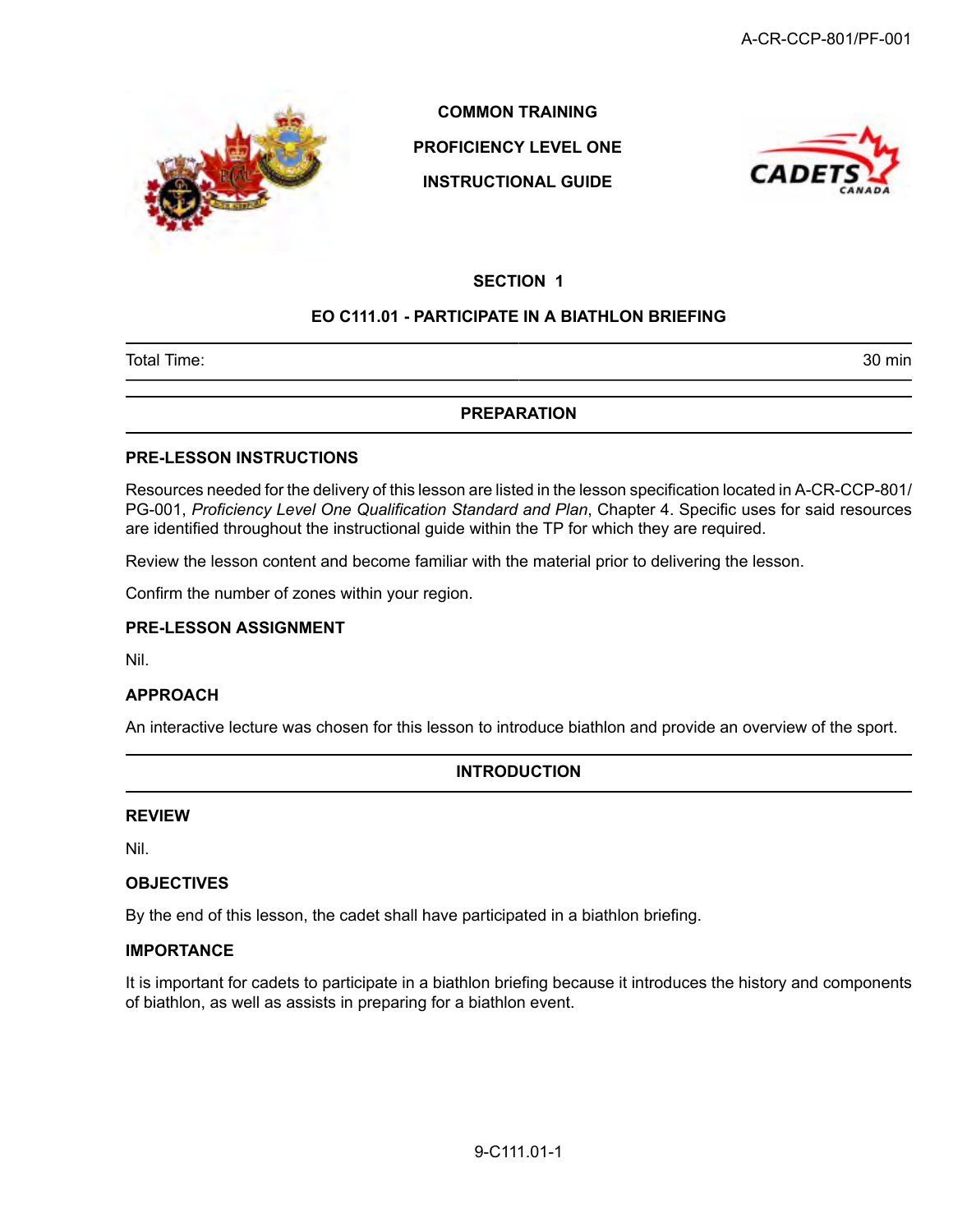**Teaching Point 1 Introduce biathlon.**

Time: 10 min Method: Interactive Lecture Communication of the Method: Interactive Lecture

# **THE SPORT OF BIATHLON**

Traditionally, biathlon consists of two activities—small bore marksmanship and free technique cross country skiing. There are other forms of biathlon competition—these competitions must include a cardiovascular activity and a marksmanship component. The marksmanship component of biathlon demands fine motor control, great stability and precision. Traditionally a .22 cal small bore rifle is used. The combination of these two very contradictory activities makes the sport of biathlon.

Biathlon is considered a life sport. The first recorded biathlon competition took place near the Swedish / Norwegian border in 1767, between companies of border guards from the two countries. Biathlon continued to develop through hunting and warfare until it was introduced as a demonstration sport at the winter Olympics in Charmoix, France in 1924. It was not until 1960 in Squaw Valley, California and a change to small bore that biathlon became a fully-sanctioned Olympic event for men. In 1992 in Albertville, France, it became an Olympic event for women as well.



Cave drawings found in Norway, depicting Nordic skiing and the carrying of a weapon, date Biathlon back more than 5,000 years.

# **TYPES OF RACES**

There are six different types of races used in biathlon competitions in the CCM.

### **INDIVIDUAL**

An individual race consists of a single competitor start. It is a race of varying distances based on age, gender, weather, and the geographical constraints of the course location. An individual race consists of sequential bouts of skiing and firing, which may include:

- 1. skiing;
- 2. firing five rounds;
- 3. skiing;
- 4. firing five rounds;
- 5. skiing;
- 6. firing five rounds;
- 7. skiing; and
- 8. crossing the finish line.

The race is over when the last competitor crosses the finish line.

A time penalty of 40 seconds for every missed target is added to the competitor's final time.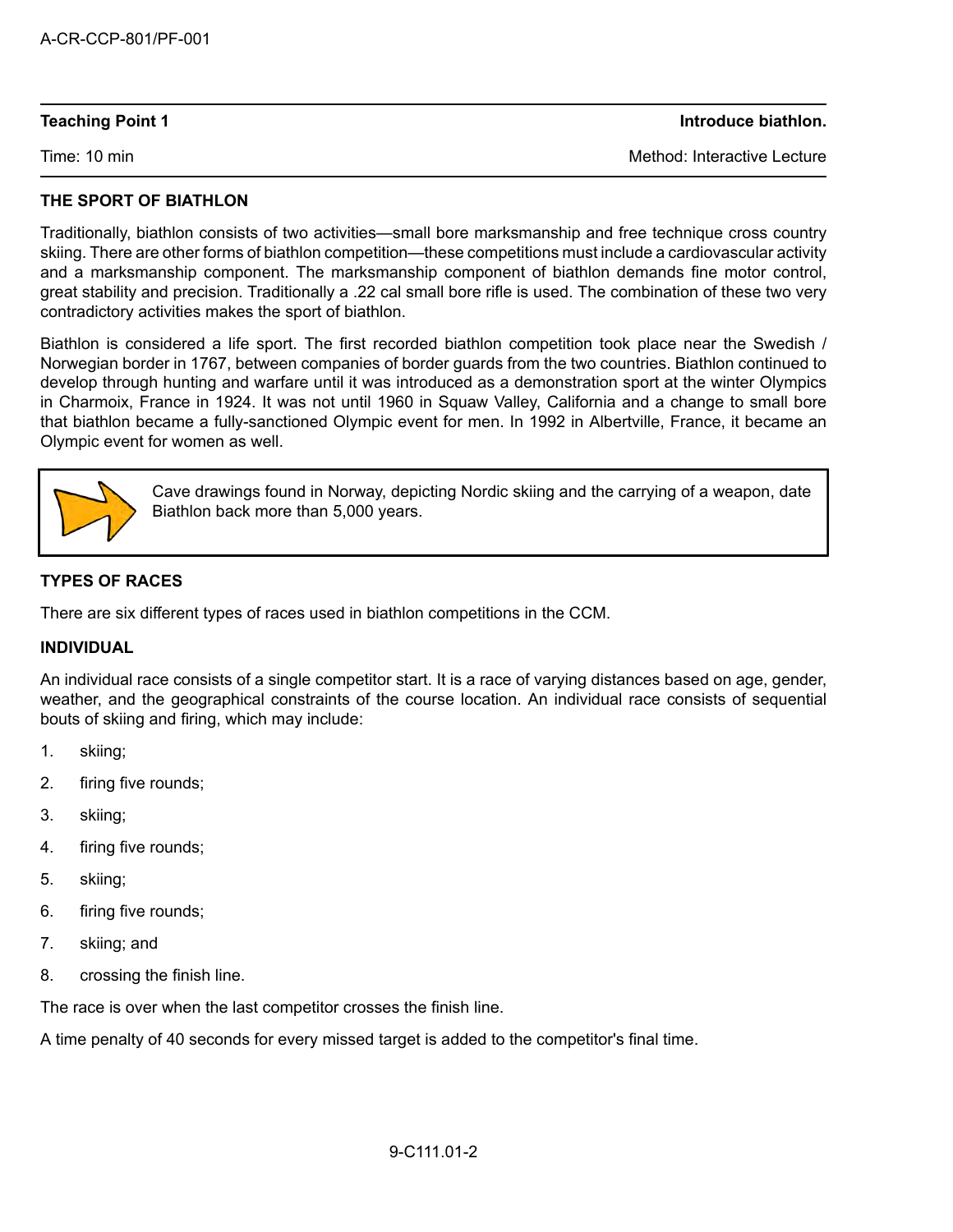# **SPRINT**

A sprint race consists of a single competitor or group start. It is a race of varying distances based on age, gender, weather, and the geographical constraints of the course location. A sprint race consists of sequential bouts of skiing and firing, which may include:

- 1. skiing;
- 2. firing five rounds;
- 3. skiing;
- 4. firing five rounds;
- 5. skiing and
- 6. crossing the finish line.

The race is over when the last competitor crosses the finish line.

A penalty of skiing one loop for every missed target is added to the competitor's final time.

#### **MASS**

A mass race consists of a simultaneous start. It is a race of varying distances based on age, gender, weather, and the geographical constraints of the course location. A mass race consists of sequential bouts of skiing and firing, which may include:

- 1. skiing;
- 2. firing five rounds;
- 3. skiing;
- 4. firing five rounds;
- 5. skiing;
- 6. firing five rounds;
- 7. skiing;
- 8. fire five rounds;
- 9. skiing and
- 10. crossing the finish line.

The race is over when the last competitor crosses the finish line.

A penalty of skiing one loop for every missed target is added to the competitor's final time.

### **PURSUIT**

A pursuit race consists of a single competitor start on random draw or results from a previous event during the same championship. It is a race of varying distances based on age, gender, weather, and the geographical constraints of the course location. A pursuit race consists of sequential bouts of skiing and firing, which may include:

- 1. skiing;
- 2. firing five rounds;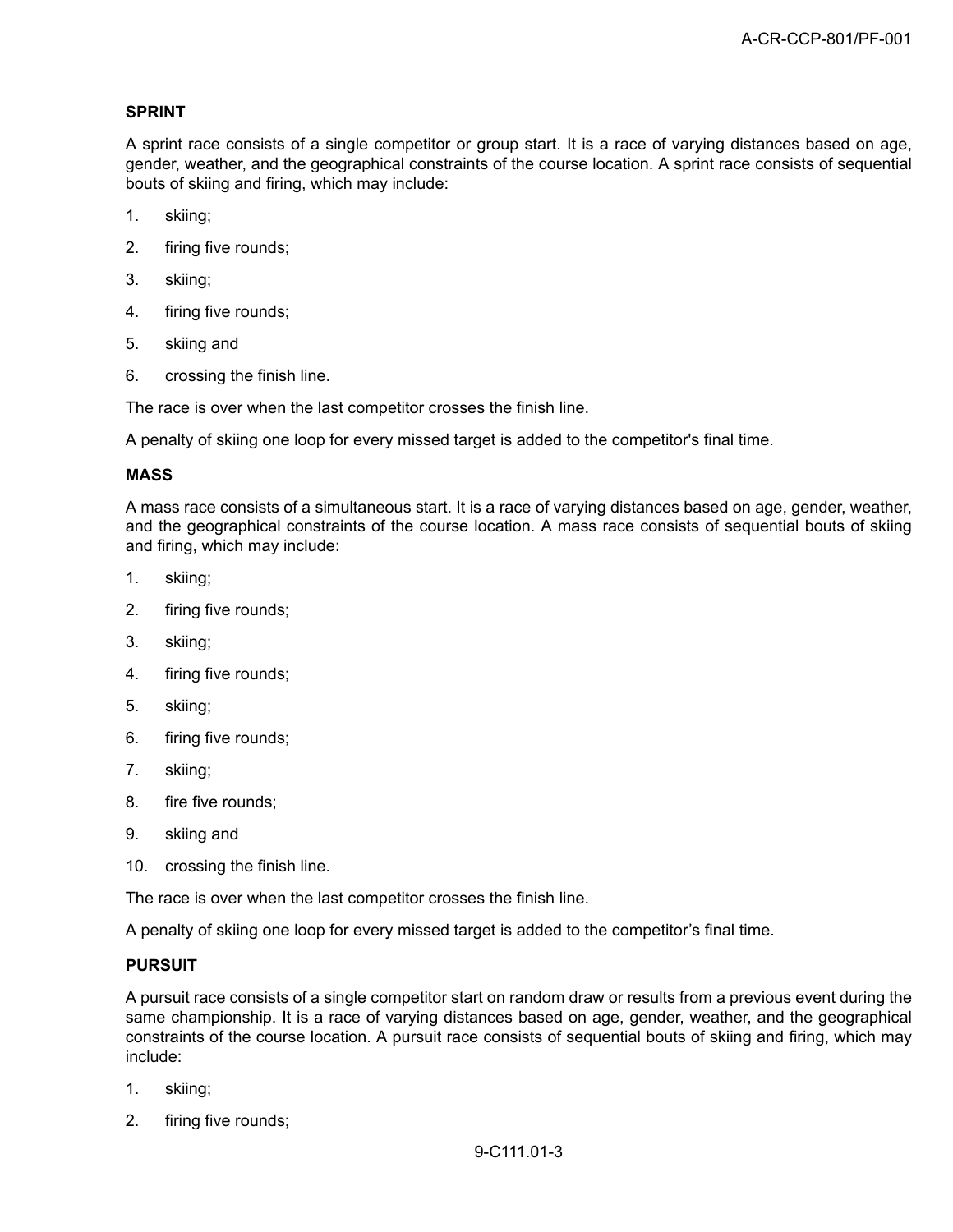- 3. skiing;
- 4. firing five rounds;
- 5. skiing;
- 6. firing five rounds;
- 7. skiing;
- 8. firing five rounds;
- 9. skiing; and
- 10. crossing the finish line.

The race is over when the last competitor crosses the finish line.

A penalty of skiing one loop for every missed target is added to the competitor's final time.

# **RELAY**

A relay race consists of a simultaneous start. It is a race of varying distances, based on age, gender, weather, and the geographical constraints of the course location. A relay race consists of sequential bouts of skiing and firing for each relay team member, which may include:

- 1. skiing;
- 2. firing five rounds (three spare);
- 3. skiing;
- 4. firing five rounds (three spare);
- 5. skiing;
- 6. tagging / touching either the torso, arms, hands, legs, feet, head or the rifle of the outgoing member of the team in the relay handover zone; and
- 7. the last skier completing the above sequence with no tagging / touching. They end the race by crossing the finish line.

The race is over when the last competitor of the last team crosses the finish line.

A penalty of skiing one loop for every missed target is added to the competitor's final time.

# **PATROL**

A patrol race consists of a simultaneous start of a firing bout on the range. It is a race of varying distances, based on age, gender, weather, and the geographical constraints of the course location. The team must ski together with a distance of no further than 30 m apart from the first to the last skier. This distance is measured when they enter the range and cross the finish line. It may also be measured while on a skiing bout. Members of the patrol must carry patrol equipment in a pack. The equipment will vary, but usually consists of four to six wool blankets. The blankets are carried in packs and the division of the blankets is left to the discretion of the team. A patrol race consists of sequential bouts of skiing and firing, which may include:

- 1. firing up to 20 rounds;
- 2. skiing;
- 3. firing up to 20 rounds;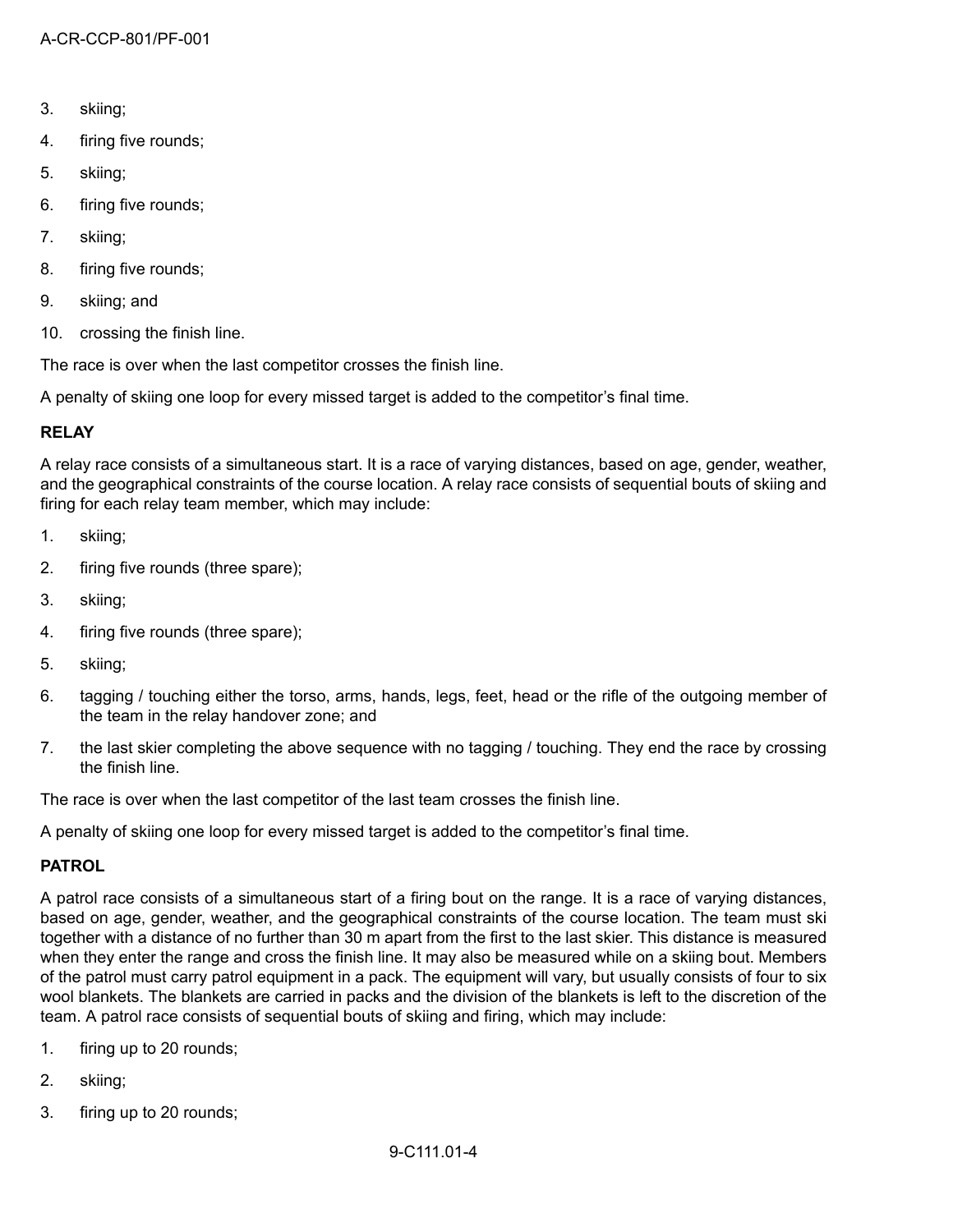- 4. skiing;
- 5. firing up to 20 rounds;
- 6. skiing;
- 7. firing unlimited rounds; and finishing when the last paddle on the target indicates a hit.

A penalty of skiing one loop for every missed target is added to the competitor's final time.

#### **Special rules for a patrol race**

- Each competitor must fire at least twice.
- Teams cannot leave the range until all targets are hit or all 20 rounds are expended.
- Crossfiring is authorized as per rule 1.9.2. from *Biathlon Canada Handbook*. When a member of a team has hit all five of their targets they may fire at their team member's target. This can only occur after crossfire is called and the competitor who will not be firing unloads their rifle and places it on the mat.
- Five minutes will be added to the team's final time if two competitors fire on the same target at the same time.
- Each team must stay together as a group as per rule 1.9.3. from *Biathlon Canada Handbook*.
- Only during a patrol race may the rifle be supported by the pack on the firing line.
- A patrol member must be wearing or carrying their pack when crossing the finish line or entering the range.
- A patrol member must finish with their pack.

#### **End of Patrol**

There is a time limit on the patrol race. At the 45-minute mark, the range is closed to incoming teams and penalties are added to the team's final time. For each ski bout not completed by the team, a 15 minute time will be added to their final time.

#### **FINAL RESULTS FOR ALL TYPES OF RACES**

Results are based on ski time(s) combined with any time credits or penalties assessed to produce a final time. First place is awarded to the team with the lowest time.

### **CONFIRMATION OF TEACHING POINT 1**

#### **QUESTIONS**:

- Q1. What two activities make up the sport of biathlon?
- Q2. What are the six types of biathlon races used in biathlon competitions in the CCM?
- Q3. In what race is crossfiring allowed?

### **ANTICIPATED ANSWERS**:

- A1. A marksmanship and an cardiovascular activity.
- A2. Individual, sprint, mass, pursuit, relay, and patrol races.
- A3. Only in the patrol race IAW rule 1.9.3. from the *Biathlon Canada Handbook*.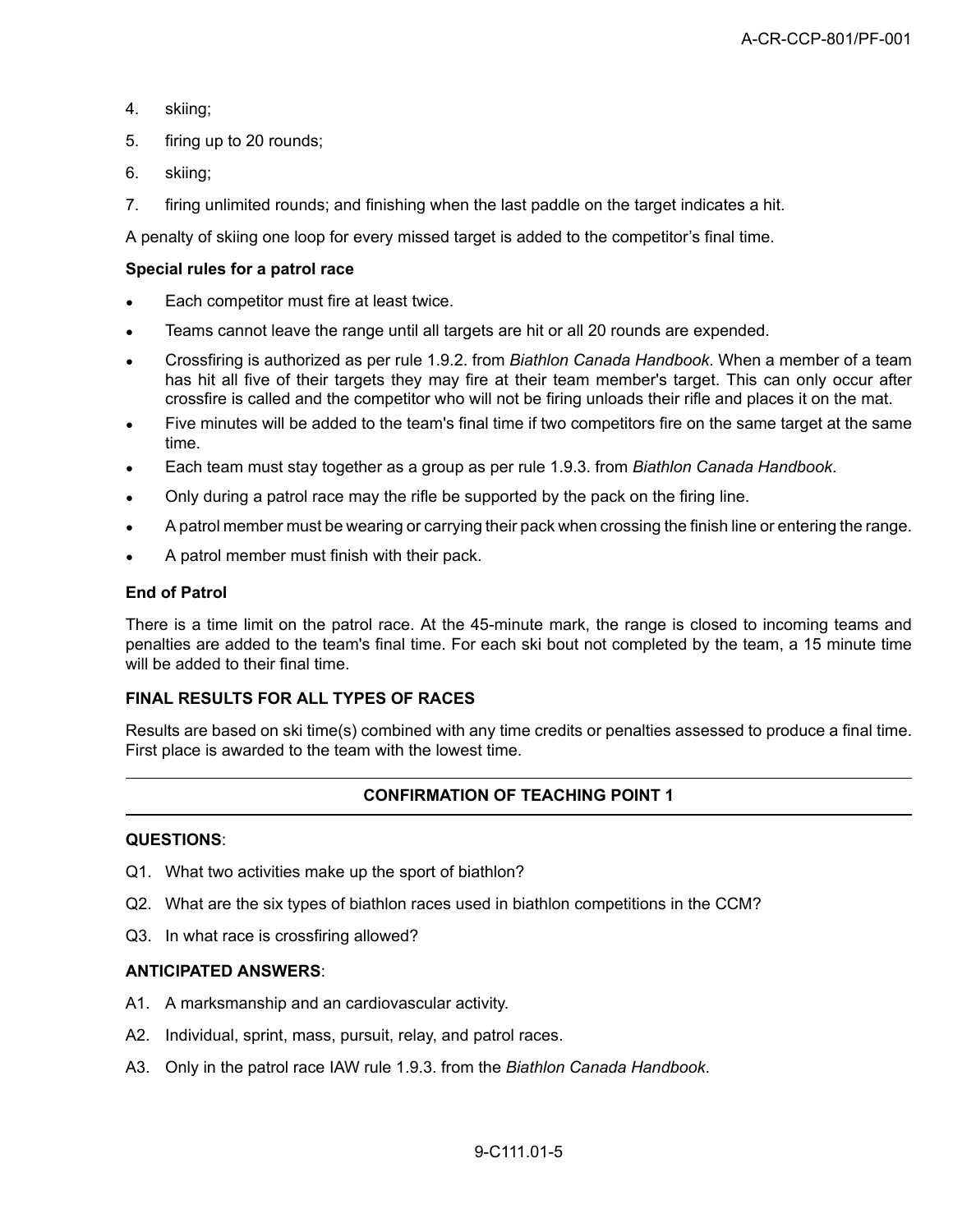**Teaching Point 2 Describe competitive events in the CCM.**

Time: 15 min Method: Interactive Lecture Communication of the Method: Interactive Lecture

# **LOCAL SQUADRON (STAGE 1)**

At stage one the squadron Commanding Officer (CO) is the Officer of Primary Interest (OPI) and will recommend who will participate in the zone competition based on the squadron's biathlon program. If no biathlon program is in place at the corps, cadets may still compete at the CO's discretion. Biathlon teams consist of three competitors of the same gender, one of which must be a junior (have not reached the 15<sup>th</sup> birthday on or before 15 March of the training year).

# **ZONE (STAGE 2)**

At stage two cadets will compete in a zone competition with corps in the same geographical area. Corps that cannot participate in a zone competition due to geographic limitations may conduct a local competition and mail in the results to the Zone / Regional Biathlon Coordinator who is the OPI for this stage. The regional biathlon coordinator is responsible for posting the names of the competitors who will advance to the provincial / territorial competition, based on the competitor's results, and the region's total allowable competitors.

# **PROVINCIAL / TERRITORIAL (STAGE 3)**

At stage three the number of competitors in each category will depend on the number of zones in the region, and are decided by the Regional Biathlon Coordinator who is the OPI for this stage. These categories are female team, female composite team, male team, and male composite team. Composite teams are composed of top individual competitors in a zone, who are not necessarily from the same corps. Corps teams are selected based on the aggregate score of the fastest three competitors from the corps. Individual members of corps teams do not need to be declared until after the final race results are posted.

### **NATIONAL (STAGE 4)**

Stage four in the selection process is based on the number of teams permitted to compete per region. The OPI for this stage is the National Biathlon Coordinator. Corps teams must contain the fastest junior and fastest senior competitor, plus the next fastest skier from the same corps based on their final time from the qualifying race.

Composite teams are selected based on final race times, from the remaining competitors who are not already selected for a corps team. Each composite team will consist of the next fastest senior competitor, next fastest junior competitor, and the next fastest competitor.



Discuss regional team allowances (located at Figure 1).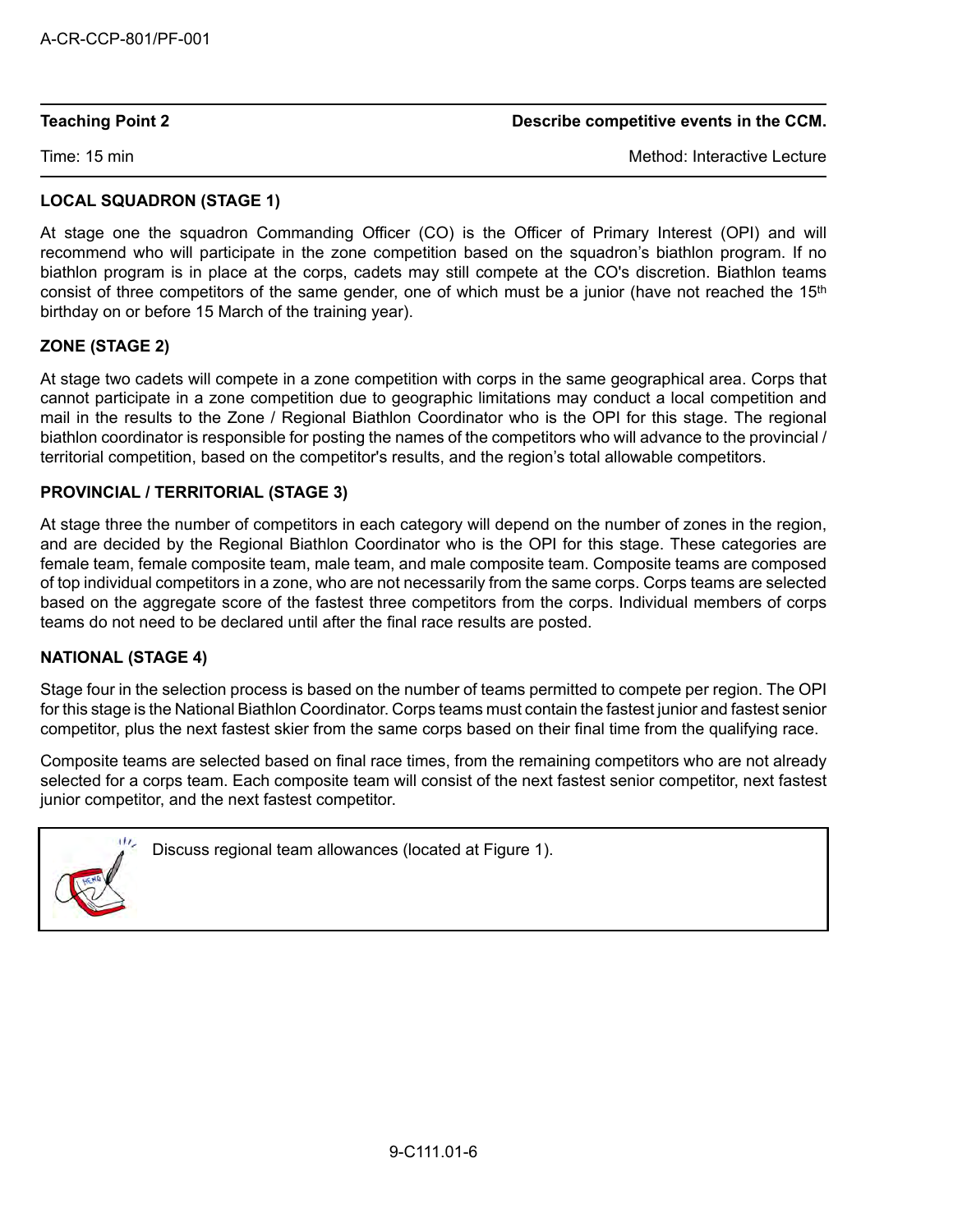| <b>Teams</b>                | <b>Atlantic</b> |           |           | <b>Eastern</b> | <b>Central</b> | <b>Prairie</b> |    |           | <b>Pacific</b> | <b>Northern</b> |  |
|-----------------------------|-----------------|-----------|-----------|----------------|----------------|----------------|----|-----------|----------------|-----------------|--|
|                             | <b>NF</b>       | <b>NS</b> | <b>NB</b> | PEI            | QC             | ON             | MB | <b>SK</b> | AB             | <b>BC</b>       |  |
| Female Team                 |                 |           | л         |                |                |                |    |           |                |                 |  |
| Female<br>Composite<br>Team |                 |           | 1         |                | 2              | 2              |    |           |                |                 |  |
| Male Team                   |                 |           | л         |                |                |                |    |           |                |                 |  |
| Male<br>Composite<br>Team   |                 |           | 1         |                | $\overline{2}$ | 2              |    |           | л              |                 |  |

*Note. Created by D Cdts 4, 2006, Ottawa, ON: Department of National Defence.*

Figure 1 Regional Disbursement of Teams

# **CONFIRMATION OF TEACHING POINT 2**

#### **QUESTIONS**:

- Q1. What is the minimum number of junior competitors per team?
- Q2. How many levels of competitions are there in the CCM?
- Q3. How is the composite team selected?

#### **ANTICIPATED ANSWERS**:

- A1. There is a minimum of one junior competitor per team.
- A2. There are four levels of competition:
	- squadron,
	- zone,
	- provincial / territorial, and
	- national.
- A3. Composite teams are selected based on final race times, from the remaining competitors who are not already selected for a squadron team. Each composite team will consist of the next fastest senior competitor, next fastest junior competitor, and the next fastest competitor.

### **END OF LESSON CONFIRMATION**

The cadets' participation in the biathlon briefing will serve as the confirmation of this lesson.

## **CONCLUSION**

# **HOMEWORK / READING / PRACTICE**

Nil.

#### **METHOD OF EVALUATION**

Nil.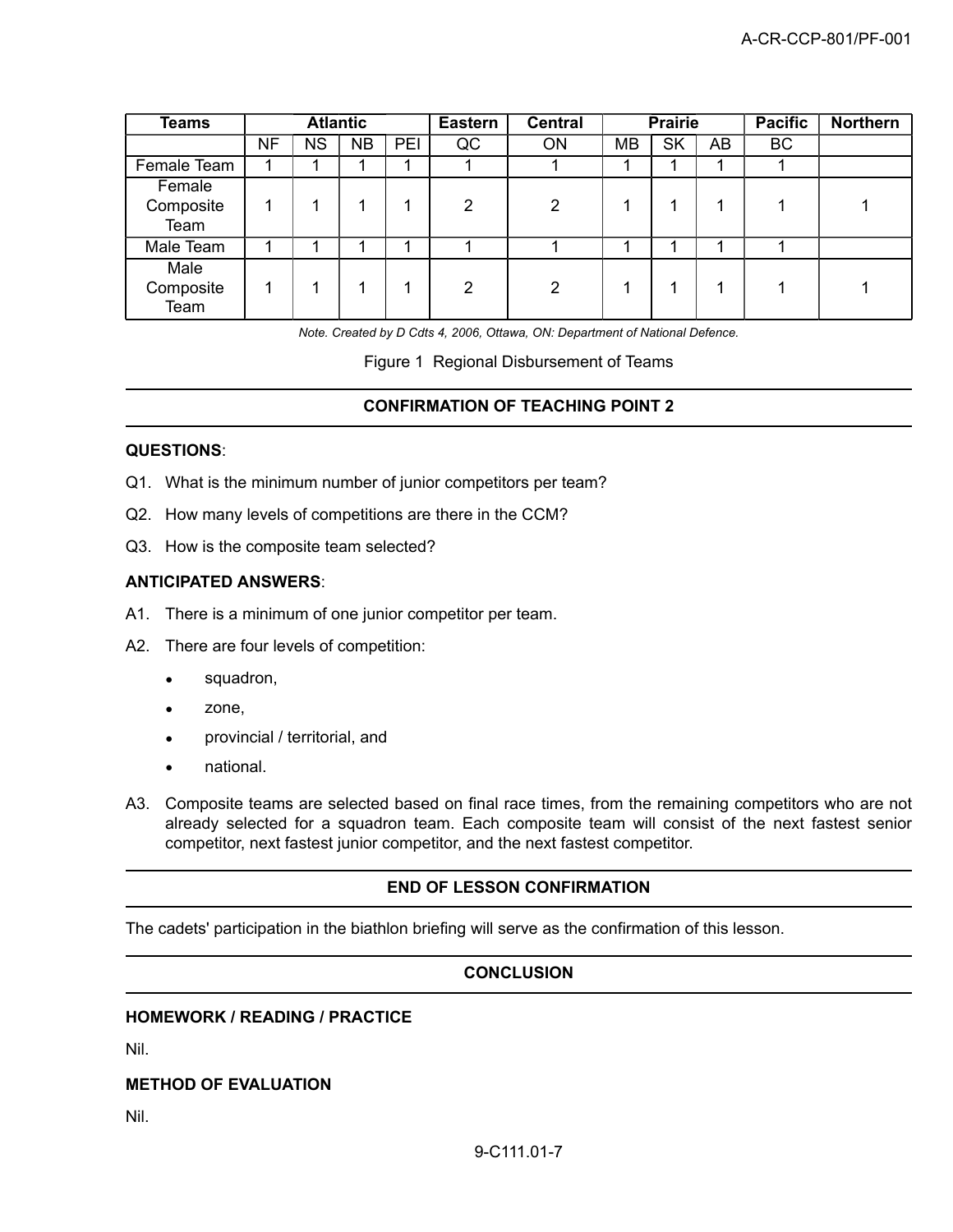# **CLOSING STATEMENT**

Biathlon is a challenging and exciting individual and team sport that is challenging, exciting and promotes physical fitness, which is one of the aims of the cadet program.

# **INSTRUCTOR NOTES / REMARKS**

Nil.

#### **REFERENCES**

A0-036 Cadets Canada. (n.d.). *Canadian cadet movement: Biathlon championship series*. Ottawa, ON: Department of National Defence.

C0-084 Biathlon Canada. (2003). *Biathlon Canada handbook*. Ottawa, ON: Biathlon Canada.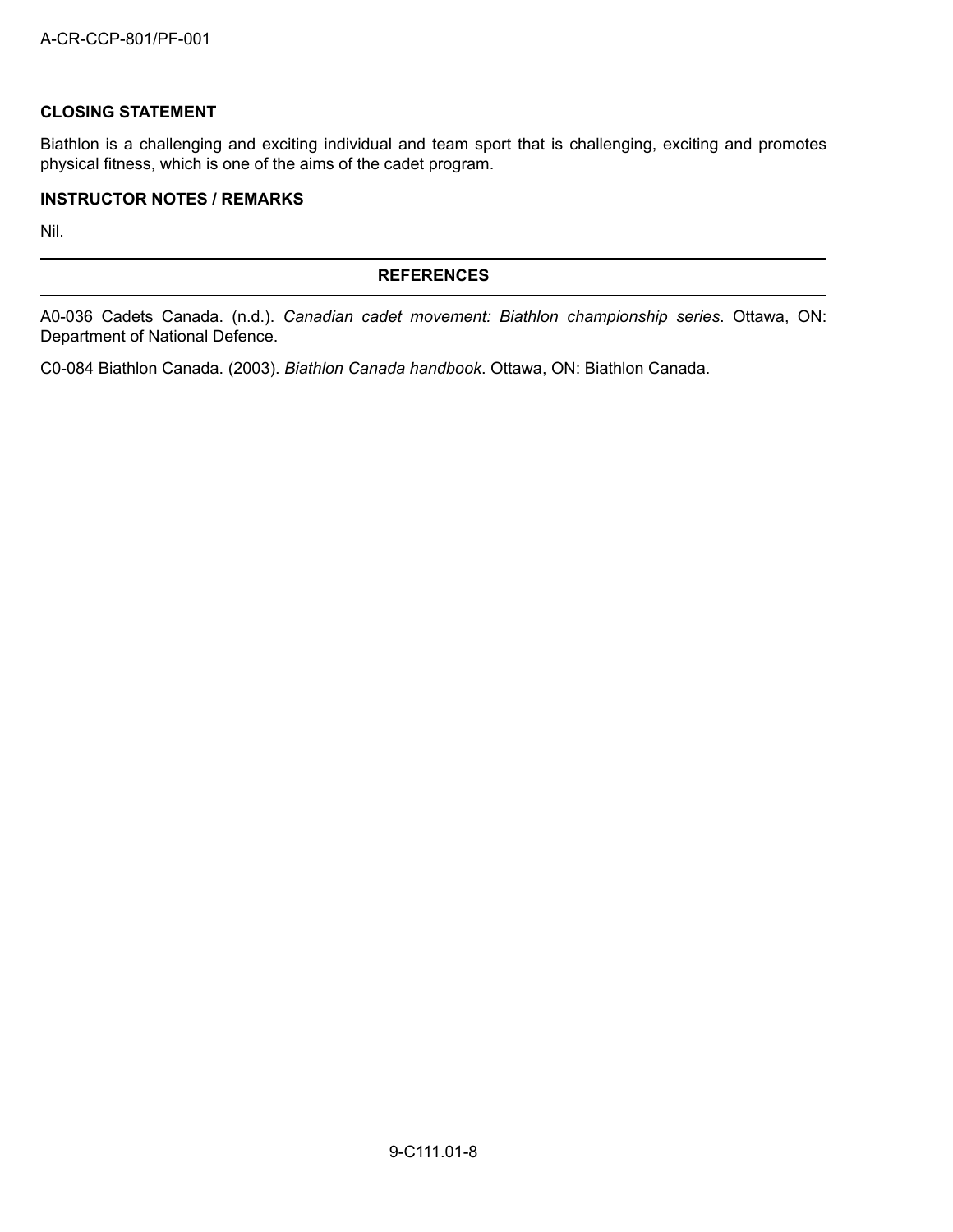

**COMMON TRAINING PROFICIENCY LEVEL ONE**

**INSTRUCTIONAL GUIDE**



# **SECTION 2**

### **EO C111.02 – RUN WIND SPRINTS**

Total Time: 30 min

# **PREPARATION**

#### **PRE-LESSON INSTRUCTIONS**

Resources needed for the delivery of this lesson are listed in the lesson specification located in A-CR-CCP-801/ PG-001, *Proficiency Level One Qualification Standard and Plan*, Chapter 4. Specific uses for said resources are identified throughout the instructional guide within the TP for which they are required.

Review the lesson content and become familiar with the material prior to delivering the lesson.

Ensure a first aid station is set up during the practical activities.

#### **PRE-LESSON ASSIGNMENT**

Nil.

#### **APPROACH**

An interactive lecture was chosen for TPs 1 and 2 to introduce cadets to the methods of preparing for a biathlon activity and running techniques.

A practical activity was chosen for TPs 3–5 as it is an interactive way to introduce the cadets to running skills in a safe and controlled environment. This activity contributes to the development of running skills and knowledge in a fun and challenging setting.

### **INTRODUCTION**

#### **REVIEW**

Nil.

#### **OBJECTIVES**

By the end of this lesson the cadet shall be expected to have run wind sprints.

#### **IMPORTANCE**

It is important for cadets to run wind sprints because it is a method of increasing endurance, which will be useful when participating in summer biathlon activities.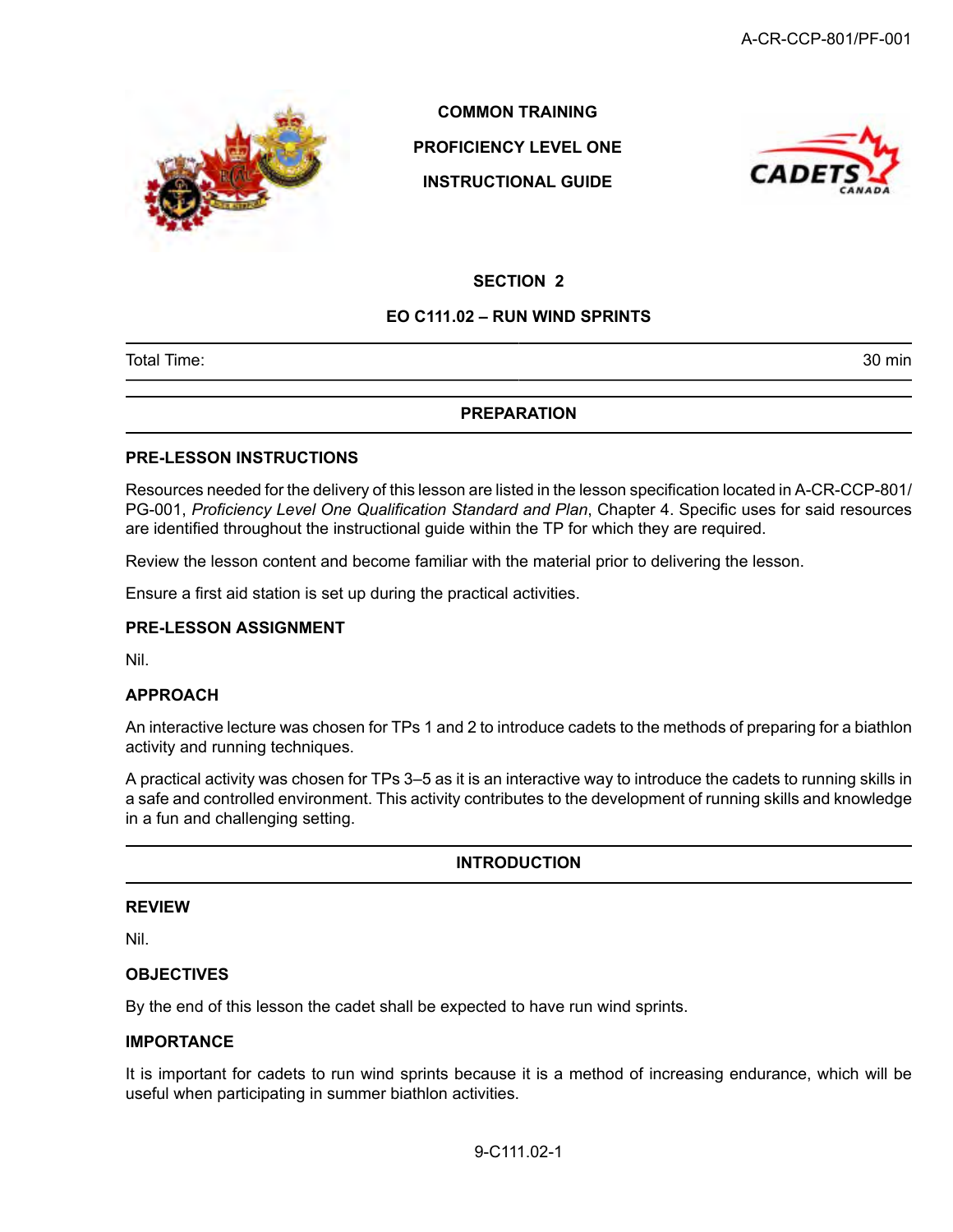**Teaching Point 1 Explain how to prepare for summer biathlon activities.**

Time: 5 min Method: Interactive Lecture Communication of the Method: Interactive Lecture

# **CLOTHING**

Clothing worn while running is important for keeping the body temperature regulated as well as providing freedom of movement. Layering clothing is important because it maintains body heat and ensures comfort while outdoors.



Show examples of the clothing used for the different layers as they are described.

# **The Base / Core Layer**

The layer next to the skin is called the base layer. It may consist of a synthetic undershirt that is close fitting but not tight. It should be made of a material that will absorb perspiration and move it away from the skin, such as polyester.



Damp clothes draw heat from the body, even in conditions above freezing. This rapid heat loss can cause a dangerous drop in body temperature.

#### **The Mid-Layer**

The second layer, called the mid-layer, provides insulation and moves moisture away from the base layer. This layer should be snug, but not constricting. It may consist of a zip-up shirt with a high neck or a shirt with a collar. In hot weather, this layer may be used as an outside layer.

### **The Outer Layer**

The final layer, called the outer layer, provides protection from the elements. It should allow air to circulate and excess moisture to escape. It may consist of a wind shell or a waterproof rain jacket.

It is easier to stay warm rather than trying to warm up after getting cold. Additional insulating layers may be required to keep warm when sitting still in cold temperatures. Most of the heat from a person's body is lost through the head and face. It is always best to wear something on the head regardless of the weather conditions. In the summer, a hat protects the head from the sun and provides shade, while in the winter, a hat helps stop the heat from escaping.

#### **FOOTWEAR**

Running shoes should fit comfortably when laced up. Always wear clean, dry socks when wearing running shoes.

#### **HYDRATION**

The body is made up of over 60 percent water therefore hydration is crucial, particularly when participating in physical activity. The body continuously loses water through breathing, sweating, and urinating. It is recommended that water be drunk approximately two hours before exercise, often during exercise, and after exercise. Sports drinks are an alternative to water for those who run more than 4 km at one time, or who participate in more than an hour of moderate physical activity.

9-C111.02-2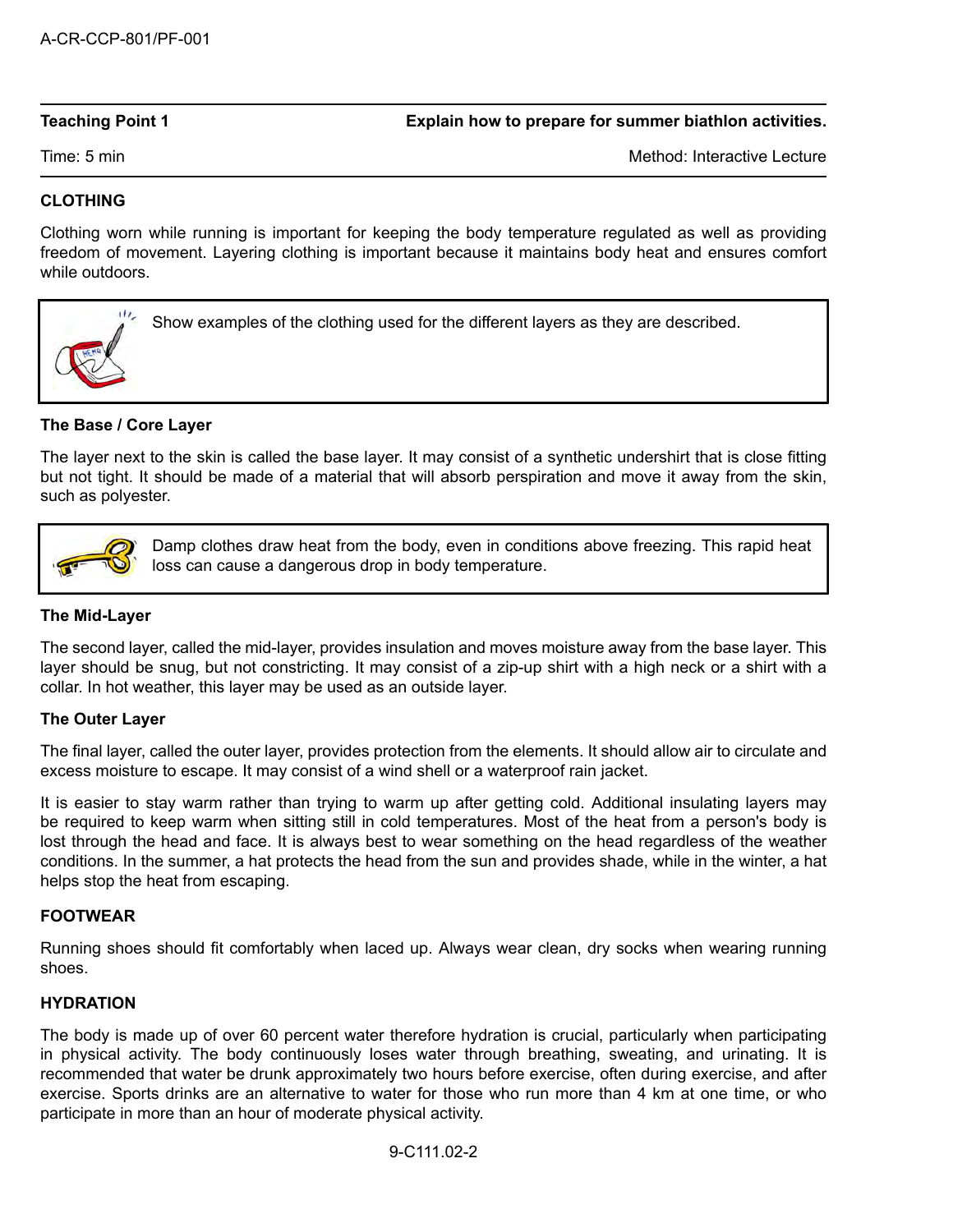# **NUTRITION**

It is important to follow the guidelines for healthy eating outlined in *Canada's Food Guide*, particularly for those who are physically active. Meals should be eaten at least 30 minutes prior to physical activity to allow time for the food to digest.

# **CONFIRMATION OF TEACHING POINT 1**

#### **QUESTIONS**:

- Q1. Why is it important to layer your clothing?
- Q2. What percentage of the body is made up of water?
- Q3. Where can the guidelines for healthy eating be found?

#### **ANTICIPATED ANSWERS:**

- A1. It is important to layer clothing to maintain body heat and ensure comfort while outdoors.
- A2. Over 60 percent of the body is made up of water.
- A3. They can be found in *Canada's Food Guide*.

**Teaching Point 2 Describe running techniques.** 

Time: 5 min Method: Interactive Lecture Control of Time: 5 min Method: Interactive Lecture

#### **PACING**

Pacing is the speed that should be run in order to cover the distance. It is essential to every runner and is important for maintaining energy and endurance. Individuals should pace themselves based on the signs felt from the body and the environmental conditions. An individual who cannot speak as they are running is considered to be running too fast or too long. This will prevent an individual from being able to run as long as runners who pace themselves accordingly.

In the beginning, the pace should be the anticipated average speed for the run. The pace may be increased at the halfway point, if this pace can be maintained for the remainder of the run. Towards the end of the run, energy should be gauged to determine if speed could be increased for the final portion of the run.



A good method for determining a comfortable pace is to use the "talk test". A runner should be able to talk comfortably while running, if not, the pace should be adjusted.

### **POSTURE / BODY ALIGNMENT**

Having proper posture / body alignment can make running easier on the body and can increase an individual's performance. Basic techniques for posture / body alignment include keeping the hands at waist level to prevent tension in the arms and shoulders; remaining straight and erect, with head up, back straight, and shoulders level, to prevent shin splints and lower-back pain; and landing softly on the feet to avoid bouncing and to prevent wasting energy and to prevent injuries to the feet and legs.

#### **WIND SPRINTS**

Wind sprints are short bursts of high intensity movement conducted during regular aerobic activity, meant to make a person momentarily winded. For optimal benefits, physical activity must be continued after the wind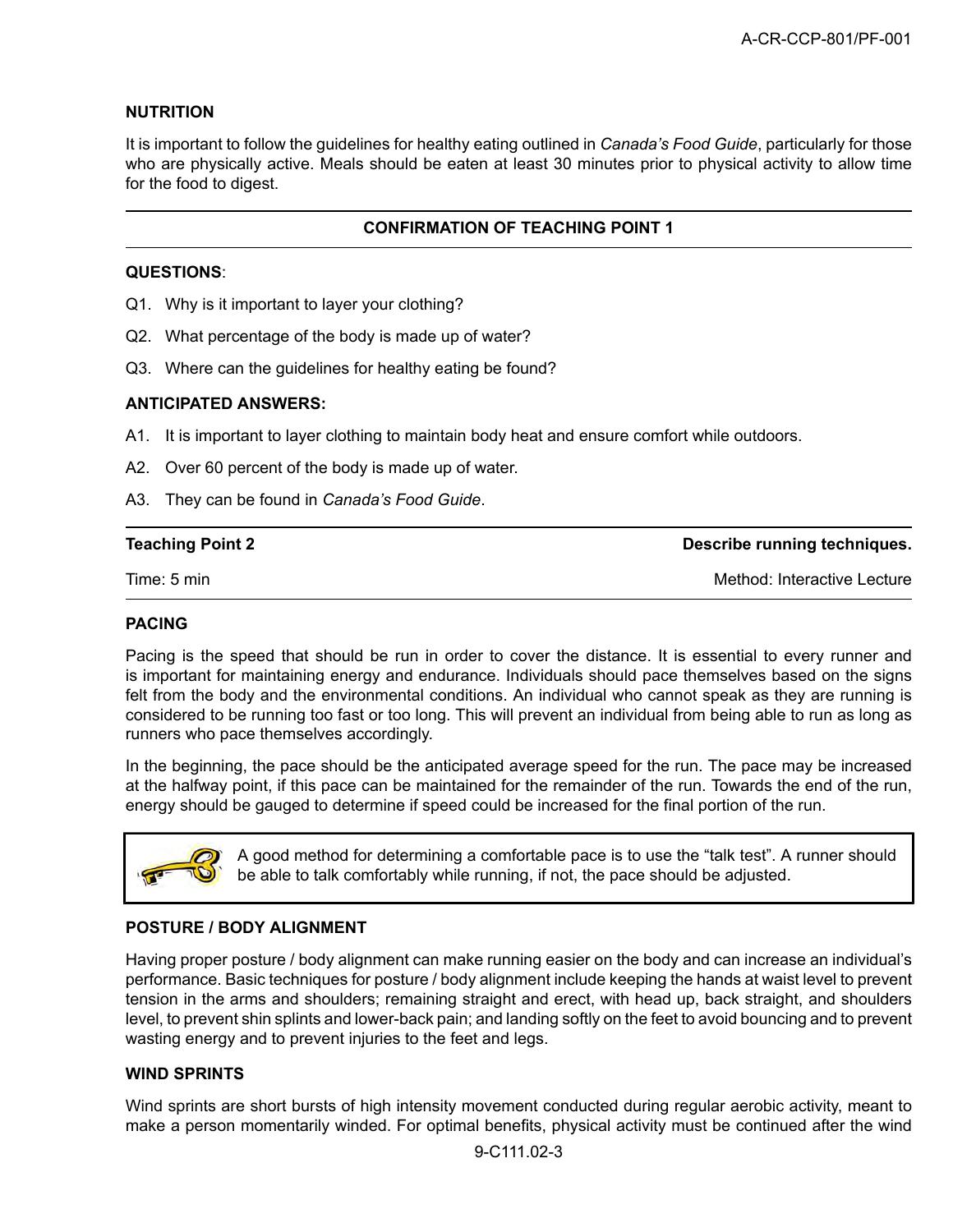sprint is completed. Wind sprints can be conducted during any type of aerobic activity (eg, running, cycling, or swimming). Regular training with wind sprints may increase overall athletic performance.

# **CONFIRMATION OF TEACHING POINT 2**

#### **QUESTIONS**:

- Q1. Why is pacing important for running?
- Q2. What is a good method of determining a comfortable pace for running?
- Q3. Describe one technique for posture / body alignment while running.

#### **ANTICIPATED ANSWERS**:

- A1. Pacing is important for runners to maintain energy and endurance.
- A2. The talk test is a good method of determining a comfortable pace for running.
- A3. Basic techniques for posture / body alignment include:
	- keeping the hands at waist level, to prevent tension in the arms and shoulders;
	- remaining straight and erect, with head up, back straight, and shoulders level, to prevent shin splints and lower-back pain; and
	- landing softly on the feet to avoid bouncing and to prevent wasting energy and to prevent injuries to the feet and legs.

**Teaching Point 3 Conduct a warm-up activity consisting of light cardiovascular exercises.**

Time: 5 min Method: Practical Activity



The following information will be explained to the cadets during the warm-up activity.

### **PURPOSE OF A WARM-UP**

A warm-up is composed of stretches and light cardiovascular exercises designed to:

- stretch the muscles:
- gradually increase respiratory action and heart rate;
- expand the muscles' capillaries to accommodate the increase in blood circulation which occurs during physical activity; and
- raise the muscle temperature to facilitate reactions in muscle tissue.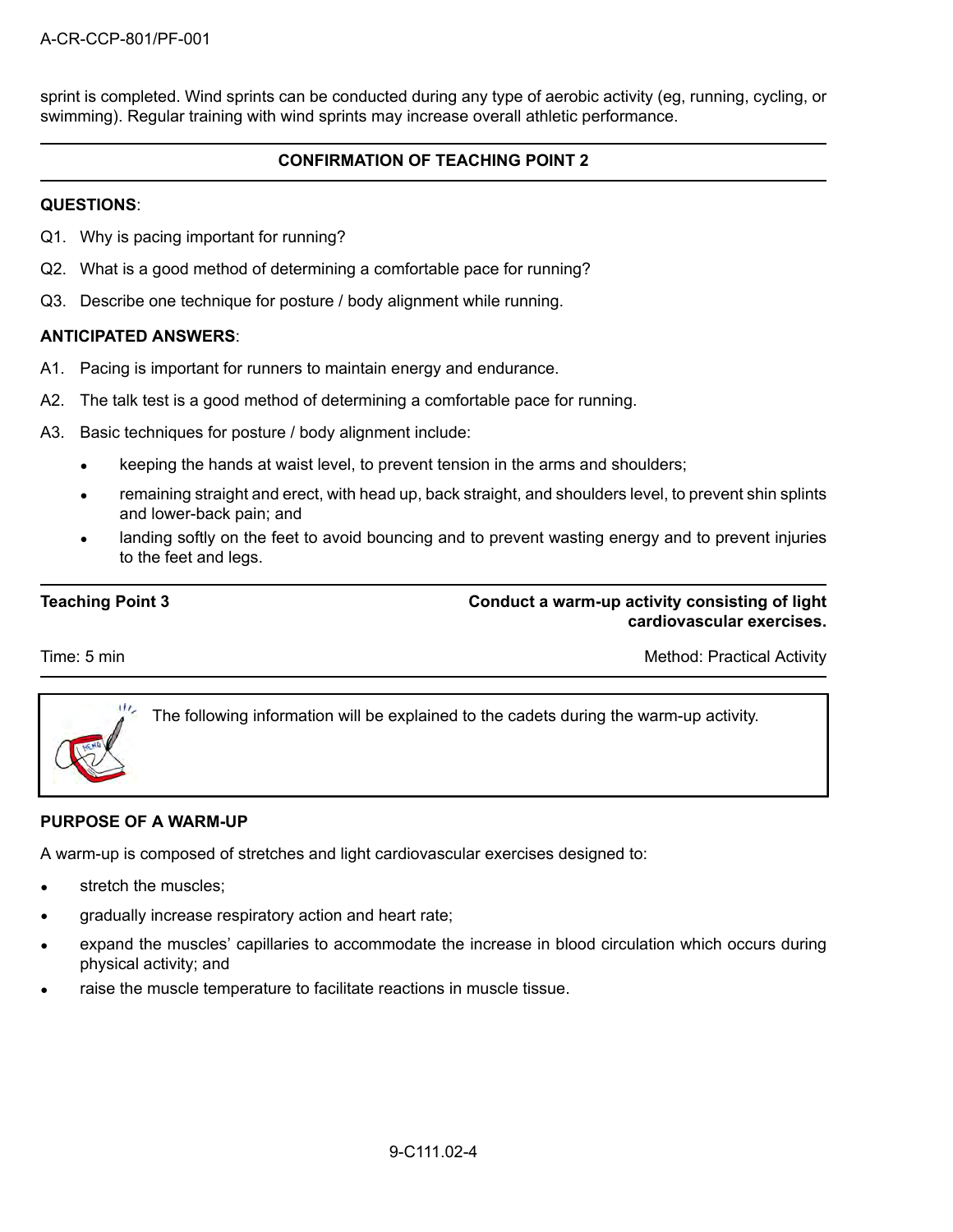# **GUIDELINES FOR STRETCHING**

The following guidelines should be followed while stretching to prepare for physical activity and to help prevent injury:

- Stretch all major muscle groups, including the back, chest, legs, and shoulders.
- Never bounce while stretching.
- Hold each stretch for 10–30 seconds to let the muscles release fully.
- Repeat each stretch two to three times.
- When holding a stretch, support the limb at the joint.
- Static stretching, which is stretching a muscle and holding it in position without discomfort for 10– 30 seconds, is considered the safest method.
- Stretching helps to relax the muscles and improve flexibility, which is the range of motion in the joints.
- As a guide, allow 10 minutes to warm up for every hour of physical activity.



The stretches chosen should focus on the areas of the body that will be used the most during the sports activity.

# **ACTIVITY**

### **OBJECTIVE**

The objective of this warm-up activity is to stretch the muscles and perform light cardiovascular exercises to prepare the body for physical activity and to help prevent injuries.

### **RESOURCES**

Nil.

### **ACTIVITY LAYOUT**

Nil.

### **ACTIVITY INSTRUCTIONS**

• Arrange the cadets in either a warm-up circle or in rows (as illustrated in Figures 1 and 2).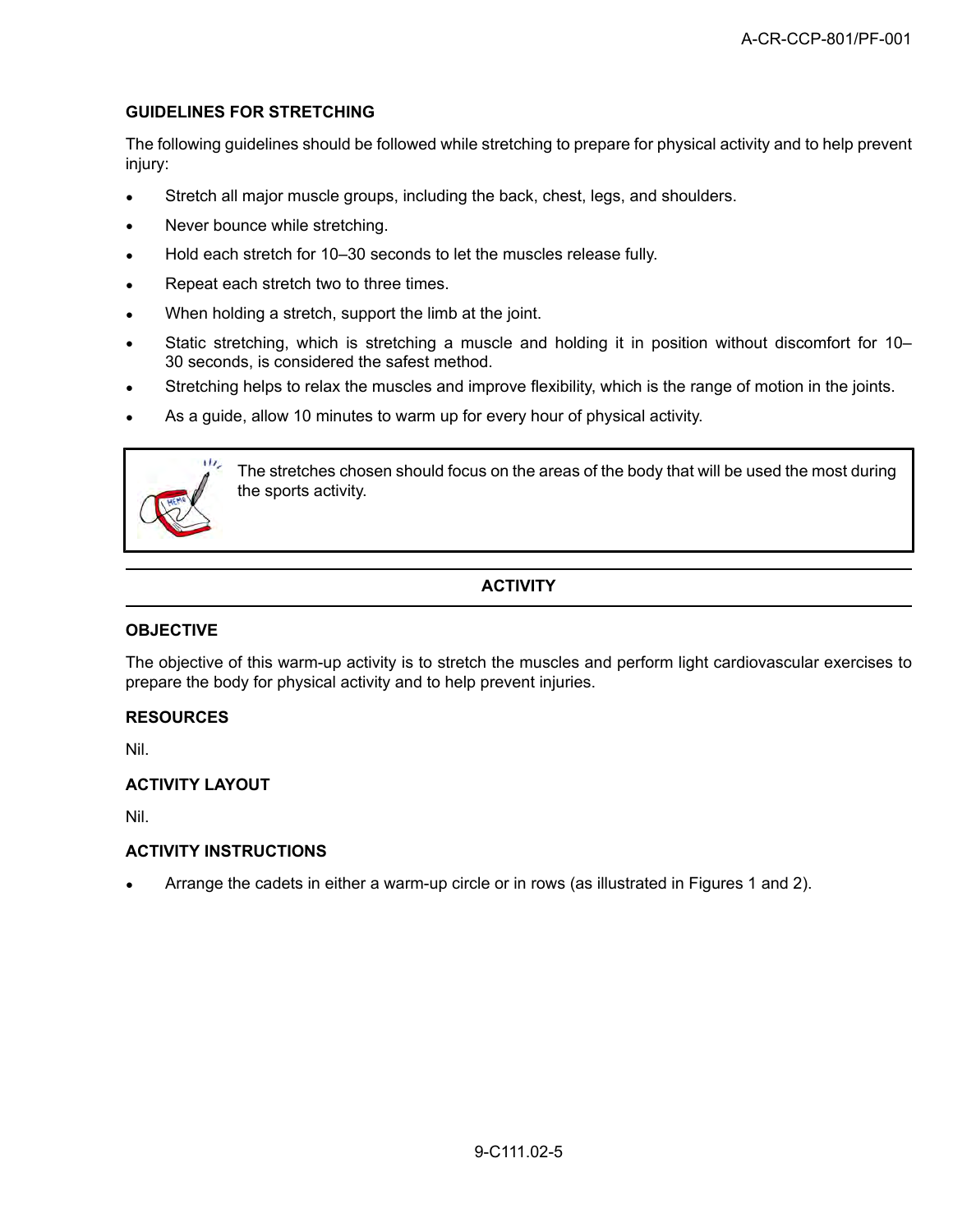







*Note. Created by D Cdts 3, 2006, Ottawa, ON: Department of National Defence.*

Figure 2 Instructor at the Front with Two Assistant Instructors

- Demonstrate before having the cadets attempt each stretch / light cardiovascular exercise.
- Assistant instructors can help demonstrate the exercises and ensure the cadets are performing them correctly.
- Have cadets perform each stretch / light cardiovascular exercise.



Light cardiovascular activities should be done to warm up the muscles prior to stretching to avoid injury to or tearing of the muscles. For example, running on the spot for 30 seconds or performing jumping jacks should be performed prior to conducting the stretching activities located at Attachment A.

# **SAFETY**

- Ensure there are at least two arm lengths between the cadets so they can move freely.
- Ensure the cadets perform the stretches and light cardiovascular exercises in a safe manner, following the guidelines for stretching listed in this TP.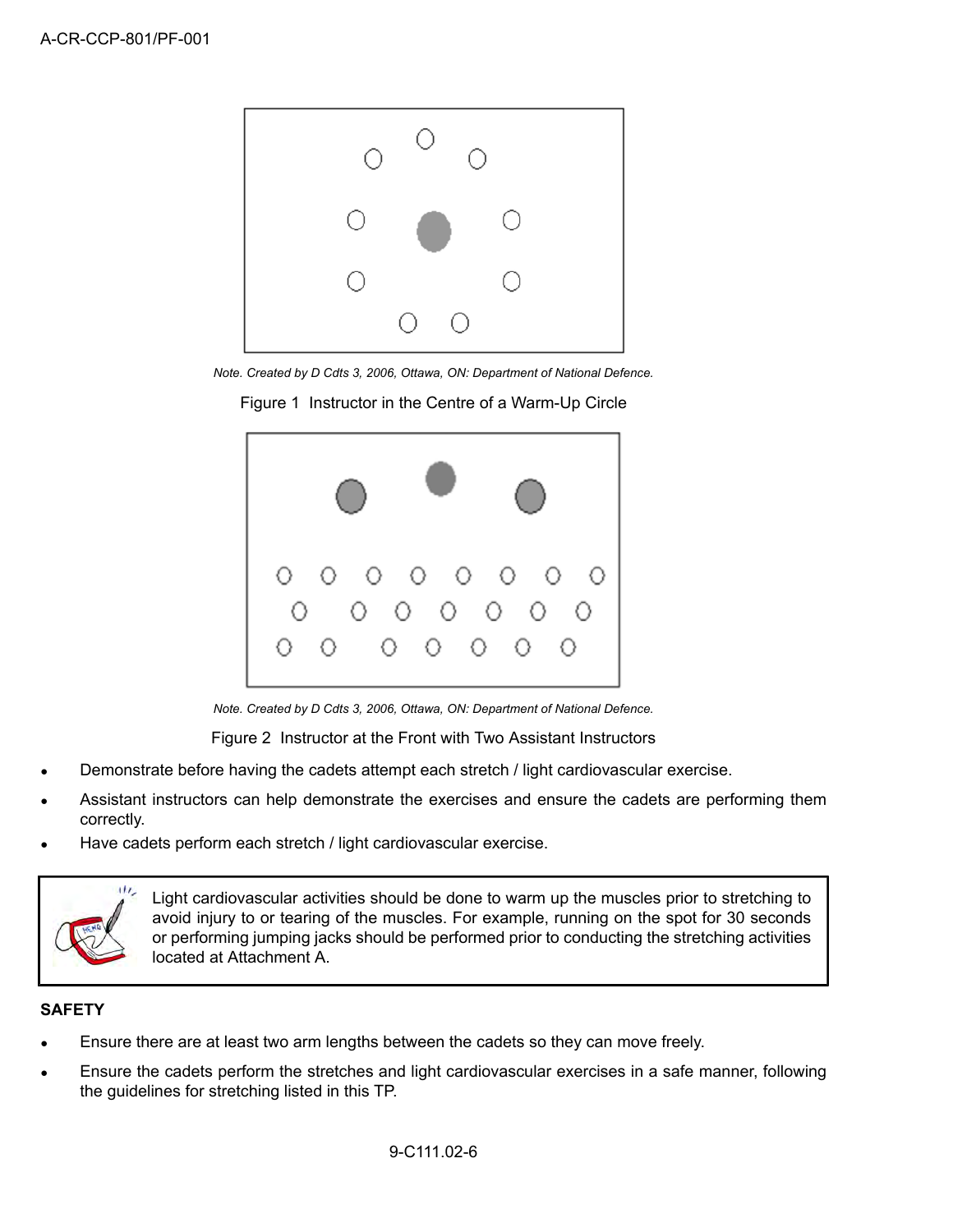# **CONFIRMATION OF TEACHING POINT 3**

The cadets' participation in the warm-up will serve as the confirmation of this TP.

#### **Teaching Point 4 Supervise while the cadets run wind sprints.**

Time: 5 min Method: Practical Activity

# **ACTIVITY**

#### **OBJECTIVE**

The objective of this activity is to have the cadets practice running short wind sprints.

#### **RESOURCES**

- Area with level terrain that is large enough to conduct a run, and
- A whistle.

### **ACTIVITY LAYOUT**

Nil.

#### **ACTIVITY INSTRUCTIONS**

- Have the cadets run at a comfortable pace.
- During the run, have the cadets complete a minimum of two wind sprints. To do a wind sprint:
	- give the cadets a warning before they start the wind sprint;
	- sound the start;
	- have the cadets run as fast as they can for approximately 30 seconds;
	- sound the finish of the sprint; and
	- $\circ$ instruct the cadets to return to their normal pace.

#### **SAFETY**

- Ensure a designated first aider and first aid kit are available.
- Ensure water is available for the cadets after they complete the run.

# **CONFIRMATION OF TEACHING POINT 4**

The cadets' participation in running wind sprints will serve as the confirmation of this TP.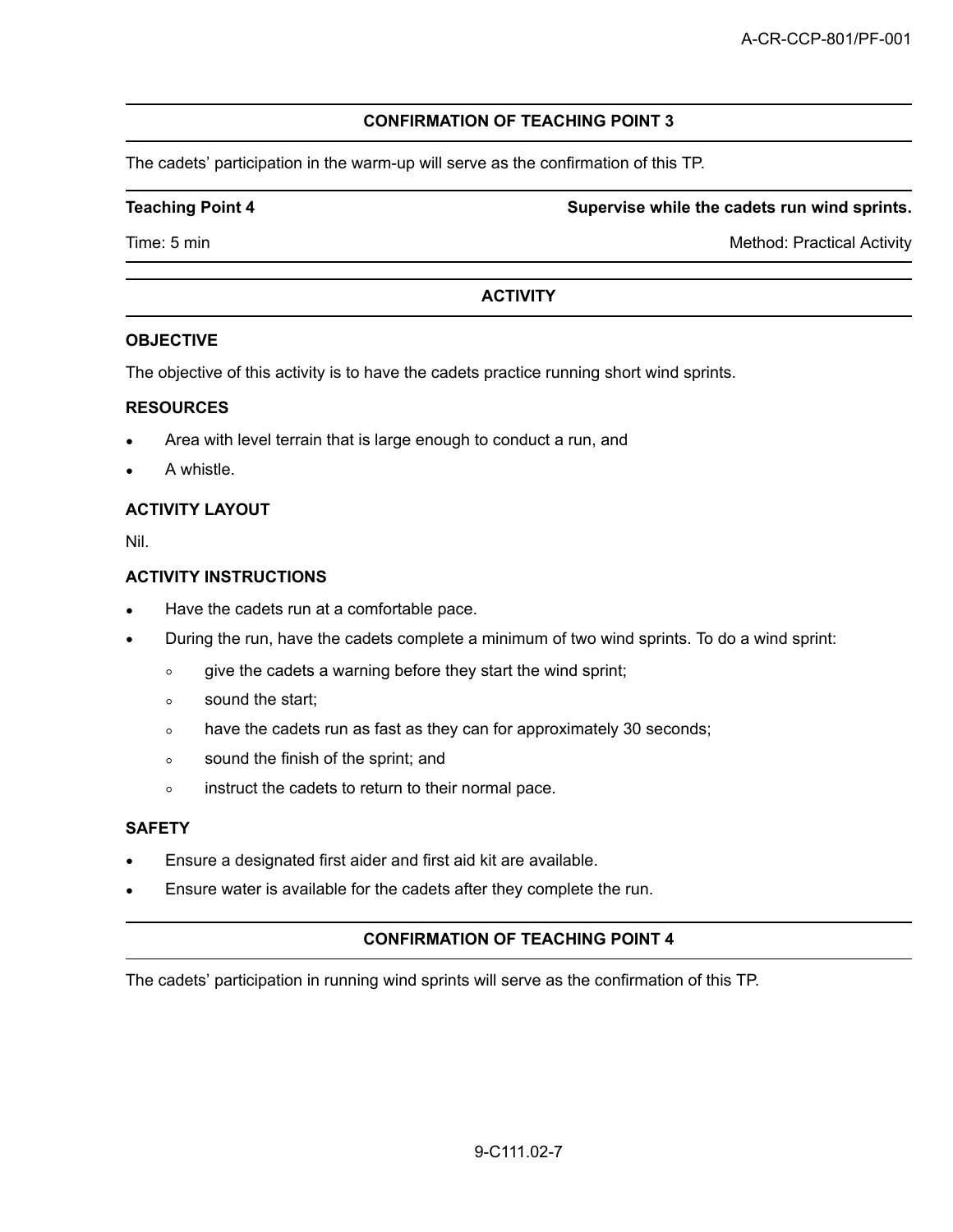## **Teaching Point 5 Conduct a cool-down session composed of light cardiovascular exercises.**

Time: 5 min Method: Practical Activity



The following information will be explained to the cadets during the cool-down activity.

### **PURPOSE OF A COOL-DOWN**

A cool-down is composed of stretches and light cardiovascular exercises designed to:

- allow the body time to slowly recover from physical activity and to help prevent injury;
- prepare the respiratory system to return to its normal state; and
- stretch the muscles to help relax and restore them to their resting length.



The stretches chosen should focus on the areas of the body that were used the most during the sports activity.

### **ACTIVITY**

#### **OBJECTIVE**

The objective of the cool-down is to stretch the muscles and perform light cardiovascular exercises that allow the body time to recover from physical activity, and to prevent injury.

### **RESOURCES**

Nil.

# **ACTIVITY LAYOUT**

Nil.

### **ACTIVITY INSTRUCTIONS**

- Arrange the cadets in either a warm-up circle or in rows (as illustrated in Figures 1 and 2 of TP 3).
- Demonstrate before having the cadets attempt each stretch / light cardiovascular exercise.
- Assistant instructors can help demonstrate the movements and ensure the cadets are performing them correctly.
- Have cadets perform each stretch / light cardiovascular exercise.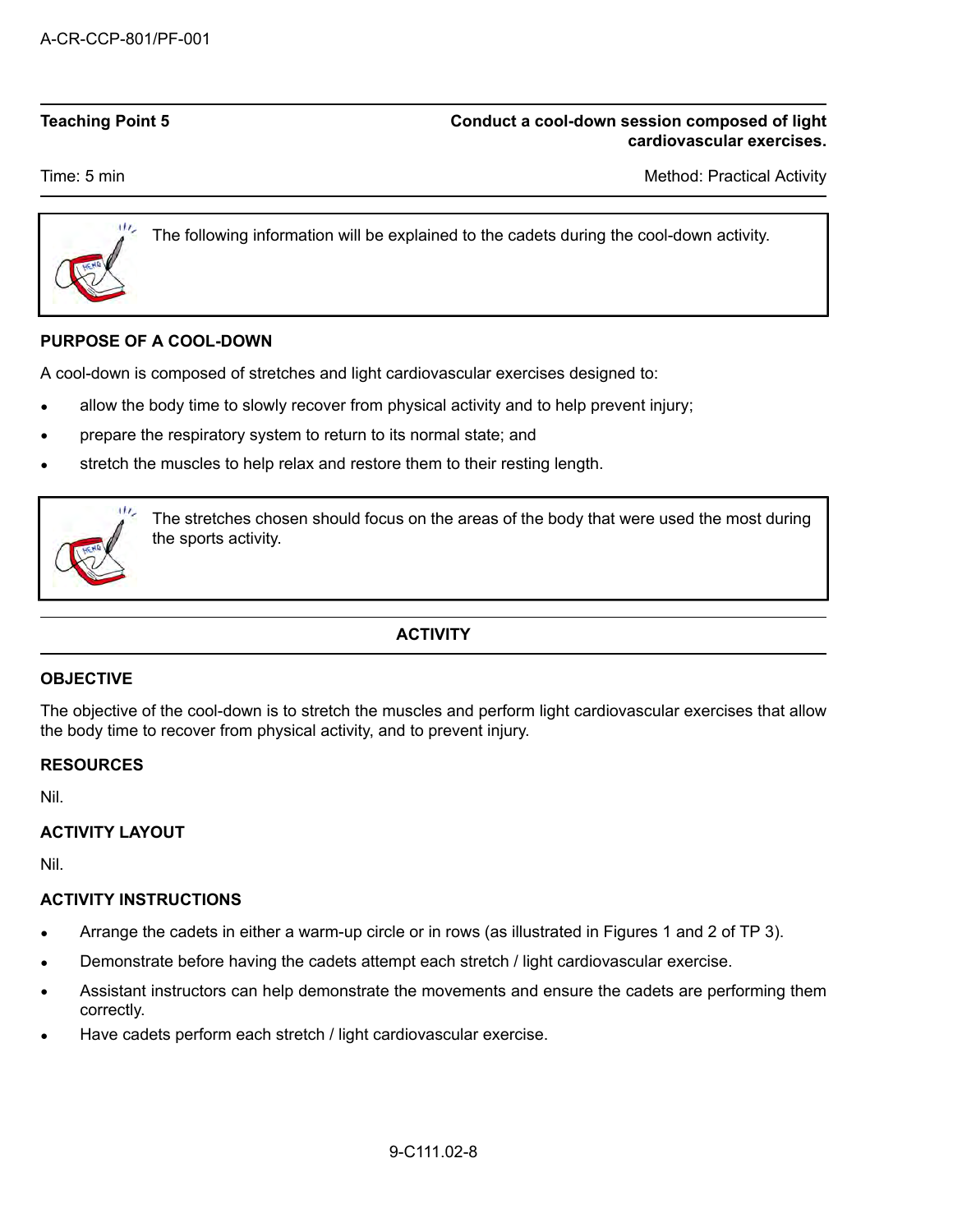# **SAFETY**

- Ensure there are at least two arm lengths between the cadets so they can move freely.
- Ensure the cadets perform the stretches and light cardiovascular exercises in a safe manner, following the guidelines for stretching listed in TP 3.

#### **CONFIRMATION OF TEACHING POINT 5**

The cadets' participation in the cool-down will serve as the confirmation of this TP.

#### **END OF LESSON CONFIRMATION**

The cadets' participation in running wind sprints will serve as the confirmation of this lesson.

### **CONCLUSION**

#### **HOMEWORK / READING / PRACTICE**

Nil.

**METHOD OF EVALUATION**

Nil.

#### **CLOSING STATEMENT**

Wind sprints are a fun and challenging activity that may increase the overall athletic performance of an individual, which will be valuable when participating in summer biathlon activities.

#### **INSTRUCTOR NOTES / REMARKS**

Pictures of the clothing, hydration, and nutrition choices may be used in place of the actual items, if these items are not available.

#### **REFERENCES**

C0-002 ISBN 0-88962-630-8 LeBlanc, J. & Dickson, L. (1997). *Straight talk about children and sport: Advice for parents, coaches, and teachers*. Oakville, ON and Buffalo, NY: Mosaic Press.

C0-057 Martha Jefferson Hospital. (2001). *Warm-ups*. Retrieved October 16, 2006, from http:// www.marthajefferson.org/warmup.php

C0-058 Webb Physiotherapists Inc. (n.d.). *Running exercises*. Retrieved October 26, 2006 from http:// www.physioline.co.za/conditions/article.asp?id=46

C0-059 Webb Physiotherapists Inc. (n.d.). *Exercises programme for squash, tennis, softball, handball*. Retrieved October 25, 2006 from http://www.physioline.co.za/conditions/article.asp?id=49

C0-060 Impacto Protective Products Inc. (1998). *Exercises*. Retrieved October 25, 2006, from http:// www.2protect.com/work3b.htm

C0-061 City of Saskatoon, Community Services Department. (2006). *Stretch your limits: A smart guide to stretching for fitness*. Retrieved October 26, 2006, from http://in-motion.ca/walkingworkout/plan/flexibility/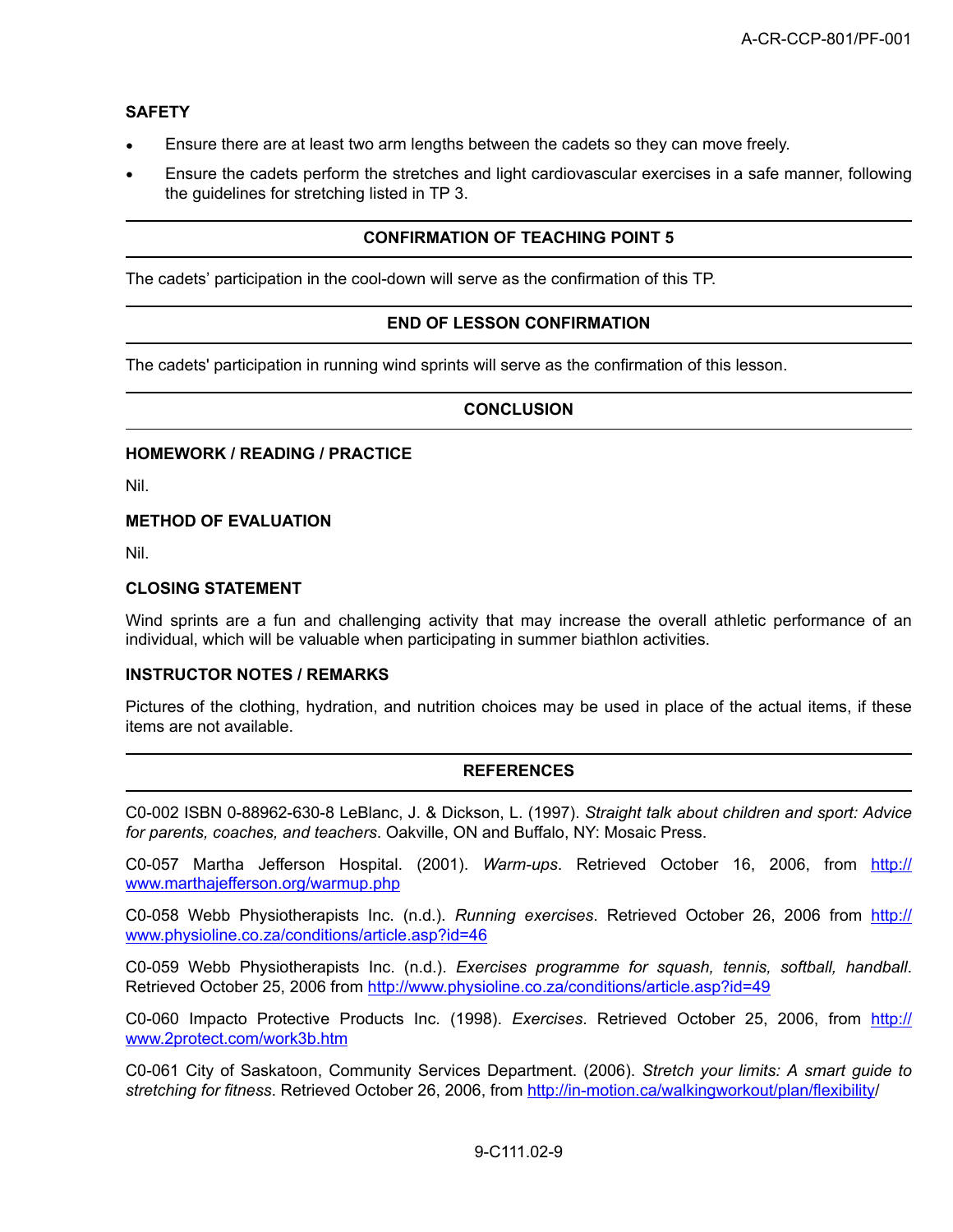C0-078 Mountain Equipment Co-op. (2007). *Clothing info: Layering your clothing*. Retrieved February 12, 2007, from http://www.mec.ca/Main/content\_text.jsp?FOLDER%3C%Efolder\_id=2534374302881786&CONTENT %3C%Ecnt\_id=10134198673220739&bmUID=1176745629068

C0-079 REI. (2007). *Outdoor fitness expert advice*. Retrieved February 12, 2007, from http://www.rei.com/ online/store/LearnShareArticlesList?categoryld=Crosstrain

C0-080 Cool Running. (2007). *Fitness & performance*. Retrieved February 12, 2007, from http:// www.coolrunning.com/engine/2/2\_1index.shtml

C0-089 ISBN 0-936070-22-6 Anderson, B. (2000). *Stretching: 20th anniversary* (Rev. ed.). Bolinas, CA: Shelter Publications, Inc.

C0-100 ISBN 0-662-44467-1 Health Canada. (2007). *Canada's food guide*. Ottawa, ON: Her Majesty the Queen in Right of Canada.

C0-147 The HealthCentral Network. (2007). *MyDietExcercise.com: Winds sprint your way to fitness*. Retrieved April 17, 2007, from http://www.healthcentral.com/diet-exercise/fitness-survival-guides-81076-137.html

C0-154 Hansen, B. (1999). *Moving on the spot: Fun and physical activity: A collection of 5 minute stretch and movement sessions*. Retrieved October 26, 2006, from http://lin.ca/resource/html/dn3.htm#l1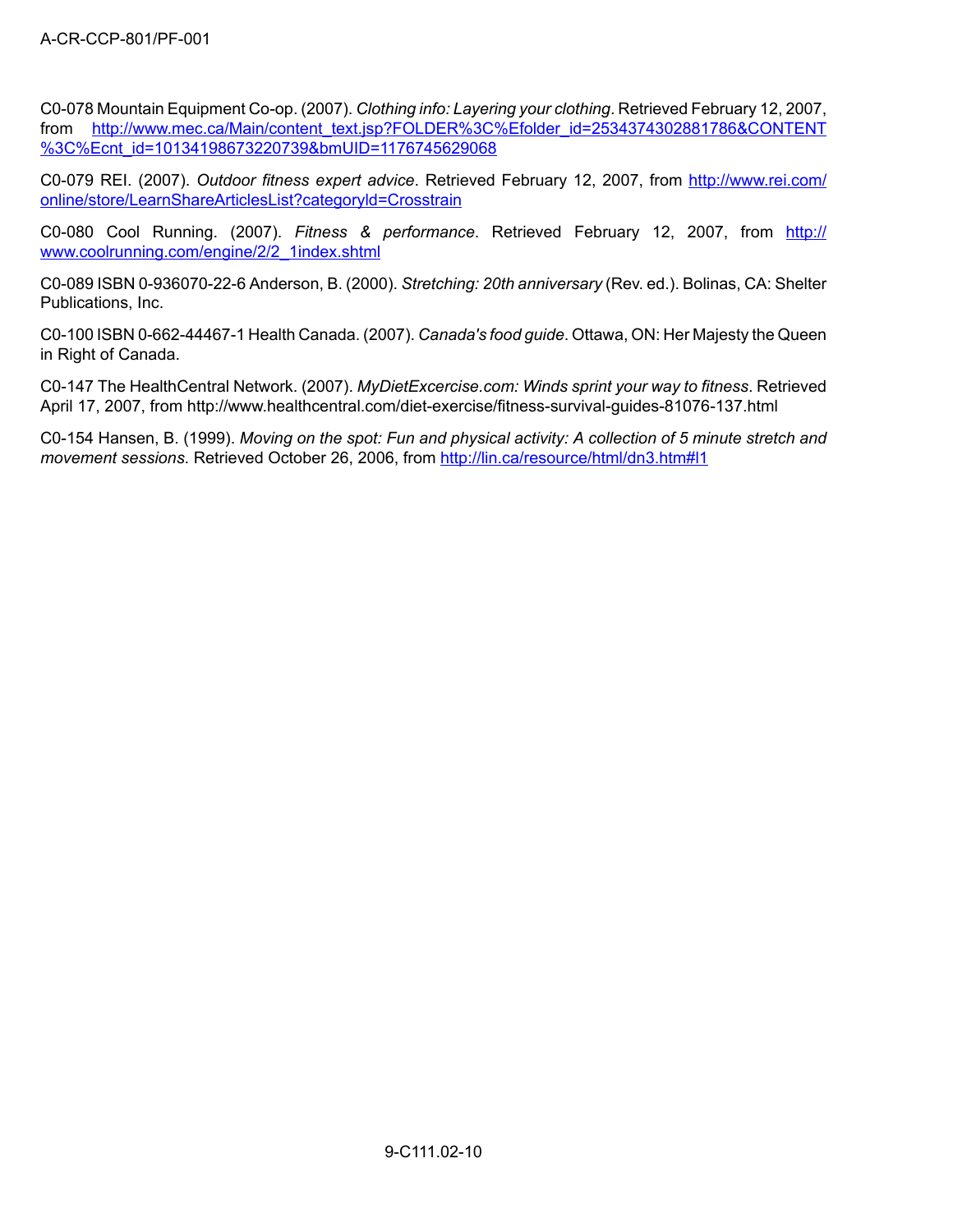### **SAMPLE STRETCHES**

a. Neck:

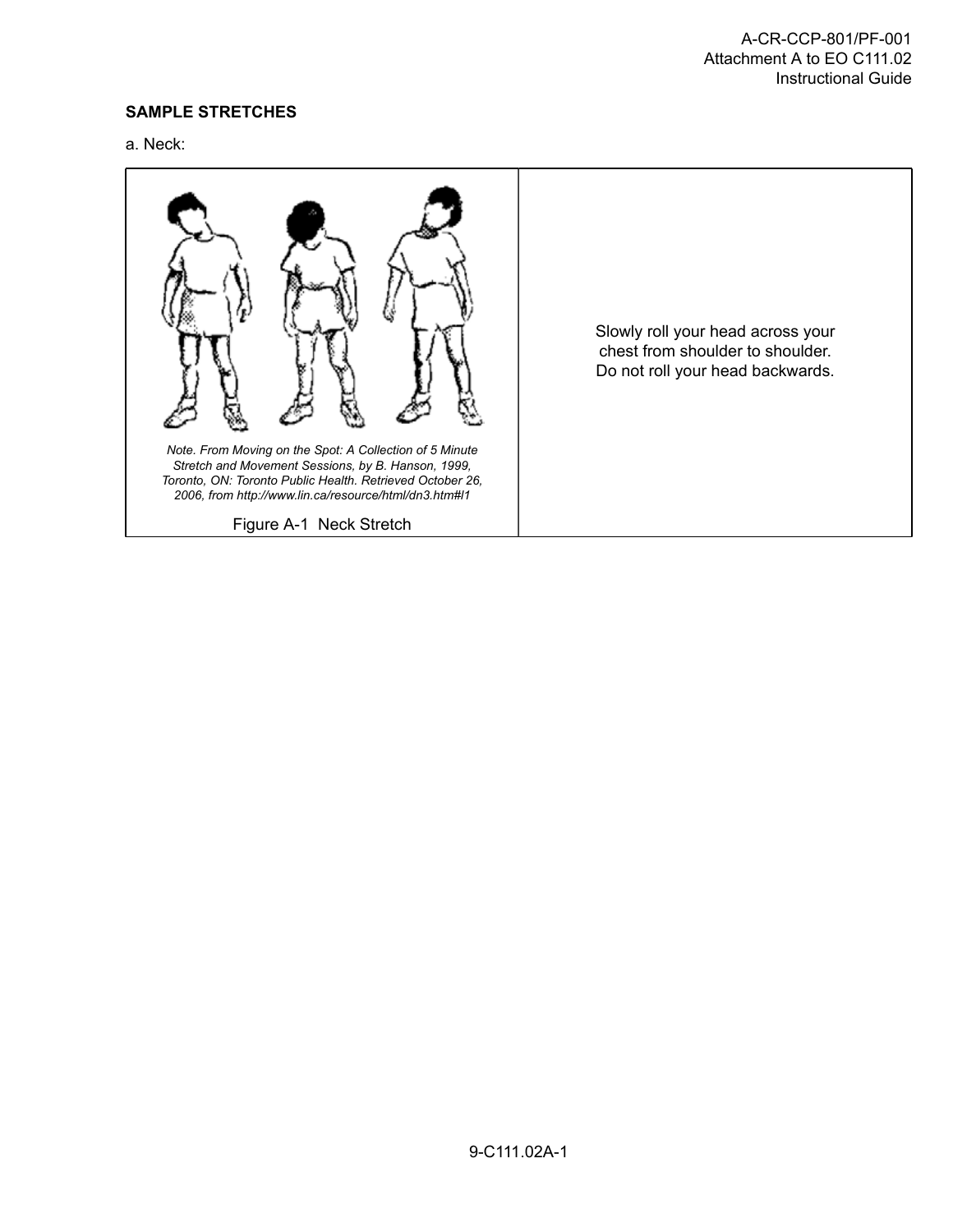# b. Shoulders:

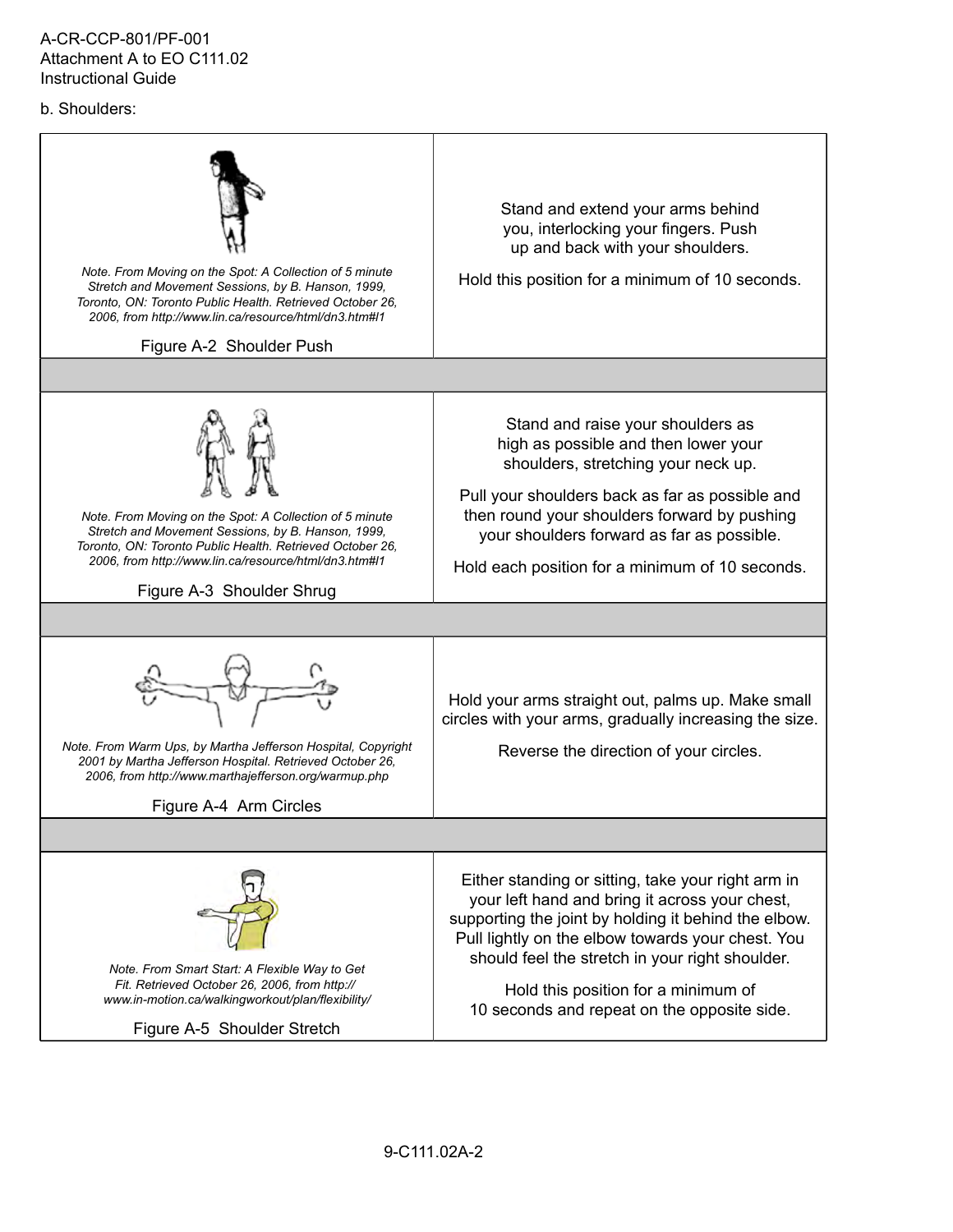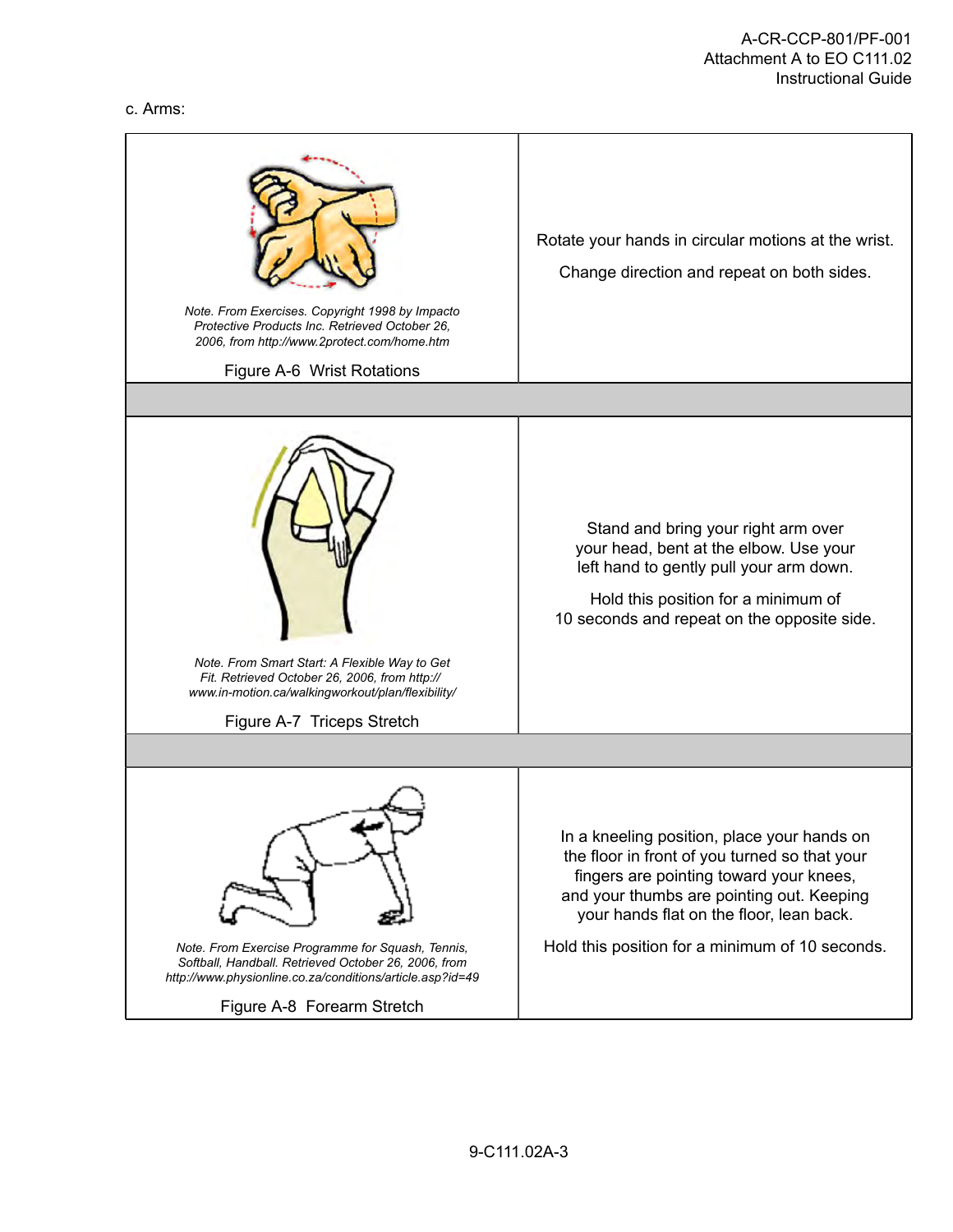d. Chest and Abdominals:

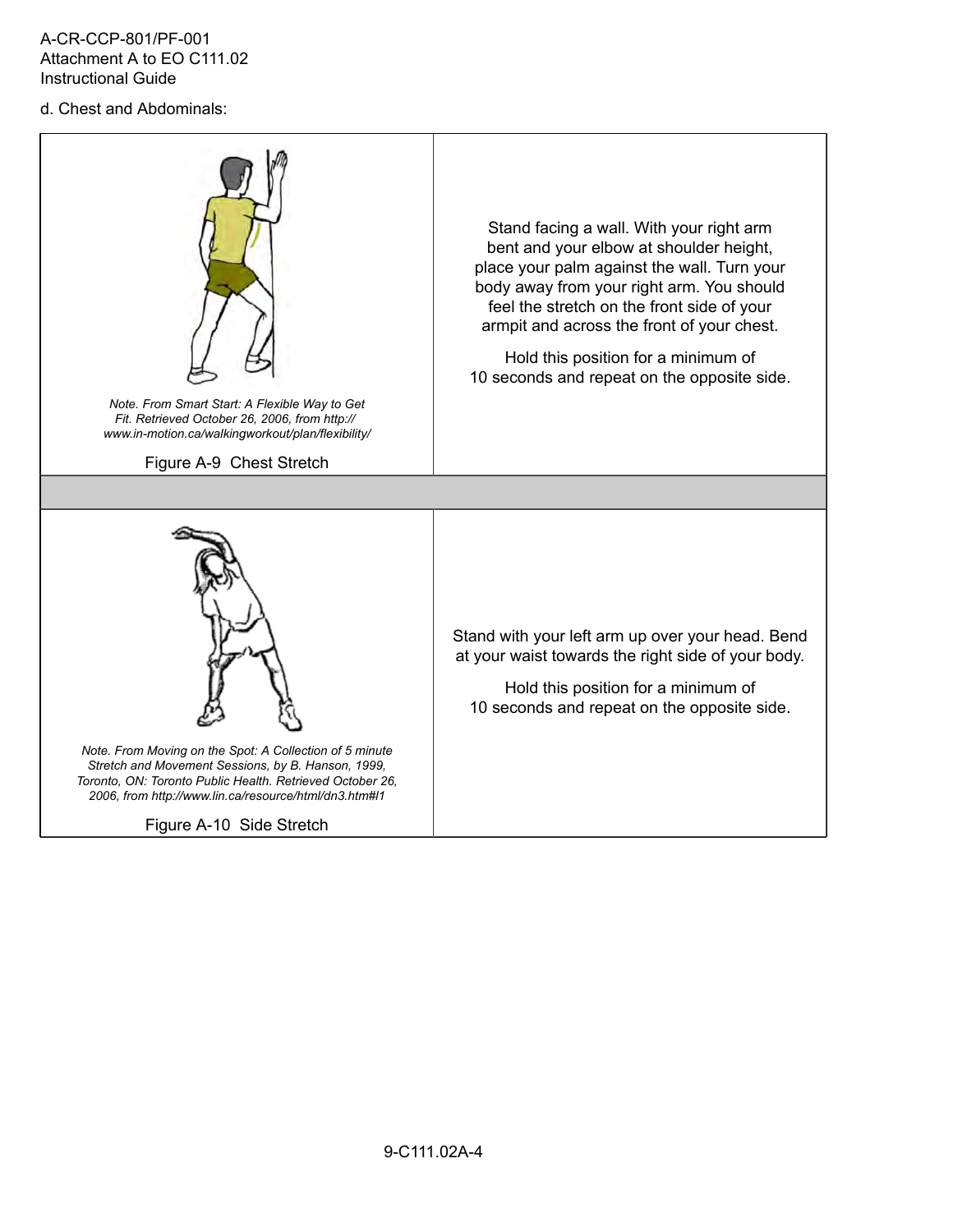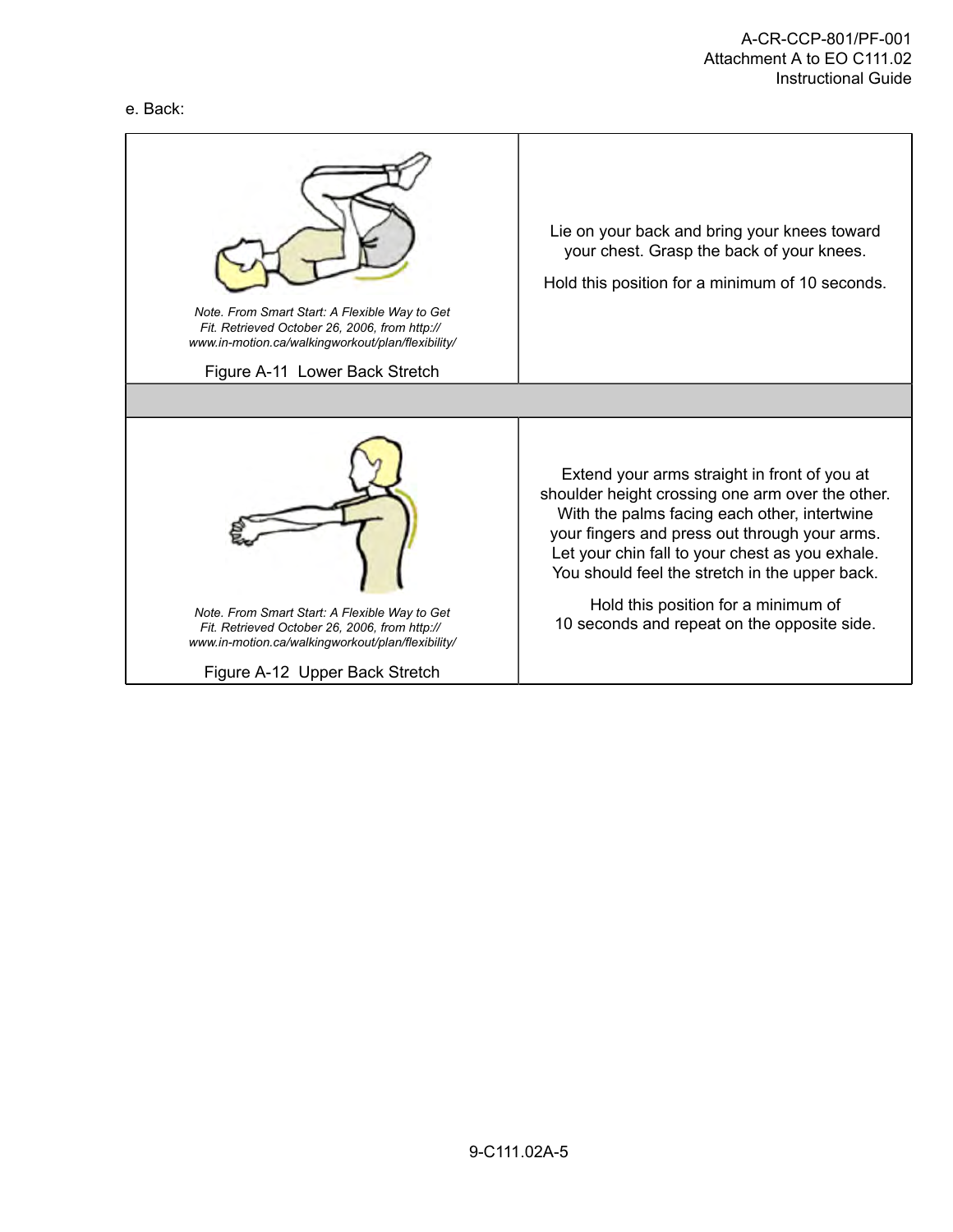f. Legs:

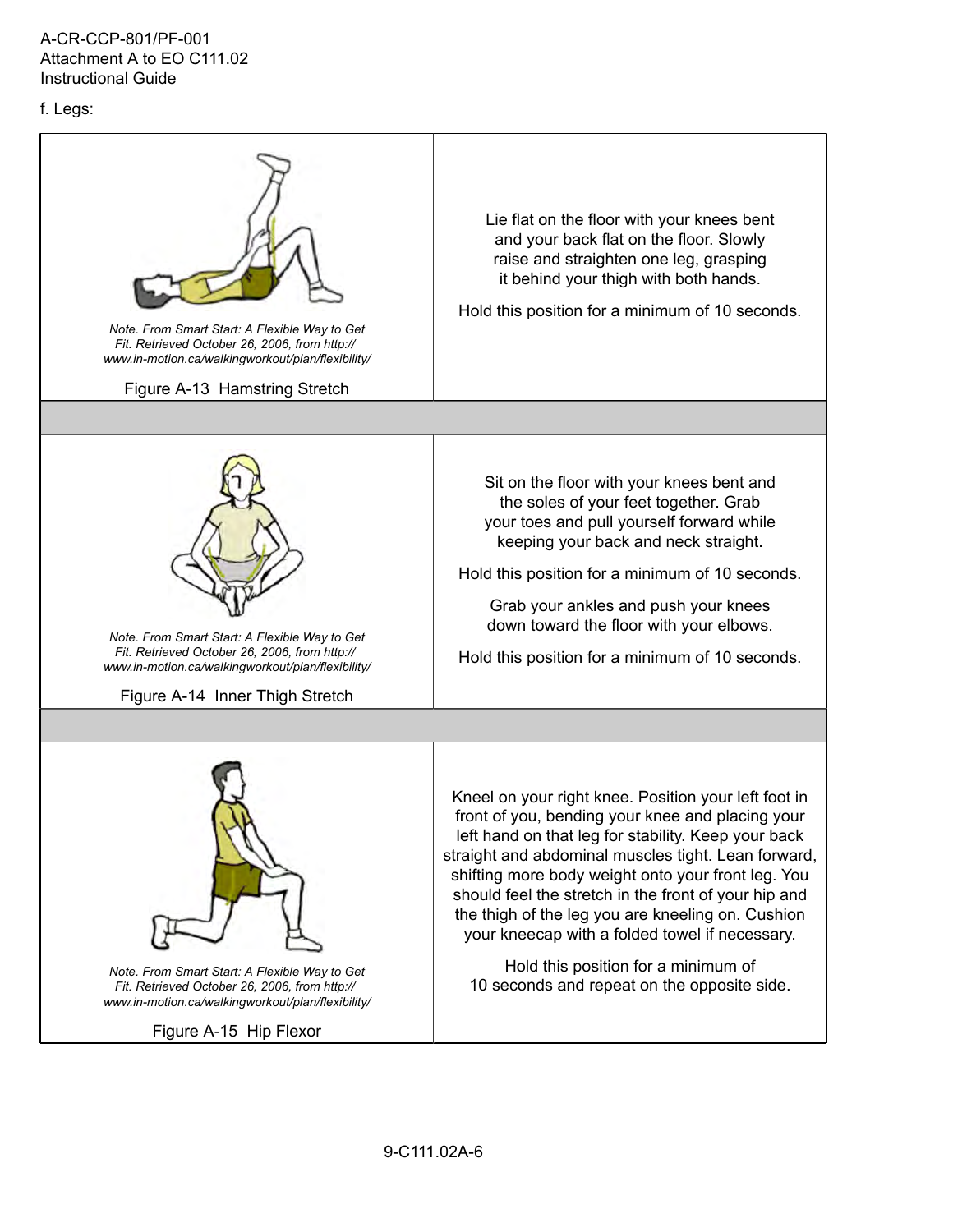# f. Legs Continued:

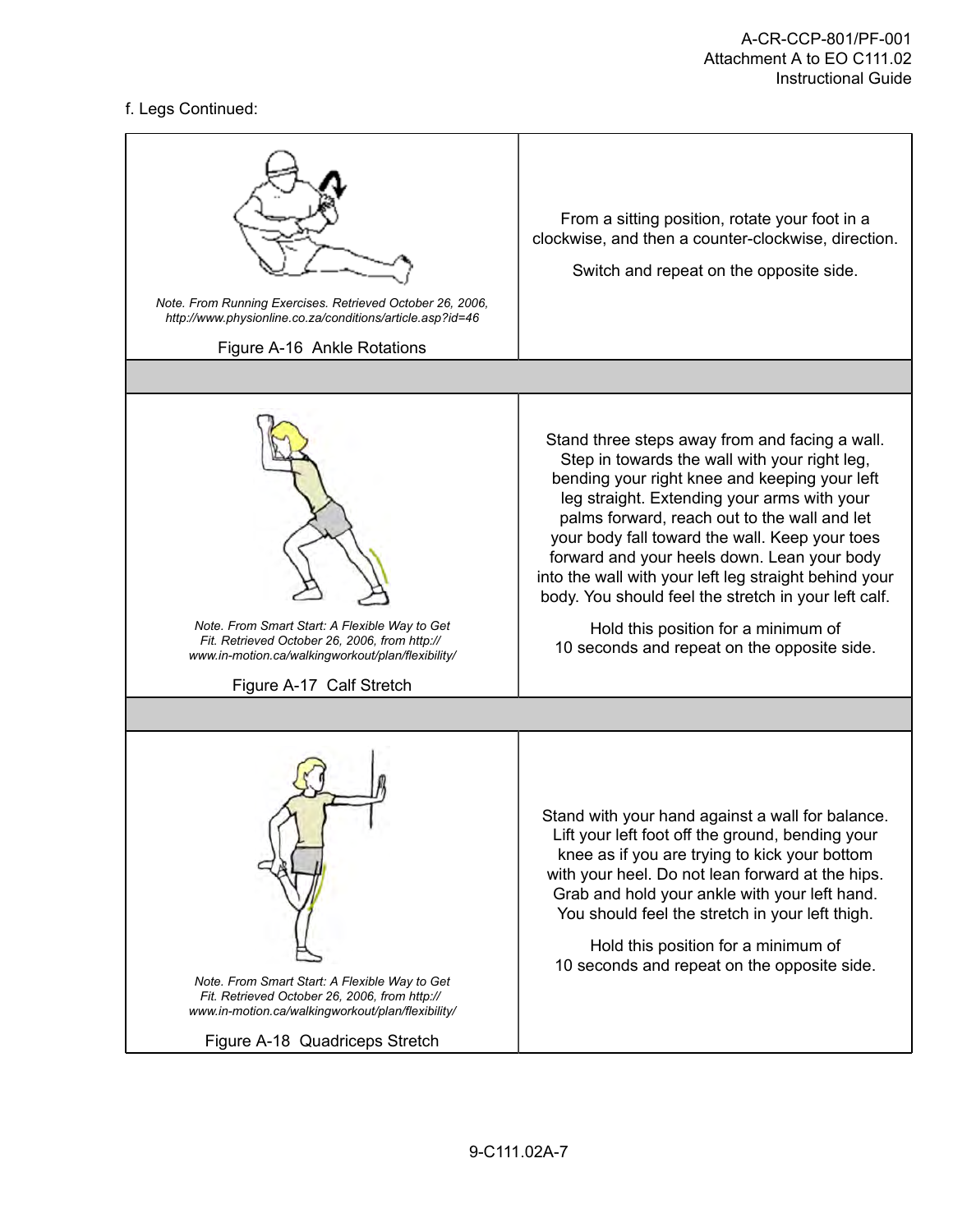THIS PAGE INTENTIONALLY LEFT BLANK

9-C111.02A-8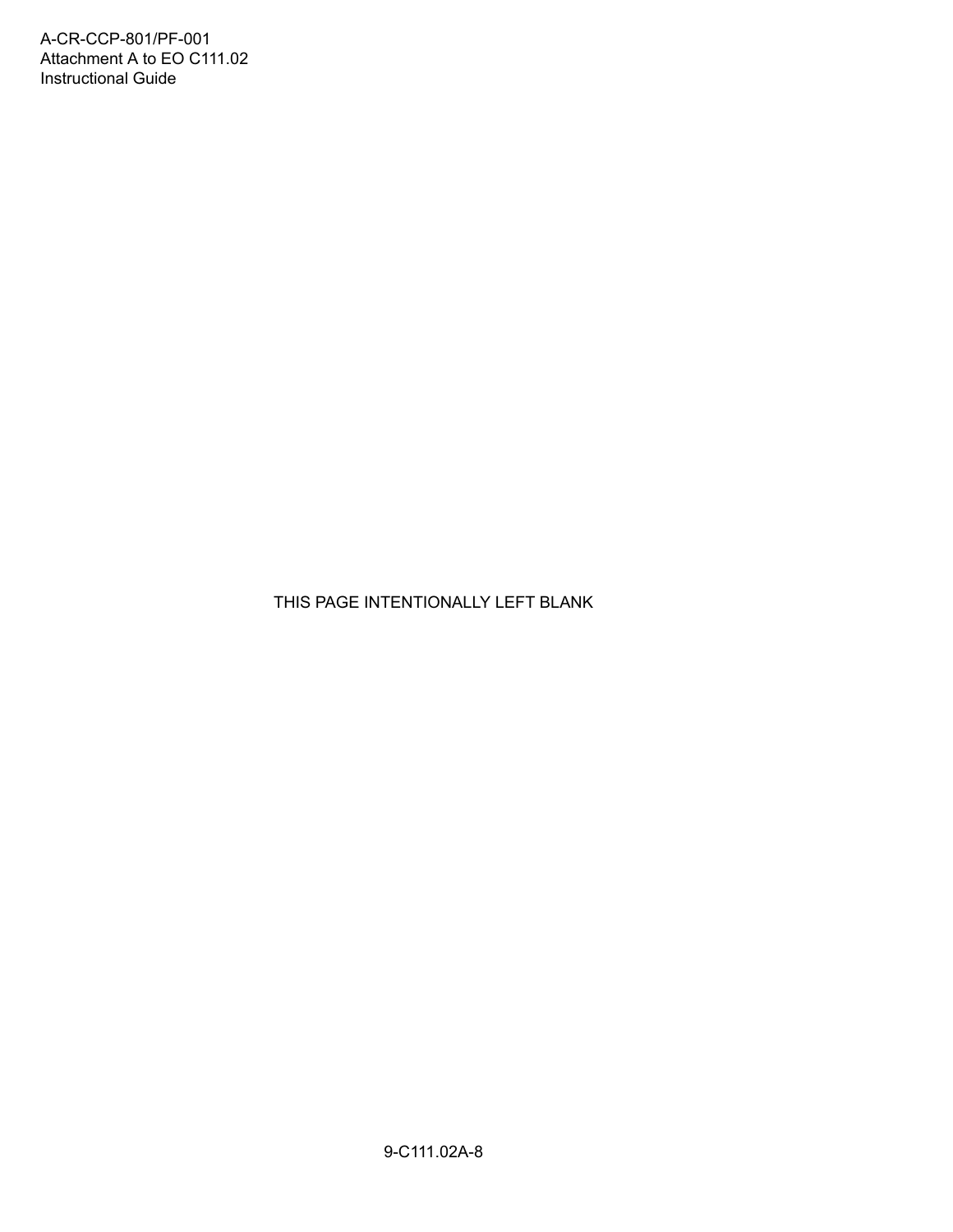

**COMMON TRAINING**

**PROFICIENCY LEVEL ONE INSTRUCTIONAL GUIDE**



#### **SECTION 3**

# **EO C111.03 – SIMULATE FIRING THE CADET AIR RIFLE FOLLOWING PHYSICAL ACTIVITY**

Total Time: 30 min

# **PREPARATION**

#### **PRE-LESSON INSTRUCTIONS**

Resources needed for the delivery of this lesson are listed in the lesson specification located in A-CR-CCP-801/ PG-001, *Proficiency Level One Qualification Standard and Plan*, Chapter 4. Specific uses for said resources are identified throughout the instructional guide within the TP for which they are required.

Review the lesson content and become familiar with the material prior to delivering the lesson.

Photocopy EO C111.02 Attachment A for TPs 3 and 5.

Construct a range IAW Chapter 1, Section 8 of A-CR-CCP-177/PPT-*001 Canadian Cadet Movement: Cadet Marksmanship Program Reference Manual*.

#### **PRE-LESSON ASSIGNMENT**

Nil.

# **APPROACH**

An interactive lecture was chosen for TPs 1–2 to introduce techniques to decrease heart rate prior to firing the cadet air rifle at the Biathlon Air Rifle Target (BART).

A practical activity was chosen for TPs 3–5 as it is an interactive way to allow the cadets to experience firing the cadet air rifle following physical activity in a safe and controlled environment.

### **INTRODUCTION**

#### **REVIEW**

Nil.

#### **OBJECTIVES**

By the end of this lesson the cadet shall be expected to fire the cadet air rifle following physical activity.

#### **IMPORTANCE**

It is important for cadets to fire the cadet air rifle following physical activity because these techniques will be useful when participating in summer biathlon activities.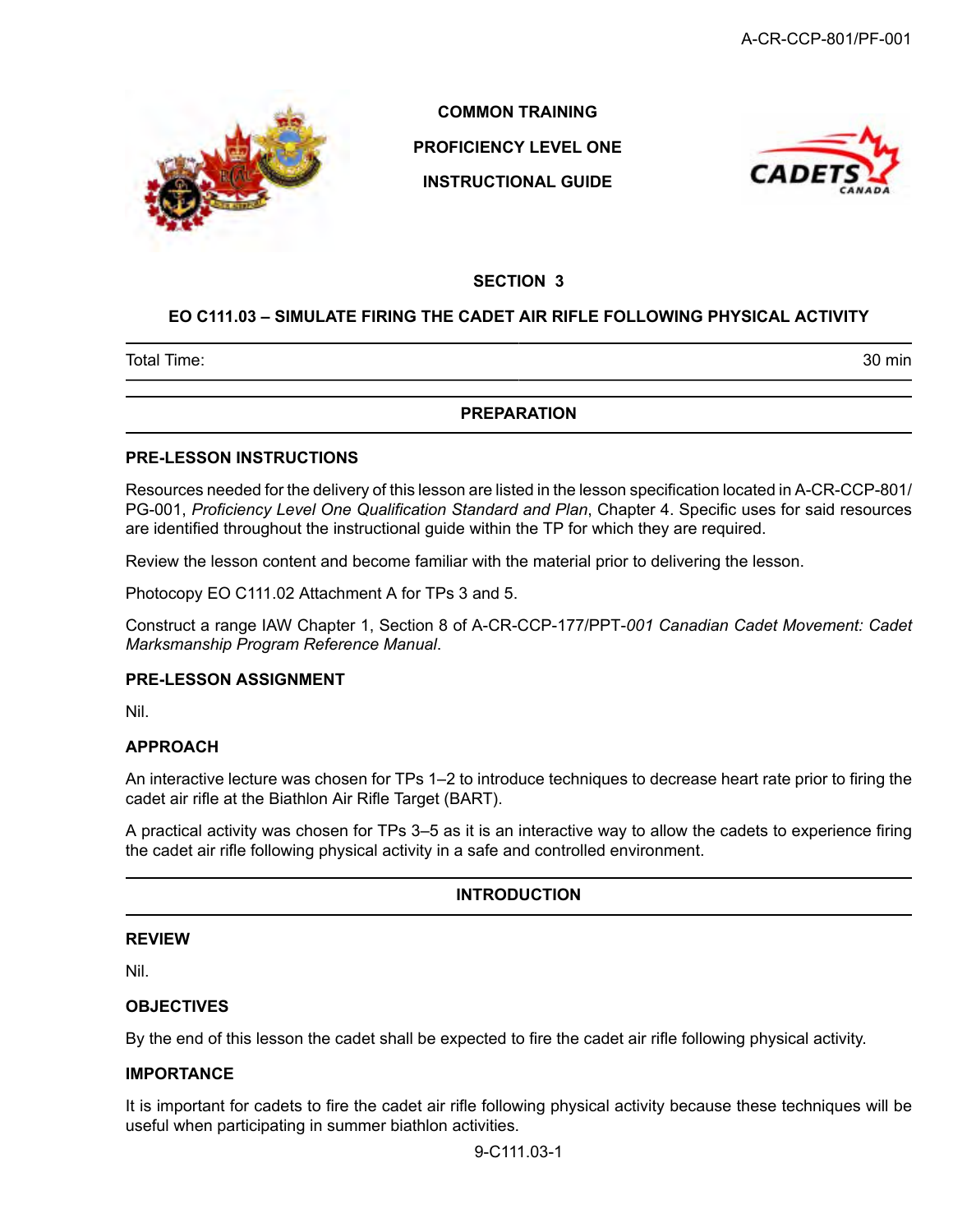Time: 5 min Method: Interactive Lecture

# **TECHNIQUES TO DECREASE HEART RATE**

#### **Cardiovascular Fitness**

One of the best methods to maintain a lower heart rate is to be physically fit. Being physically fit will also allow the heart to return to the resting heart rate quicker than someone who is not physically fit. The faster the heart rate decreases, the faster, and potentially more accurately firing may commence. A slower heart rate will also reduce the risk of movement and improve motor skills while firing.

#### **VISUALIZATION**

Visualization is seeing what you want to achieve. It is a practiced skill. Believing in oneself is directly linked to performance / outcome. To visualize, find a quiet place, close your eyes, and create a mental image of what you want to achieve. As with anything, the more one practices, the clearer the images will become. Visualizations should be positive and realistic. The purpose of visualizations for summer biathlon at this level is to visualize the heart rate slowing down and returning to the resting heart rate.

### **ACTIVITY**

Time: 2 min

### **OBJECTIVE**

The objective of this activity is to visualize better performance.

### **RESOURCES**

Nil.

### **ACTIVITY LAYOUT**

Nil.

### **ACTIVITY INSTRUCTIONS**

- 1. Have the cadets spread out around the room.
- 2. Instruct the cadets to hold their right arm out, turn as far to the right as they can without moving their feet, and point at a spot on the wall.
- 3. Instruct the cadets to return to their original standing position.
- 4. Have the cadets close their eyes and visualize themselves pointing at a spot on the wall that is farther than their original spot.
- 5. While keeping their eyes closed, have the cadets point to that spot on the wall using the same method outlined in step two.
- 6. Have the cadets open their eyes and see how far they have pointed.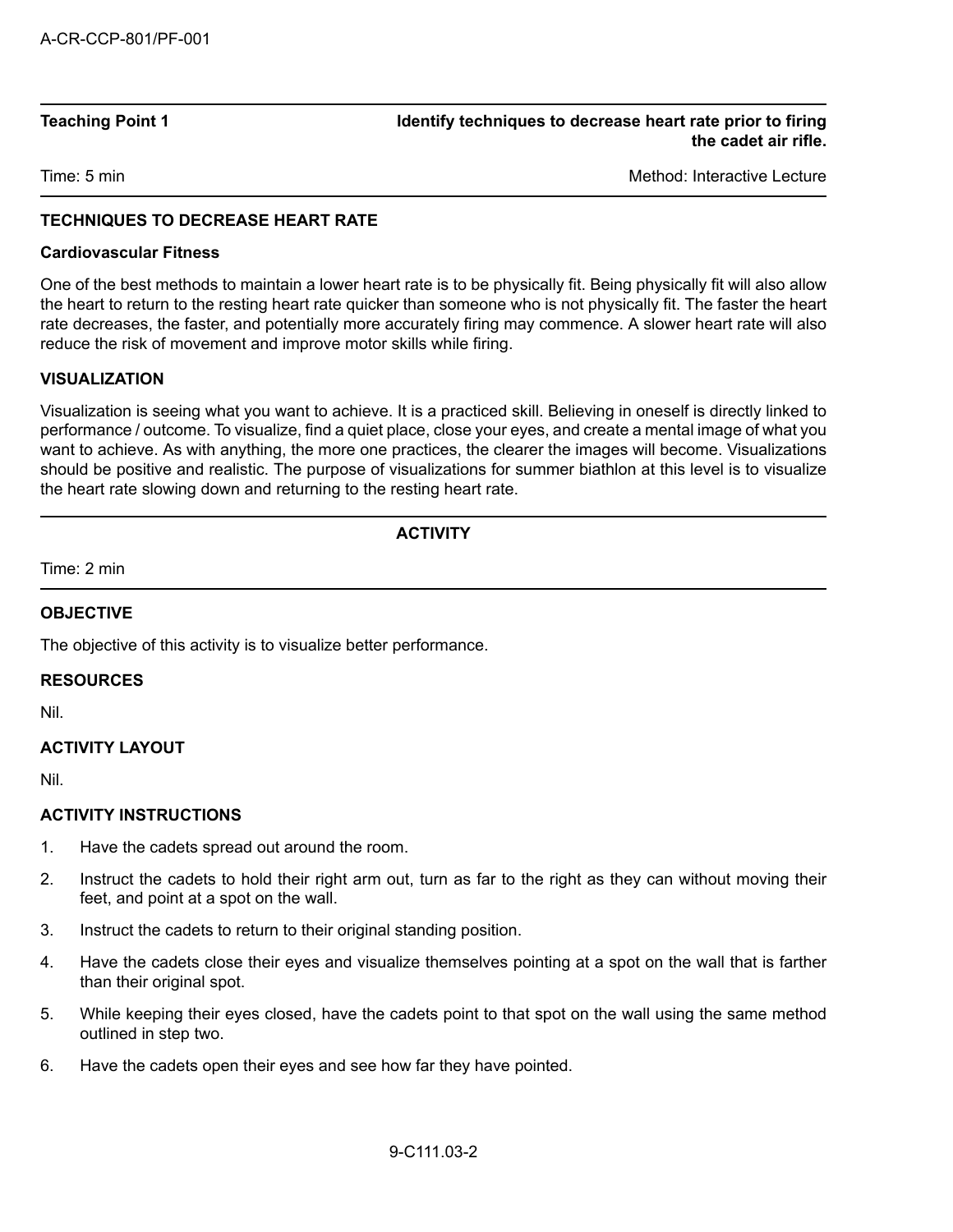# **SAFETY**

Nil.

# **CONFIRMATION OF TEACHING POINT 1**

The cadets' participation in the activity will serve as the confirmation of this TP.

# **Teaching Point 2 Describe the Biathlon Air Rifle Target (BART).**

Time: 5 min Method: Interactive Lecture Controllering and Method: Interactive Lecture

# **TARGETS**

The BART has the following characteristics:

- five 35 mm diameter drop plate targets,
- pop-up paddles for visual confirmation, and
- a manual reset with a 10 m pull cord.

This target has five black circular targets on white backgrounds. When a target is hit, a white paddle pops up, covering the circle. Once a round of firing is complete and the lane scorer has recorded the score, the cord is pulled and the target is reset.



*Note. From "Biathlon Style Airgun Target", by Devin Mfg., Inc., 2005, Devin Manufacturing Incorporated, Copyright 2005 by Devin Mfg., Inc. Retrieved February 15, 2007 from http://www.devinmfg.com/targets1.html*

Figure 1 BART

# **CONFIRMATION OF TEACHING POINT 2**

### **QUESTIONS**:

- Q1. What does BART stand for?
- Q2. What is one of the characteristics of the BART?
- Q3. How many targets are on the BART?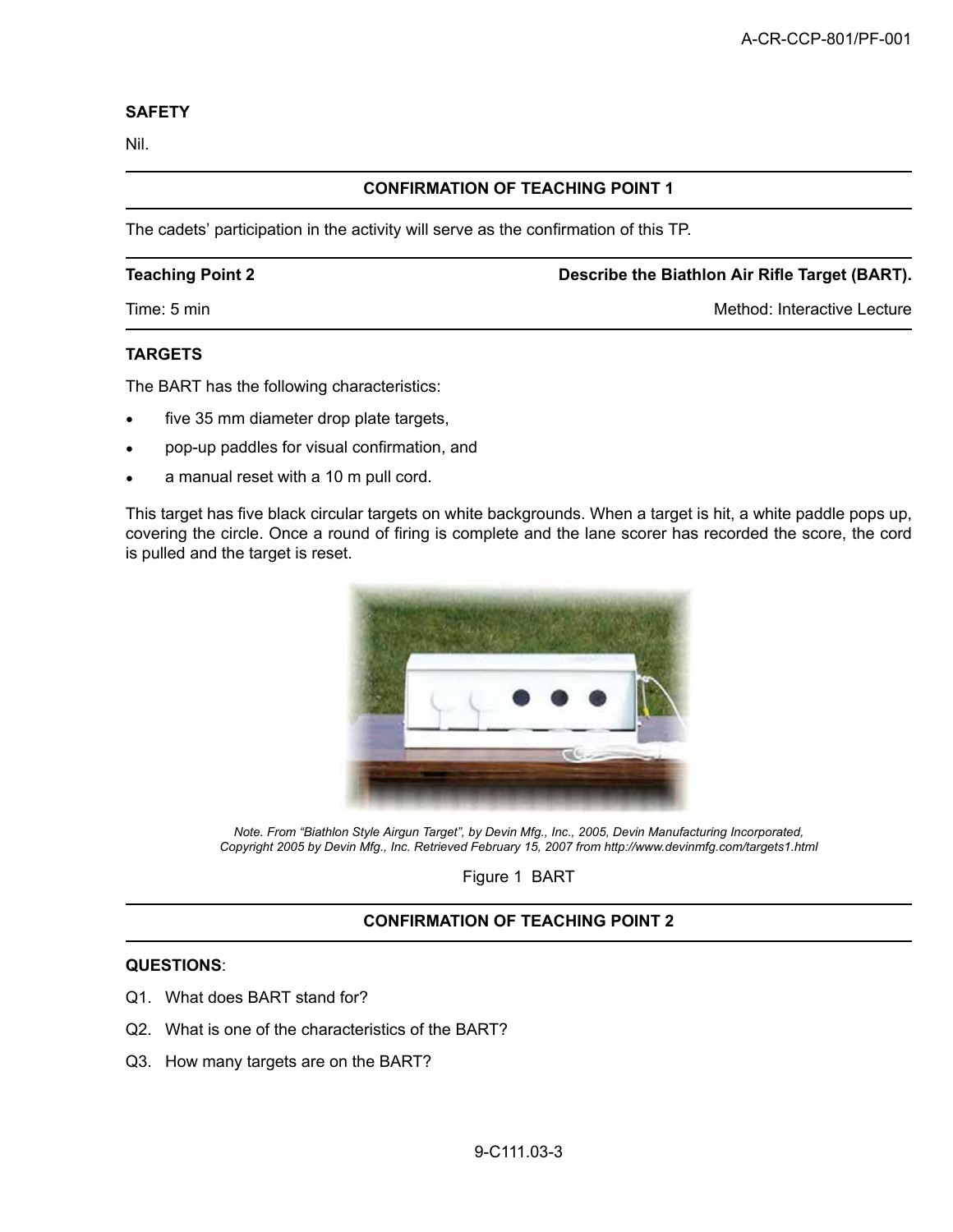### **ANTICIPATED ANSWERS**:

- A1. Biathlon Air Rifle Target.
- A2. The Biathlon Air Rifle Target (BART) has the following characteristics:
	- five 35 mm diameter drop plate targets,
	- pop-up paddles for visual confirmation, and
	- a manual reset with a 10 m pull cord.
- A3. There are five targets on the BART.

#### **Teaching Point 3 Conduct a warm-up session composed of light cardiovascular exercises.**

Time: 5 min Method: Practical Activity



The following information will be explained to the cadets during the warm-up activity.

### **PURPOSE OF A WARM-UP**

A warm-up is composed of stretches and light cardiovascular exercises designed to:

- stretch the muscles:
- gradually increase respiratory action and heart rate;
- expand the muscles' capillaries to accommodate the increase in blood circulation which occurs during physical activity; and
- raise the muscle temperature to facilitate reactions in muscle tissue.

### **GUIDELINES FOR STRETCHING**

The following guidelines should be followed while stretching to prepare for physical activity and to help prevent injury:

- Stretch all major muscle groups, including the back, chest, legs, and shoulders.
- Never bounce while stretching.
- Hold each stretch for 10–30 seconds to let the muscles release fully.
- Repeat each stretch two to three times.
- When holding a stretch, support the limb at the joint.
- Static stretching, which is stretching a muscle and holding it in position without discomfort for 10– 30 seconds, is considered the safest method.
- Stretching helps to relax the muscles and improve flexibility, which is the range of motion in the joints.
- As a guide, allow 10 minutes to warm up for every hour of physical activity.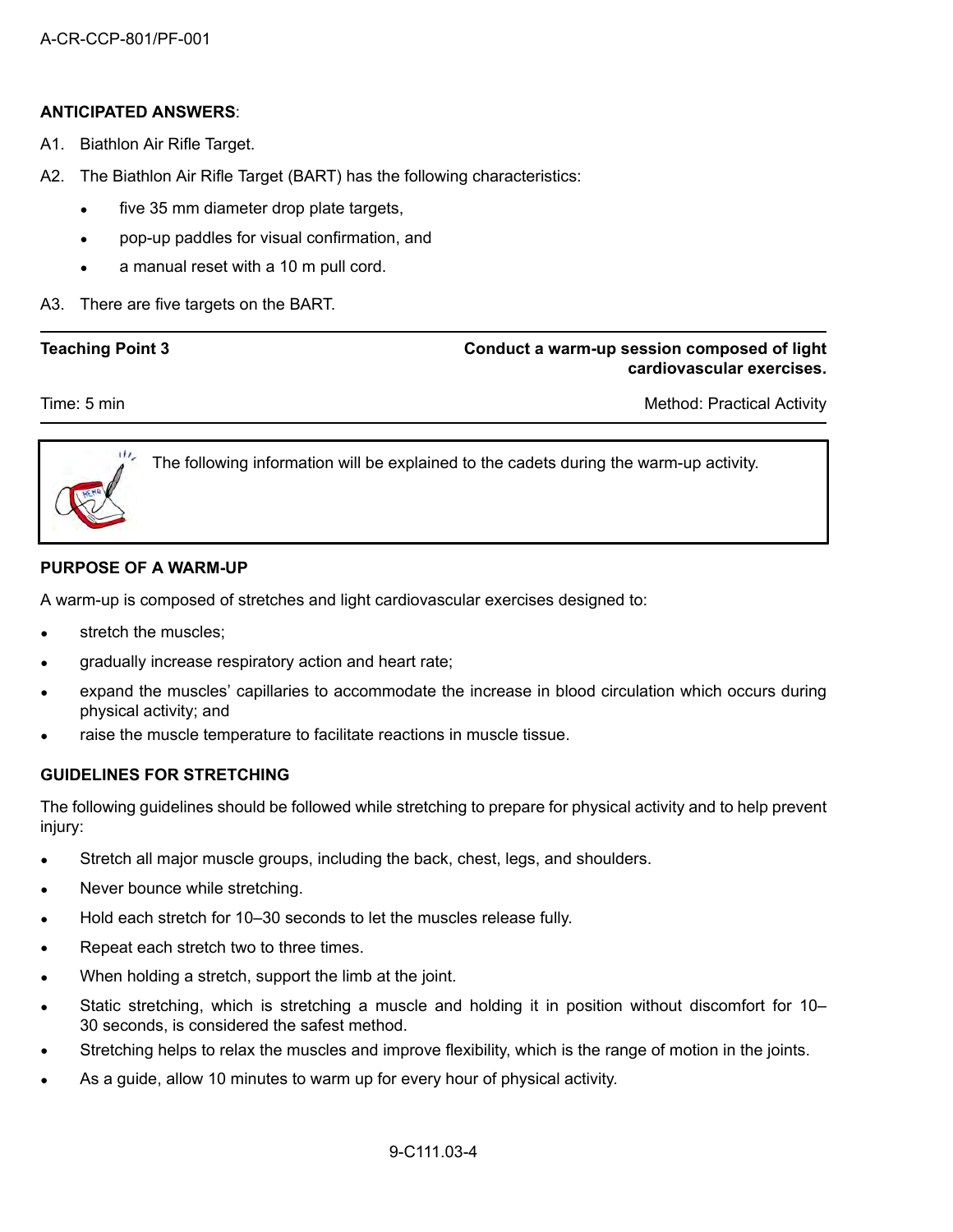

The stretches chosen should focus on the areas of the body that will be used the most during the activity.

# **ACTIVITY**

# **OBJECTIVE**

The objective of this warm-up activity is to stretch the muscles and perform light cardiovascular exercises to prepare the body for physical activity and to help prevent injuries.

# **RESOURCES**

Nil.

# **ACTIVITY LAYOUT**

Nil.

# **ACTIVITY INSTRUCTIONS**

• Arrange the cadets in either a warm-up circle or in rows (as illustrated in Figures 2 and 3).



*Note. Created by D Cdts 3, 2006, Ottawa, ON: Department of National Defence.*

Figure 2 Instructor in the Centre of a Warm-Up Circle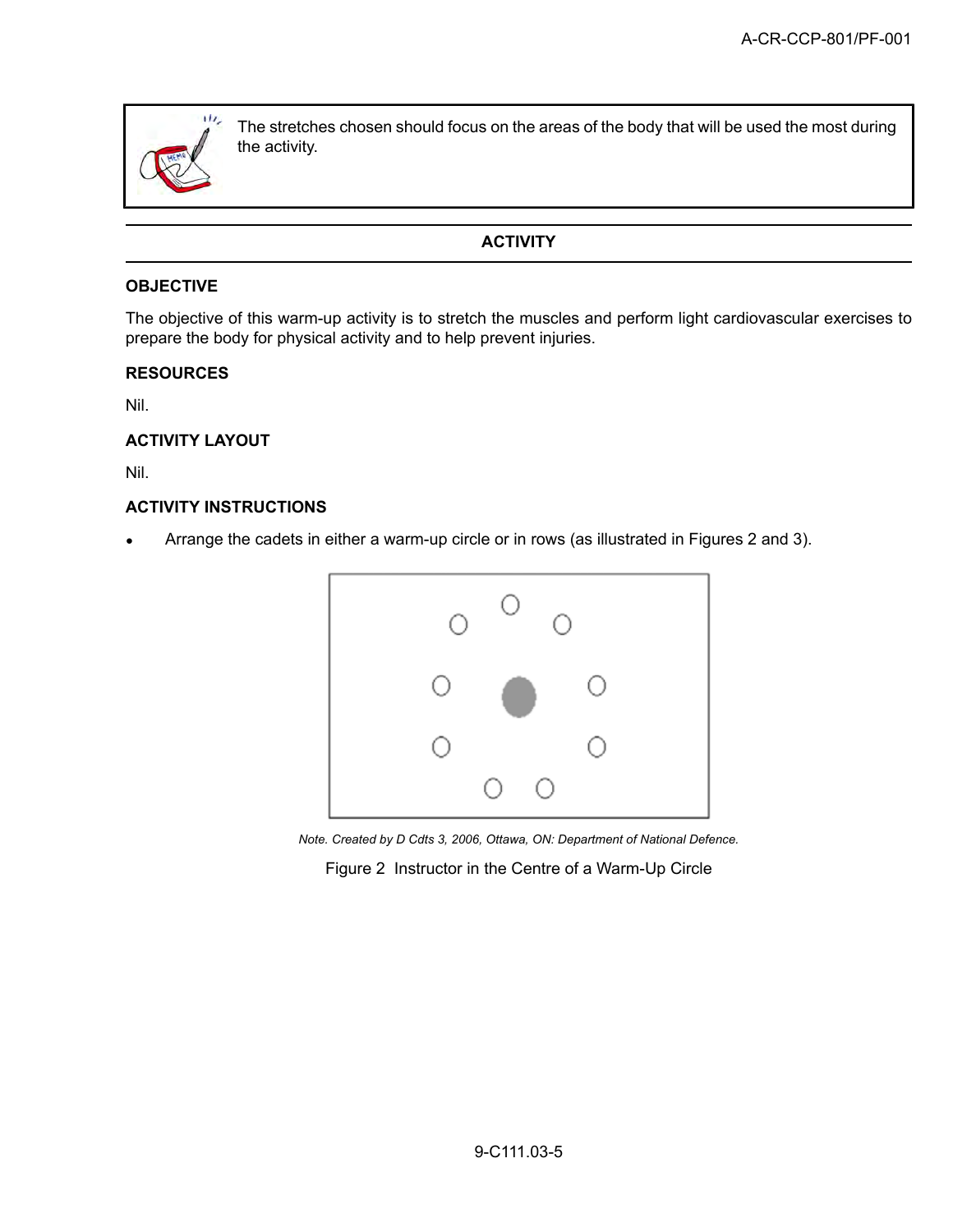

*Note. Created by D Cdts 3, 2006, Ottawa, ON: Department of National Defence.*

Figure 3 Instructor at the Front with Two Assistant Instructors

- Demonstrate before having the cadets attempt each stretch / light cardiovascular exercise.
- Assistant instructors can help demonstrate the exercises and ensure the cadets are performing them correctly.
- Have cadets perform each stretch / light cardiovascular exercise.



Light cardiovascular activities should be done to warm up the muscles prior to stretching to avoid injury to or tearing of the muscles. For example, running on the spot for 30 seconds or performing jumping jacks should be performed prior to conducting the stretching activities located at EO C111.02 Attachment A.

#### **SAFETY**

- Ensure there are at least two arm lengths between the cadets so they can move freely.
- Ensure the cadets perform the stretches and light cardiovascular exercises in a safe manner, following the guidelines for stretching listed in this TP.

#### **CONFIRMATION OF TEACHING POINT 3**

The cadets' participation in the warm-up will serve as the confirmation of this TP.

**Teaching Point 4 Conduct an activity where cadets will fire the cadet air rifle following physical activity.**

Time: 5 min Method: Practical Activity

#### **ACTIVITY**

#### **OBJECTIVE**

The objective of this activity is to fire the cadet air rifle following physical activity.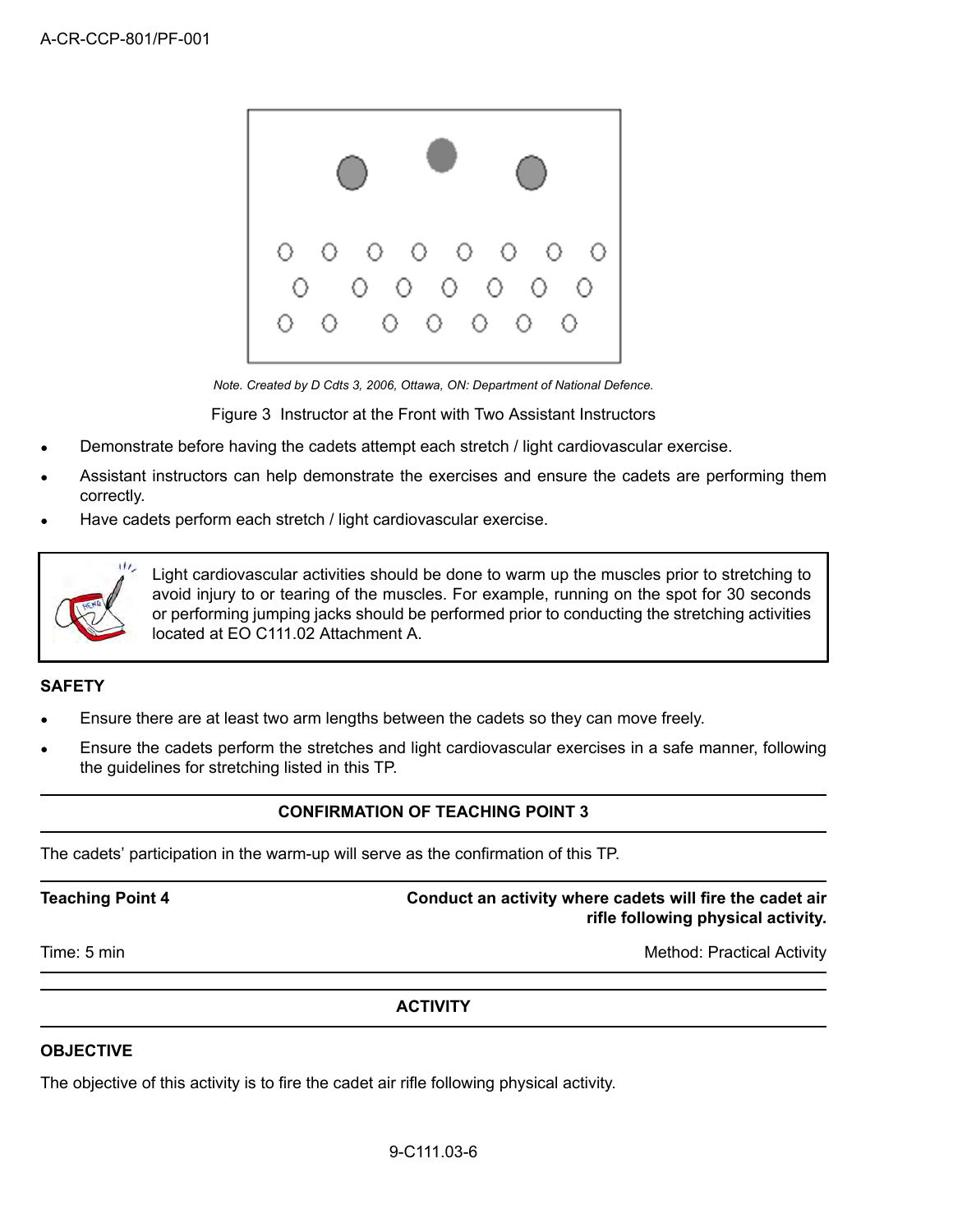# **RESOURCES**

- Cadet air rifles (one per firing lane),
- Marksmanship mats (two per firing lane),
- BART and target frame (one per firing lane), and
- Safety glasses / goggles.



If resources are available the number of firing lanes may be increased.

# **ACTIVITY LAYOUT**

Construct a range IAW A-CR-CCP-177/PT-001 *Canadian Cadet Movement: Cadet Marksmanship Program Reference Manual*.

# **ACTIVITY INSTRUCTIONS**

- 1. The cadets' heart rate should be elevated from participating in the warm-up activity in TP 3.
- 2. Have the cadets approach the firing point and prepare to fire using the techniques outlined in TP 1.
- 3. Have the cadets adopt the prone position and simulate firing at the BART.
- 4. Repeat steps one to three for each relay until all cadets have participated.

# **SAFETY**

Range activities will be conducted IAW A-CR-CCP-177/PT-001 *Canadian Cadet Movement: Cadet Marksmanship Program Reference Manual*.

# **CONFIRMATION OF TEACHING POINT 4**

The cadets' participation in the activity will serve as the confirmation of this TP.

#### **Teaching Point 5 Conduct a cool-down session composed of light cardiovascular exercises.**

Time: 5 min Method: Practical Activity

u, The following information will be explained to the cadets during the cool-down activity.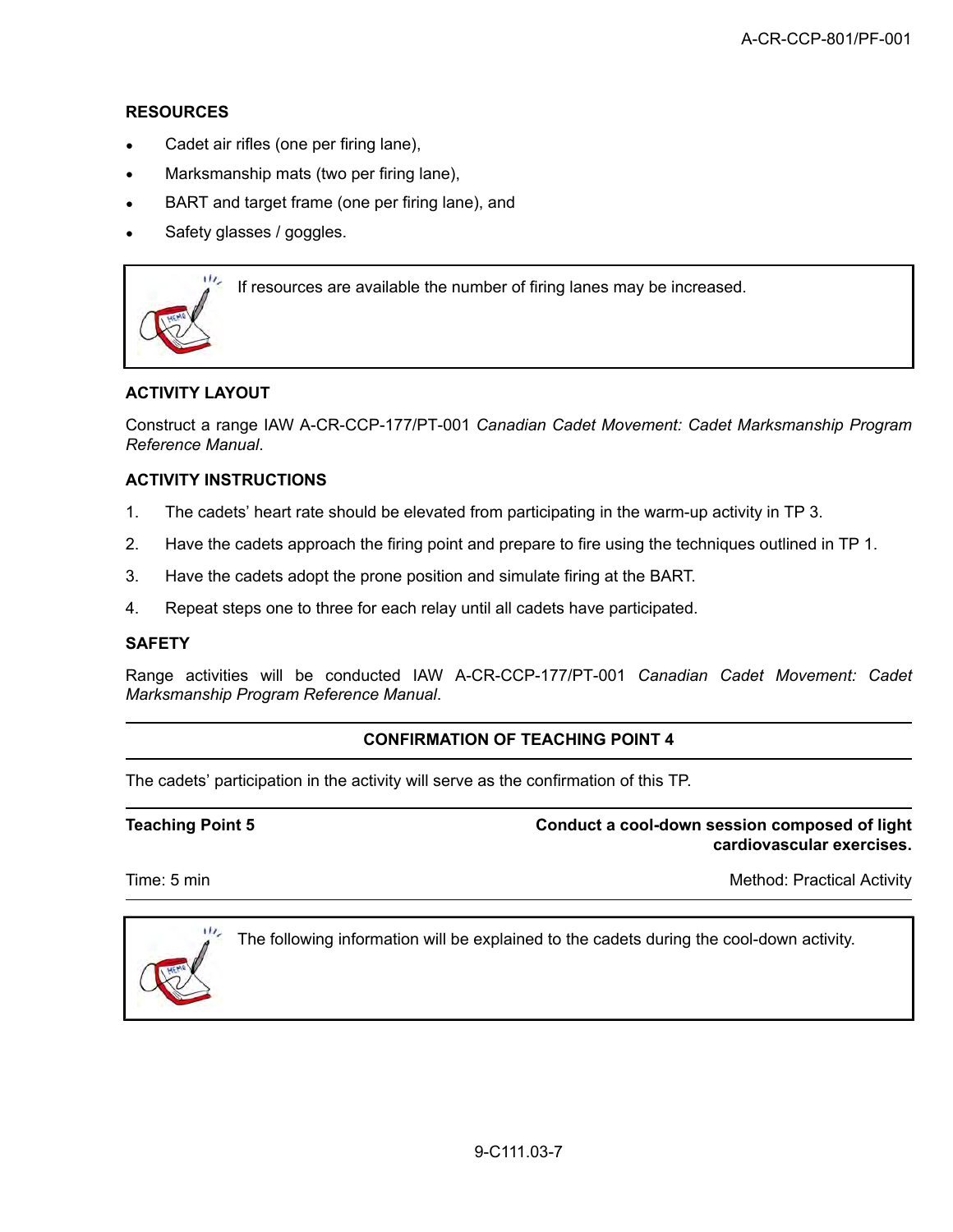# **PURPOSE OF A COOL-DOWN**

A cool-down is composed of stretches and light cardiovascular exercises designed to:

- allow the body time to slowly recover from physical activity and to help prevent injury;
- prepare the respiratory system to return to its normal state; and
- stretch the muscles to help relax and restore them to their resting length.



The stretches chosen should focus on the areas of the body that were used the most during the activity.

# **ACTIVITY**

# **OBJECTIVE**

The objective of the cool-down is to stretch the muscles and perform light cardiovascular exercises that allow the body time to recover from physical activity, and to prevent injury.

### **RESOURCES**

Nil.

# **ACTIVITY LAYOUT**

Nil.

# **ACTIVITY INSTRUCTIONS**

- Arrange the cadets in either a warm-up circle or in rows (as illustrated in Figures 2 and 3 of TP 3).
- Demonstrate before having the cadets attempt each stretch / light cardiovascular exercise.
- Assistant instructors can help demonstrate the movements and ensure the cadets are performing them correctly.
- Have cadets perform each stretch / light cardiovascular exercise.

### **SAFETY**

- Ensure there are at least two arm lengths between the cadets so they can move freely.
- Ensure the cadets perform the stretches and light cardiovascular exercises in a safe manner, following the guidelines for stretching listed in TP 3.

# **CONFIRMATION OF TEACHING POINT 5**

The cadets' participation in the cool-down will serve as the confirmation of this TP.

# **END OF LESSON CONFIRMATION**

The cadets' participation in the activity in TP 4 will serve as the confirmation of this lesson.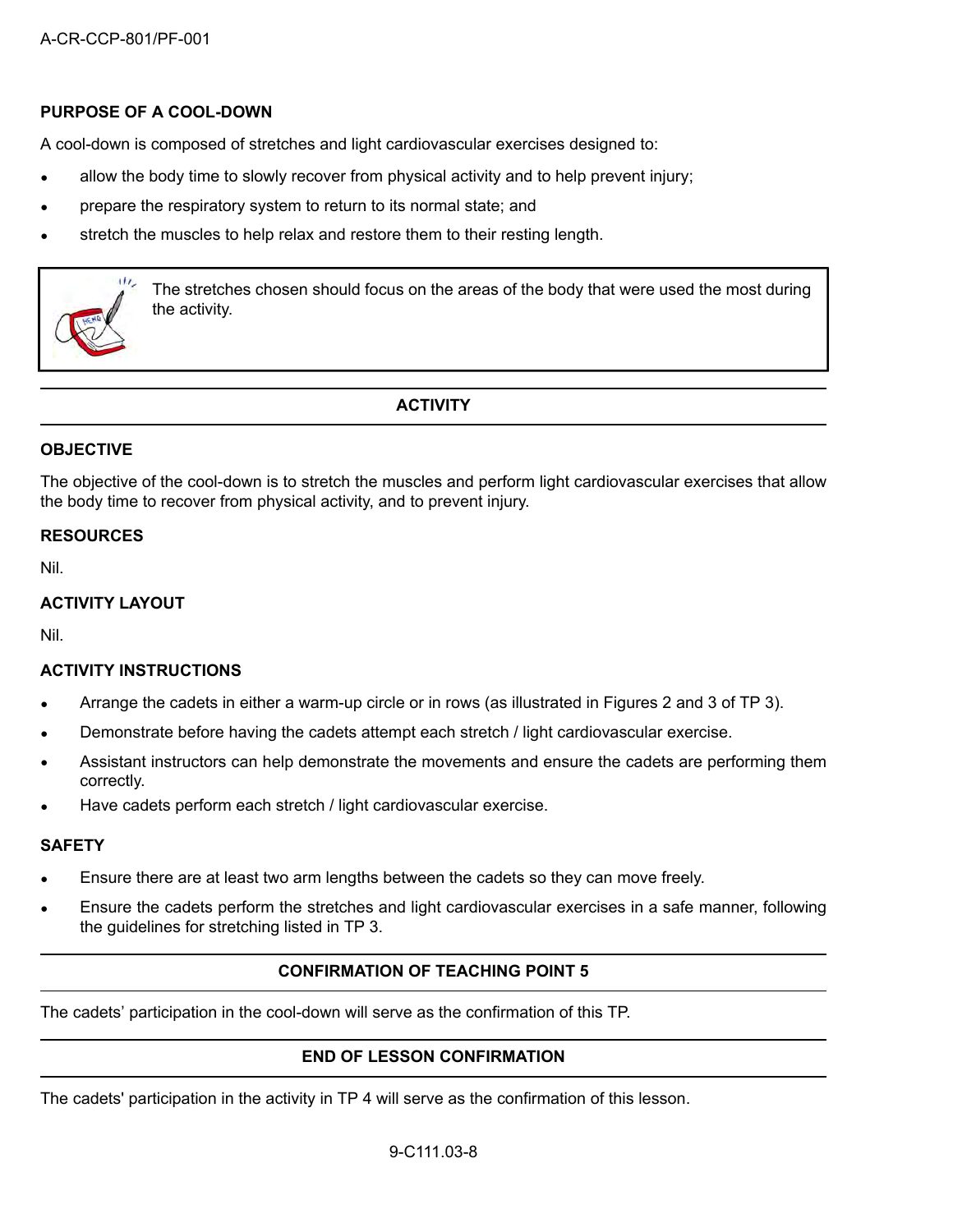### **CONCLUSION**

#### **HOMEWORK / READING / PRACTICE**

Nil.

#### **METHOD OF EVALUATION**

Nil.

#### **CLOSING STATEMENT**

Being able to use techniques, such as visualization, to slow down the heart rate will be useful when participating in summer biathlon activities.

#### **INSTRUCTOR NOTES / REMARKS**

Cadets must have completed PO 106 (Fire the Cadet Air Rifle) prior to participating in this lesson.

#### **REFERENCES**

A0-027 A-CR-CCP-177/PT-001 D Cdts 3. (2001). *Cadet marksmanship program: Reference manual*. Ottawa, ON: Department of National Defence.

C0-002 ISBN 0-88962-630-8 LeBlanc, J. & Dickson, L. (1997). *Straight talk about children and sport: Advice for parents, coaches, and teachers*. Oakville, ON and Buffalo, NY: Mosaic Press.

C0-057 Martha Jefferson Hospital. (2001). *Warm-ups*. Retrieved October 26, 2006, from http:// www.marthajefferson.org/warmup.php

C0-058 Webb Physiotherapists Inc. (n.d.). *Running exercises*. Retrieved October 26, 2006, from http:// www.physionline.co.za/conditions/article.asp?id=46

C0-059 Webb Physiotherapists Inc. (n.d.). *Exercise programme for squash, tennis, softball, handball*. Retrieved October 25, 2006, from http://www.physionline.co.za/conditions/article.asp?id=49

C0-060 Impacto Protective Products Inc. (1998). *Exercises*. Retrieved October 25, 2006, from http:// www.2protect.com/work3b.htm

C0-061 City of Saskatoon, Community Services Department. (2006). *Stretch your limits: A smart guide to stretching for fitness*. Retrieved October 26, 2006, from http://www.in-motion.ca/walkingworkout/plan/flexibility/

C0-089 ISBN 0-936070-22-6 Anderson, B. (2000). *Stretching: 20th anniversary* (Rev. ed.). Bolinas, CA: Shelter Publications, Inc.

C0-150 ISBN 0-88011-463-0 Nideffer, R. PhD. (1992). *Psyched to win: How to master mental skills to improve your physical performance*. Champaign, IL: Leisure Press.

C0-151 Devin Manufacturing Incorporated. (2005). *Biathlon style airgun target*. Retrieved February 15, 2007 from http://www.devinmfg.com/targets1.html

C0-154 Hansen, B. (1999). *Moving on the spot: Fun and physical activity: A collection of 5 minute stretch and movement sessions*. Retrieved October 26, 2006, from http://lin.ca/resource/html/dn3.htm#l1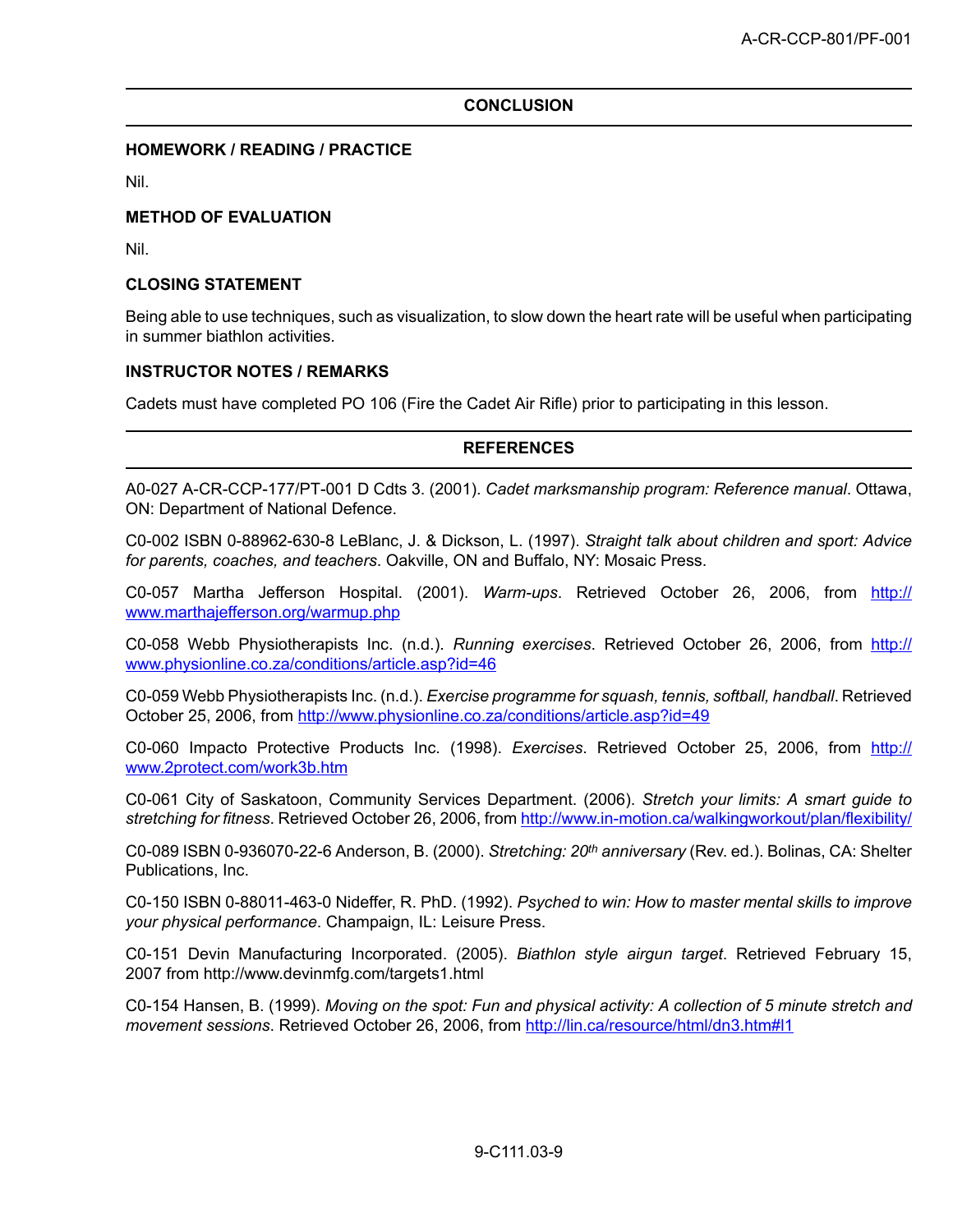THIS PAGE INTENTIONALLY LEFT BLANK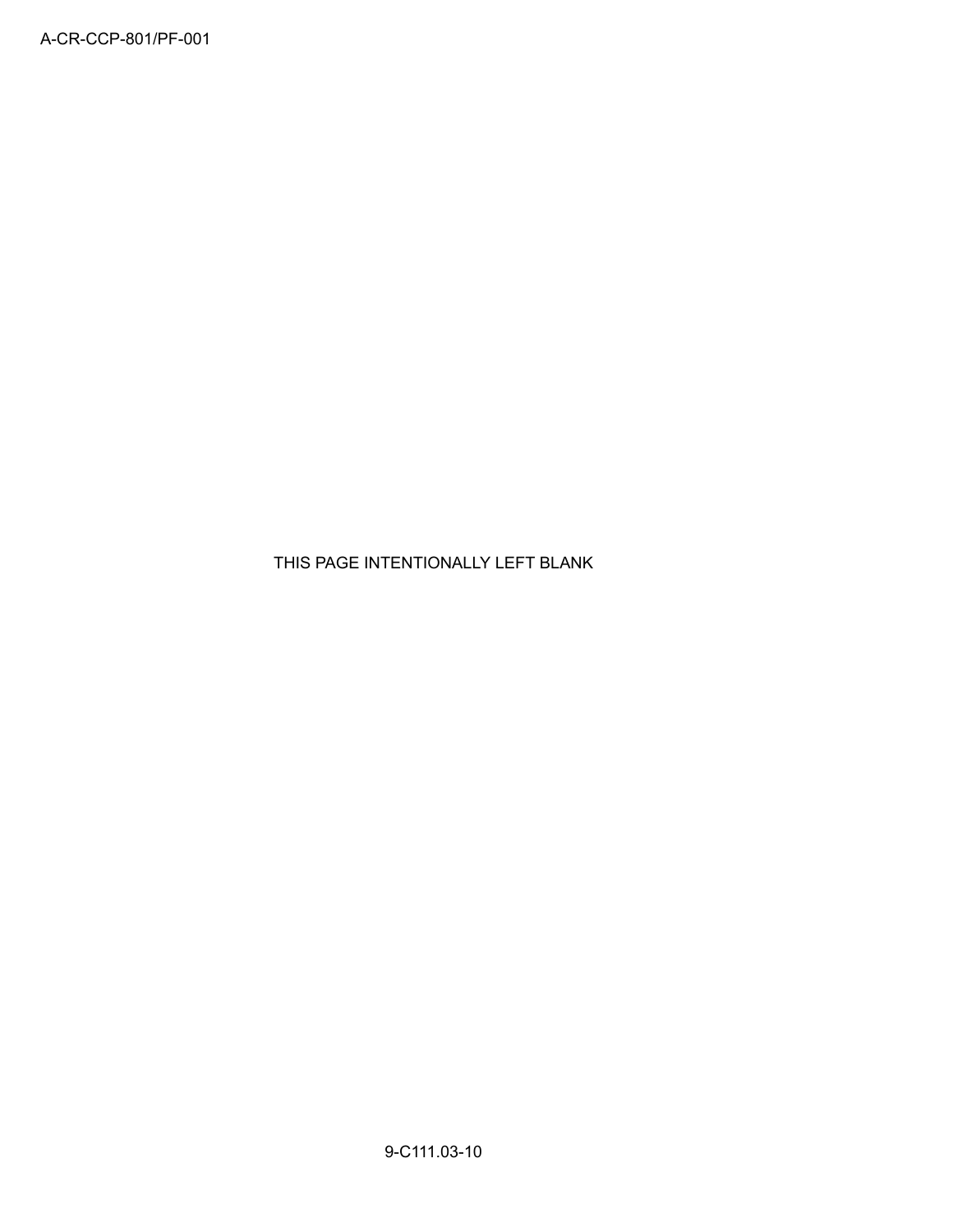

**COMMON TRAINING**

**PROFICIENCY LEVEL ONE**





#### **SECTION 4**

# **EO C111.04 – PARTICIPATE IN A RECREATIONAL SUMMER BIATHLON ACTIVITY**

Total Time: 180 min

### **PREPARATION**

# **PRE-LESSON INSTRUCTIONS**

Resources needed for the delivery of this lesson are listed in the lesson specification located in A-CR-CCP-801/ PG-001, *Proficiency Level One Qualification Standard and Plan*, Chapter 4. Specific uses for said resources are identified throughout the instructional guide within the TP for which they are required.

Review the lesson content and become familiar with the material prior to delivering the lesson.

Ensure that all members involved in conducting this activity are well versed in the competition guidelines located at Attachment A.

Photocopy EO C111.02 Attachment A for TPs 3 and 5.

Photocopy Attachment B as required.

Ensure a first aid station is set up.

Set up a running route of 250–500 m on level terrain and a range IAW A-CR-CCP-177/PT-001 *Canadian Cadet Movement: Cadet Marksmanship Program Reference Manual*.

# **PRE-LESSON ASSIGNMENT**

Nil.

#### **APPROACH**

An experiential approach was chosen for this lesson as it allows the cadets to acquire new knowledge and skills through a direct experience. The cadets experience summer biathlon and define that experience on a personal level. The cadets will be given the opportunity to reflect on and examine what they saw, felt and thought while participating in summer biathlon and consider how it relates to what they already learned and experienced as well as how it will relate to future experiences.

# **INTRODUCTION**

#### **REVIEW**

Nil.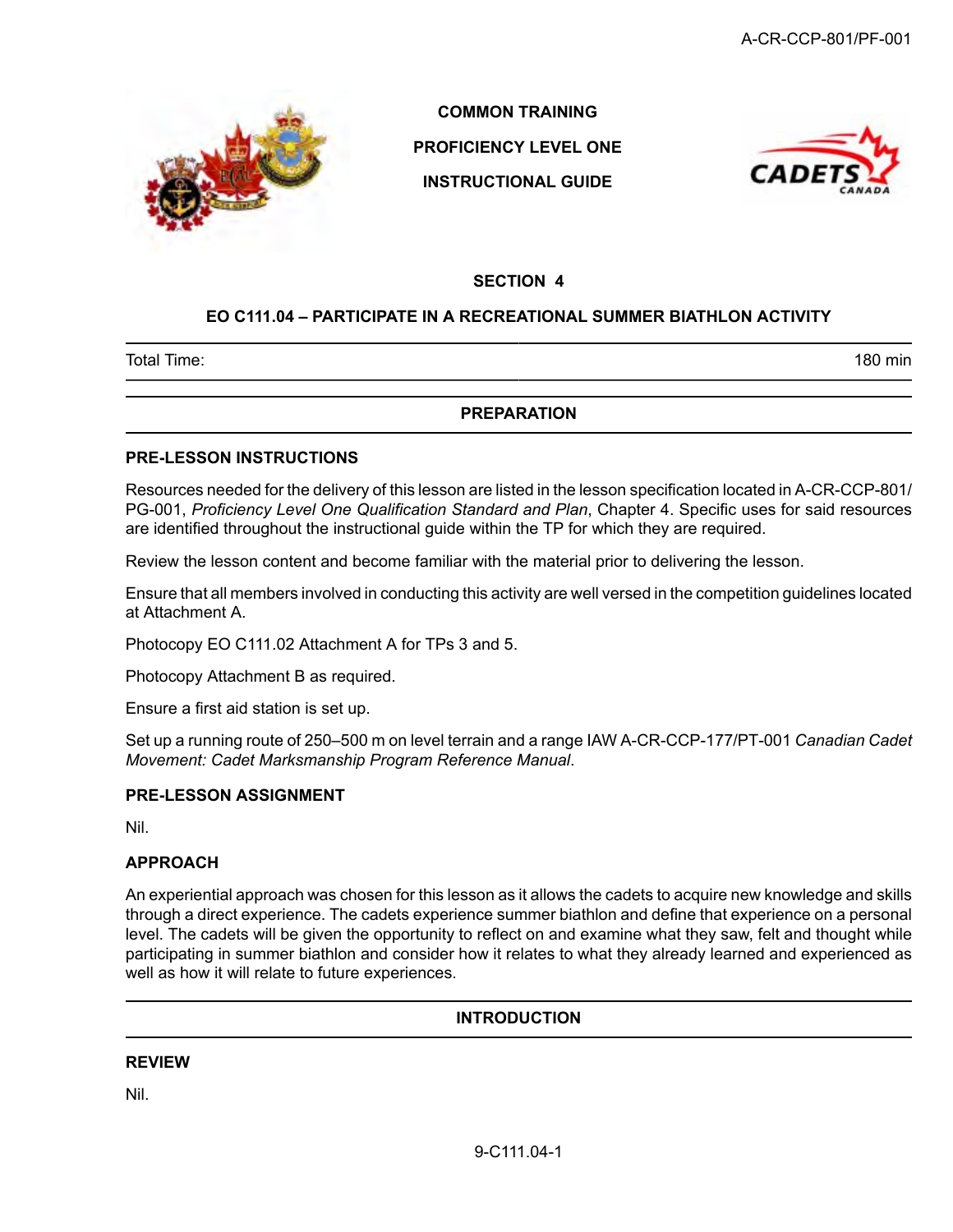# **OBJECTIVES**

By the end of this lesson the cadet shall have participated in a recreational summer biathlon activity.

### **IMPORTANCE**

It is important for cadets to participate in a recreational summer biathlon activity because it requires personal discipline, develops marksmanship skills, and promotes physical fitness.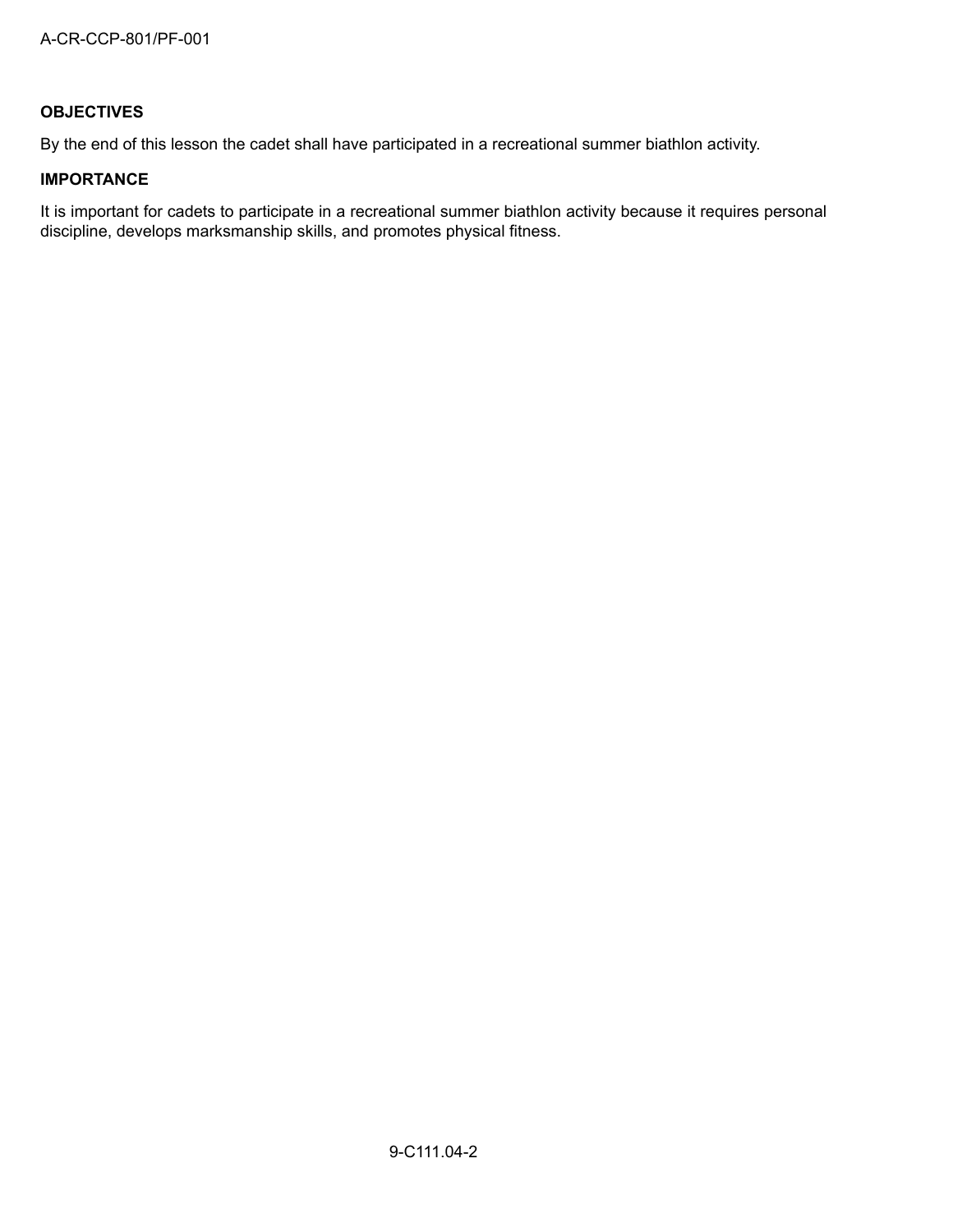# **Teaching Point 1 Conduct the activity briefing.**

Time: 30 min Method: Interactive Lecture Communication of the Method: Interactive Lecture



Based on the facilities, the cadet should be made aware of the start area, the course, the firing range, and the finish area.

# **COURSE LAYOUT**

Each cadet will:

- run a loop of 250–500 m;
- fire five to eight pellets in an effort to activate all five targets on the (BART);
- run a loop of 250–500 m;
- fire five to eight pellets in an effort to activate all five targets on the BART;
- run a loop of 250–500 m; and
- finish the race.



The 250–500 m course should be clearly marked prior to the start of this lesson.

# **RULES AND REGULATIONS**

Rules and regulations for the recreational summer biathlon activity include the following:

- Cadets must use the same firing lane for the duration of the activity.
- The run must be completed in the proper sequence and on the marked route.
- Rifles must be placed at the firing point by the range staff and will remain there for the duration of the activity.
- All firing will be done in the prone position.
- The rifle must be made safe upon completion of firing.
- An inoperable rifle will be replaced by the range staff, the target will be reset, and the cadet will fire five to eight shots with the new rifle.
- Safety infractions will result in time penalties.
- Missed targets will result in time penalties.

# **SCORING**

The scoring of this biathlon activity will be based on time and penalties.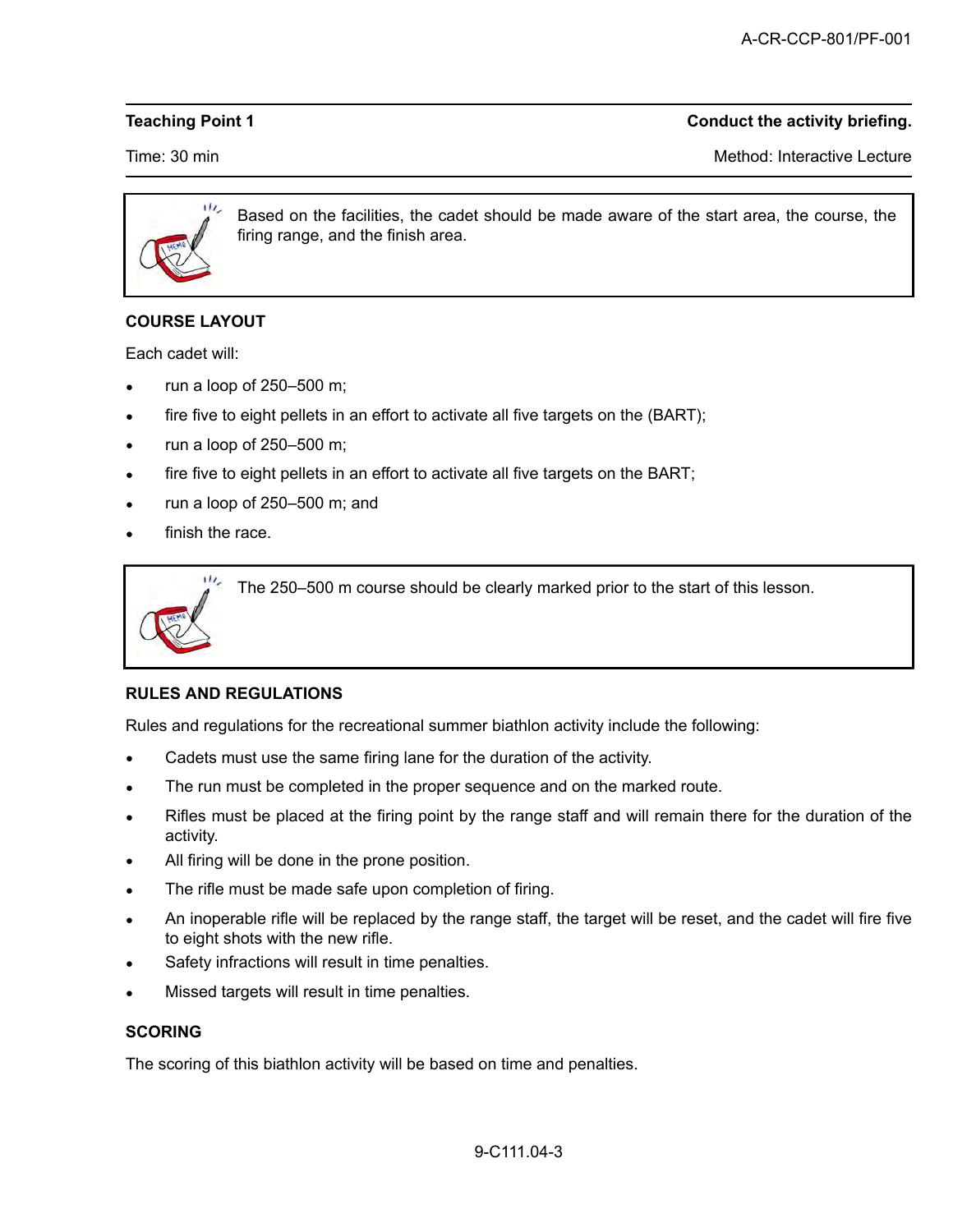# **PENALTIES**

Penalties will be added to the individual's time, to include:

- Each violation of the principles of fair play or good sportsmanship will result in a one-minute penalty, to include:
	- not giving way in an area of congestion;
	- pushing or shoving;
	- using profanity; and
	- interfering with other competitors.
- Each missed target will result in a one-minute penalty.
- Each safety infraction on the firing point will result in a one-minute penalty to include:
	- not keeping control of the cadet air rifle;
	- moving forward of the firing point; and
	- intentionally firing rounds at objects other than the BART.

# **OUT OF BOUNDS AREAS**

Make cadets aware of all out of bounds areas and safety considerations depending on the training area.

# **CONFIRMATION OF TEACHING POINT 1**

### **QUESTIONS**:

- Q1. What are two rules / regulations for this biathlon activity?
- Q2. How will the recreational summer biathlon activity be scored?
- Q3. What is one very minor violation of the principles of fair play / good sportsmanship?

### **ANTICIPATED ANSWERS**

- A1. Rules and regulations for the recreational summer biathlon activity include the following:
	- Cadets must use the same firing lane for the duration of the activity.
	- The run must be completed in the proper sequence and on the marked route.
	- Rifles must be placed at the firing point by the range staff and will remain there for the duration of the activity.
	- All firing will be done in the prone position.
	- The cadet air rifle sling is the only firing aid that may be used.
	- The rifle must be made safe upon completion of firing.
	- An inoperable rifle will be replaced by the range staff, the target will be reset, and the cadet will fire five to eight shots with the new rifle.
	- Safety infractions will result in time penalties.
	- Missed targets will result in time penalties.
- A2. The activity will be scored based on time and penalties.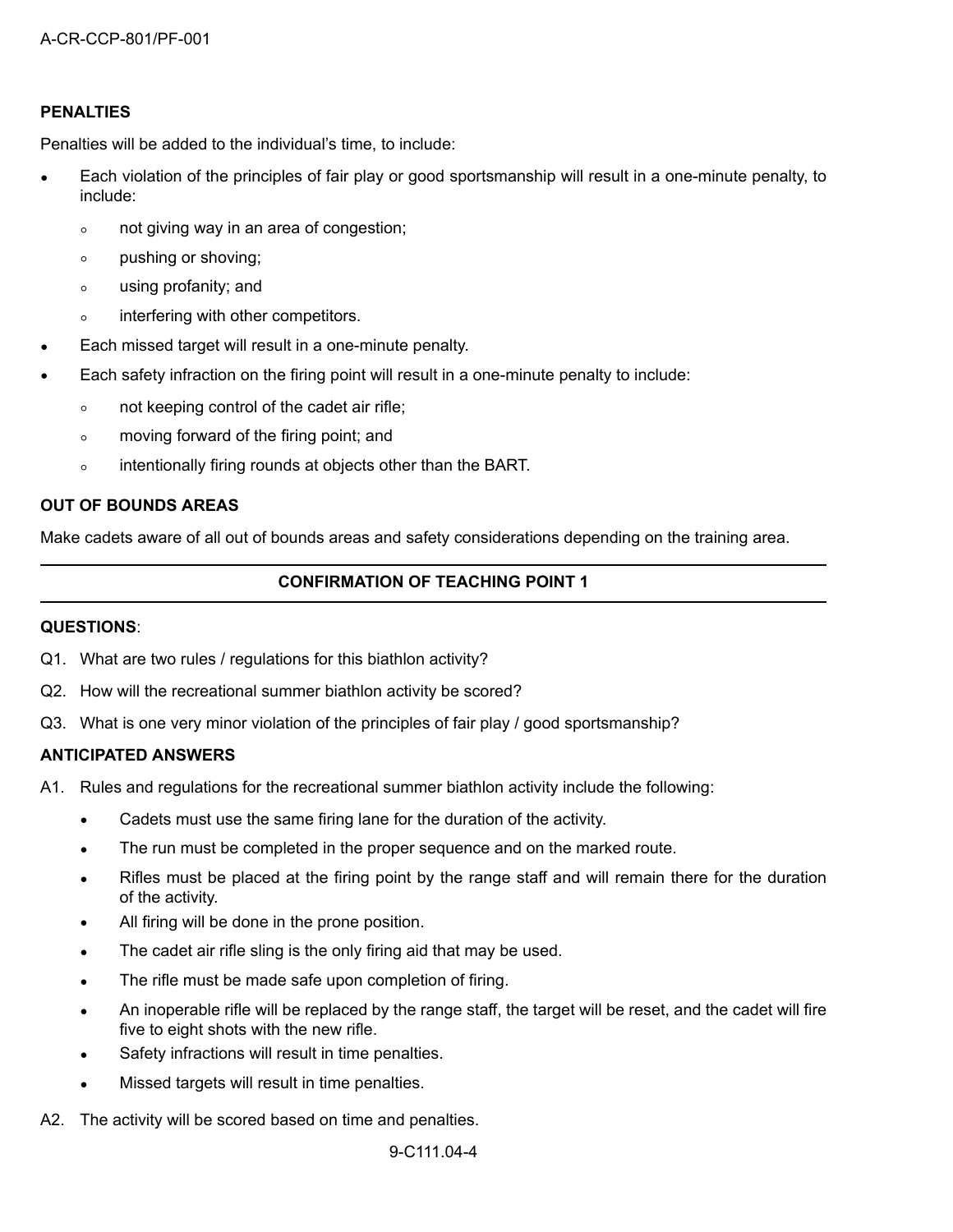A3. A very minor violation of the principles of fair play / good sportsmanship include:

- not giving way in an area of congestion;
- pushing or shoving;
- using profanity; and
- interfering with other competitors.

### **Teaching Point 2 Conduct a warm-up session composed of light cardiovascular exercises.**

Time: 10 min Method: Practical Activity



The following information will be explained to the cadets during the warm-up activity.

#### **PURPOSE OF A WARM-UP**

A warm-up is composed of stretches and light cardiovascular exercises designed to:

- stretch the muscles:
- gradually increase respiratory action and heart rate;
- expand the muscles' capillaries to accommodate the increase in blood circulation which occurs during physical activity; and
- raise the muscle temperature to facilitate reactions in muscle tissue.

# **GUIDELINES FOR STRETCHING**

The following guidelines should be followed while stretching to prepare for physical activity and to help prevent injury:

- Stretch all major muscle groups, including the back, chest, legs, and shoulders.
- Never bounce while stretching.
- Hold each stretch for 10–30 seconds to let the muscles release fully.
- Repeat each stretch two to three times.
- When holding a stretch, support the limb at the joint.
- Static stretching, which is stretching a muscle and holding it in position without discomfort for 10– 30 seconds, is considered the safest method.
- Stretching helps to relax the muscles and improve flexibility, which is the range of motion in the joints.
- As a guide, allow 10 minutes to warm up for every hour of physical activity.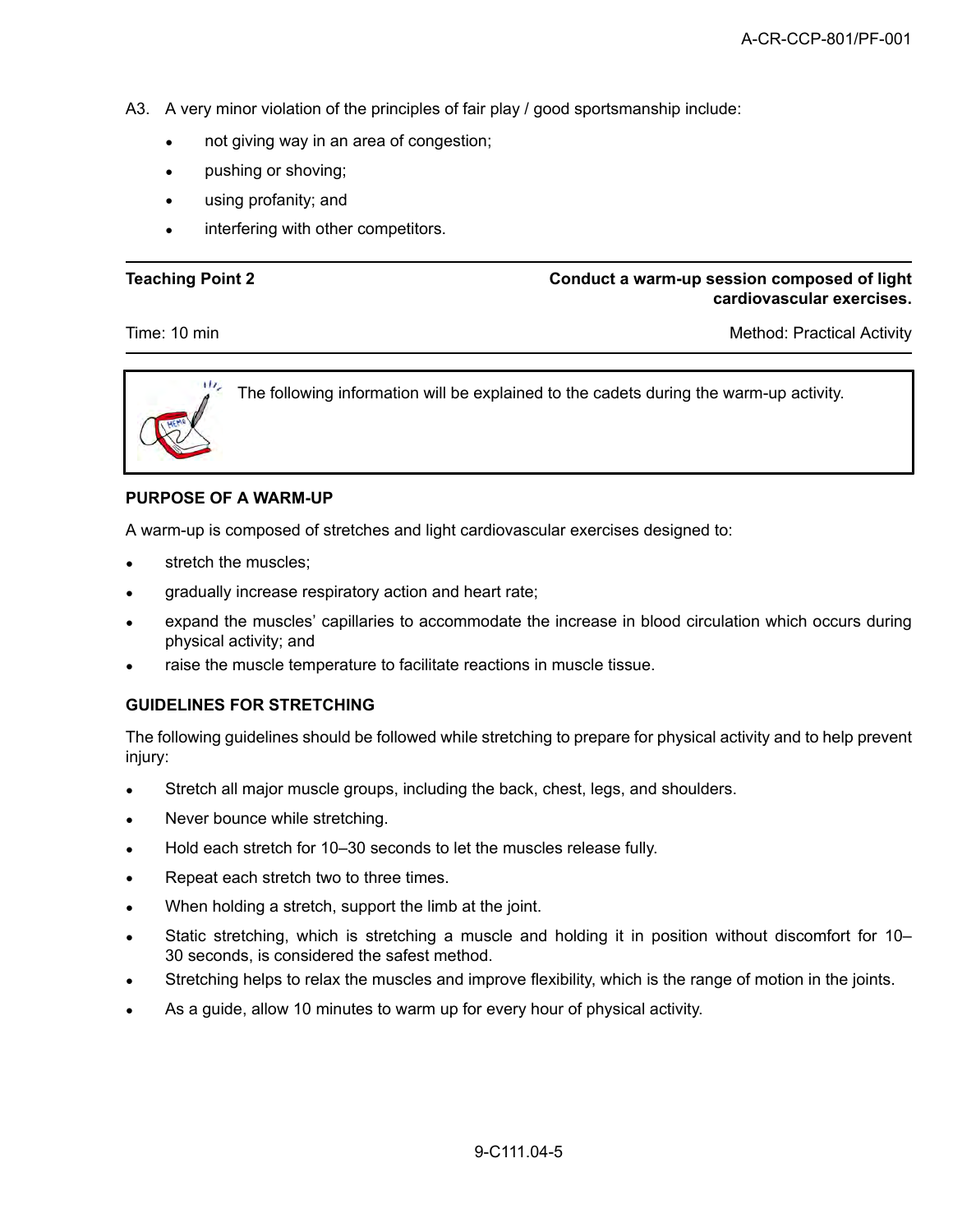

The stretches chosen should focus on the areas of the body that will be used the most during the activity.

#### **ACTIVITY**

# **OBJECTIVE**

The objective of this warm-up activity is to stretch the muscles and perform light cardiovascular exercises to prepare the body for physical activity and to help prevent injuries.

### **RESOURCES**

Nil.

# **ACTIVITY LAYOUT**

Nil.

# **ACTIVITY INSTRUCTIONS**

• Arrange the cadets in either a warm-up circle or in rows (as illustrated in Figures 1 and 2).



*Note. Created by D Cdts 3, 2006, Ottawa, ON: Department of National Defence.*

Figure 1 Instructor in the Centre of a Warm-Up Circle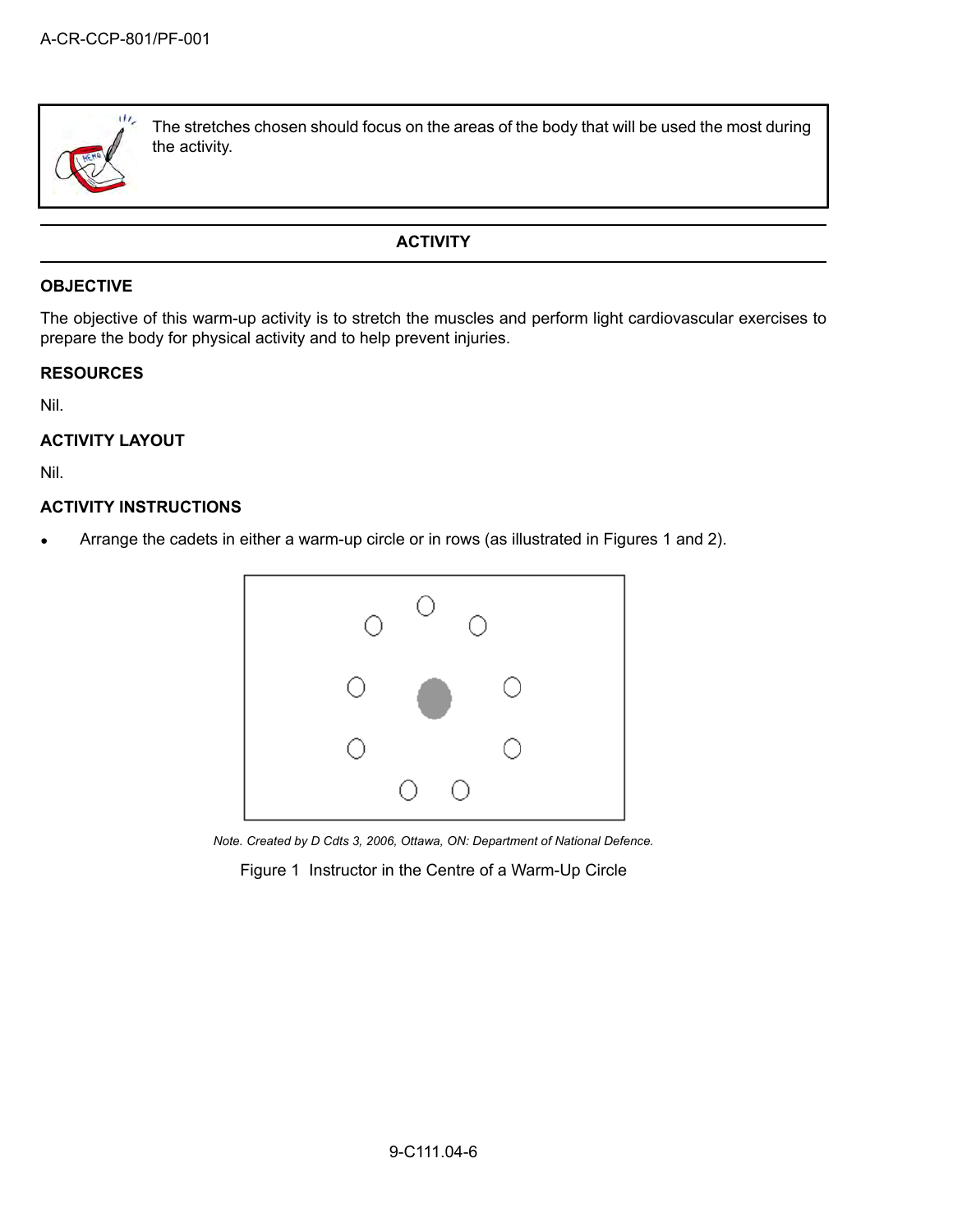

*Note. Created by D Cdts 3, 2006, Ottawa, ON: Department of National Defence.*

Figure 2 Instructor at the Front with Two Assistant Instructors

- Demonstrate before having the cadets attempt each stretch / light cardiovascular exercise.
- Assistant instructors can help demonstrate the exercises and ensure the cadets are performing them correctly.
- Have cadets perform each stretch / light cardiovascular exercise.



Light cardiovascular activities should be done to warm up the muscles prior to stretching to avoid injury to or tearing of the muscles. For example, running on the spot for 30 seconds or performing jumping jacks should be performed prior to conducting the stretching activities located at EO C111.03 Attachment A.

### **SAFETY**

- Ensure there are at least two arm lengths between the cadets so they can move freely.
- Ensure the cadets perform the stretches and light cardiovascular exercises in a safe manner, following the guidelines for stretching listed in this TP.

### **CONFIRMATION OF TEACHING POINT 2**

The cadets' participation in the activity will serve as the confirmation of this TP.

**Teaching Point 3 Conduct a recreational summer biathlon activity.**

Time: 100 min Method: Practical Activity

#### **ACTIVITY**

#### **OBJECTIVE**

The objective of this activity is for cadets to participate in a recreational summer biathlon activity.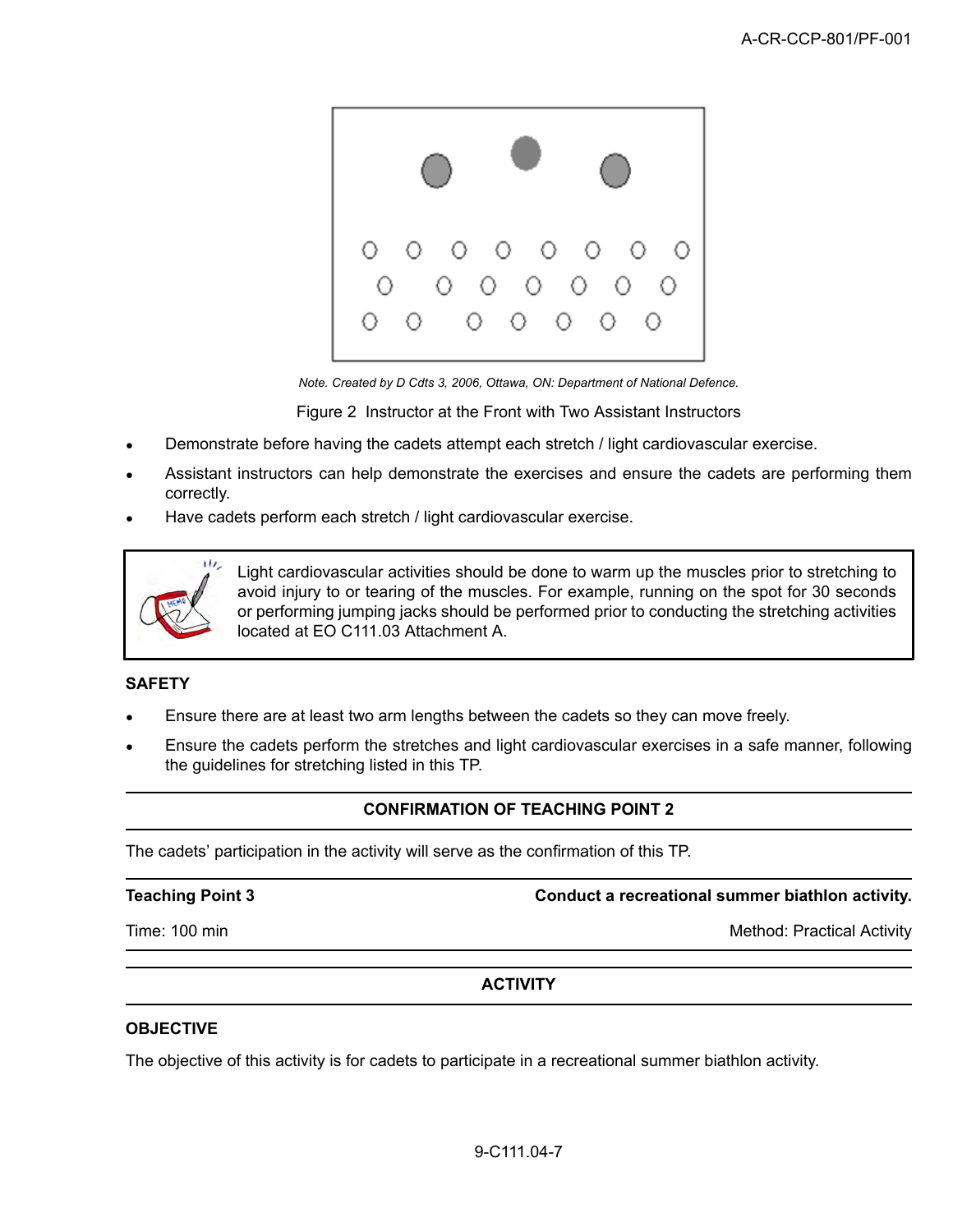# **RESOURCES**

Based on 20 cadets per group, the following resources are required per event:

- Cadet air rifles (5),
- Marksmanship mats (10),
- .177 air rifle pellets (a minimum of 700 pellets),
- Stop watches (5),
- BART and target frame (5),
- Safety glasses / goggles (8),
- Pens / pencils,
- Notice board,
- Biathlon score sheets located at Attachment B,
- Course control sheets located at Attachment B, and
- Range recording sheets located at Attachment B.

# **ACTIVITY LAYOUT**

- Set up a running route of approximately 250–500 m on level terrain.
- Set up an air rifle range IAW Attachment A.
- Set up targets and target frames.
- Place two mats per firing lane.
- Place a cadet air rifle at each firing point.
- Place a pair of safety glasses / goggles at each firing point.

### **ACTIVITY INSTRUCTIONS**

Activity instructions are located at Attachment A.

### **SAFETY**

- Ensure all range safety procedures are followed.
- Ensure cadets drink plenty of water and apply sunscreen.
- Ensure the running route is clearly marked and crossing points are monitored anywhere a road may be crossed.
- Ensure a first aider is identified at the start of the activity and is available at all times.
- Ensure water is available for the cadets during and after the activity.

# **CONFIRMATION OF TEACHING POINT 3**

The cadets' participation in the activity will serve as the confirmation of this TP.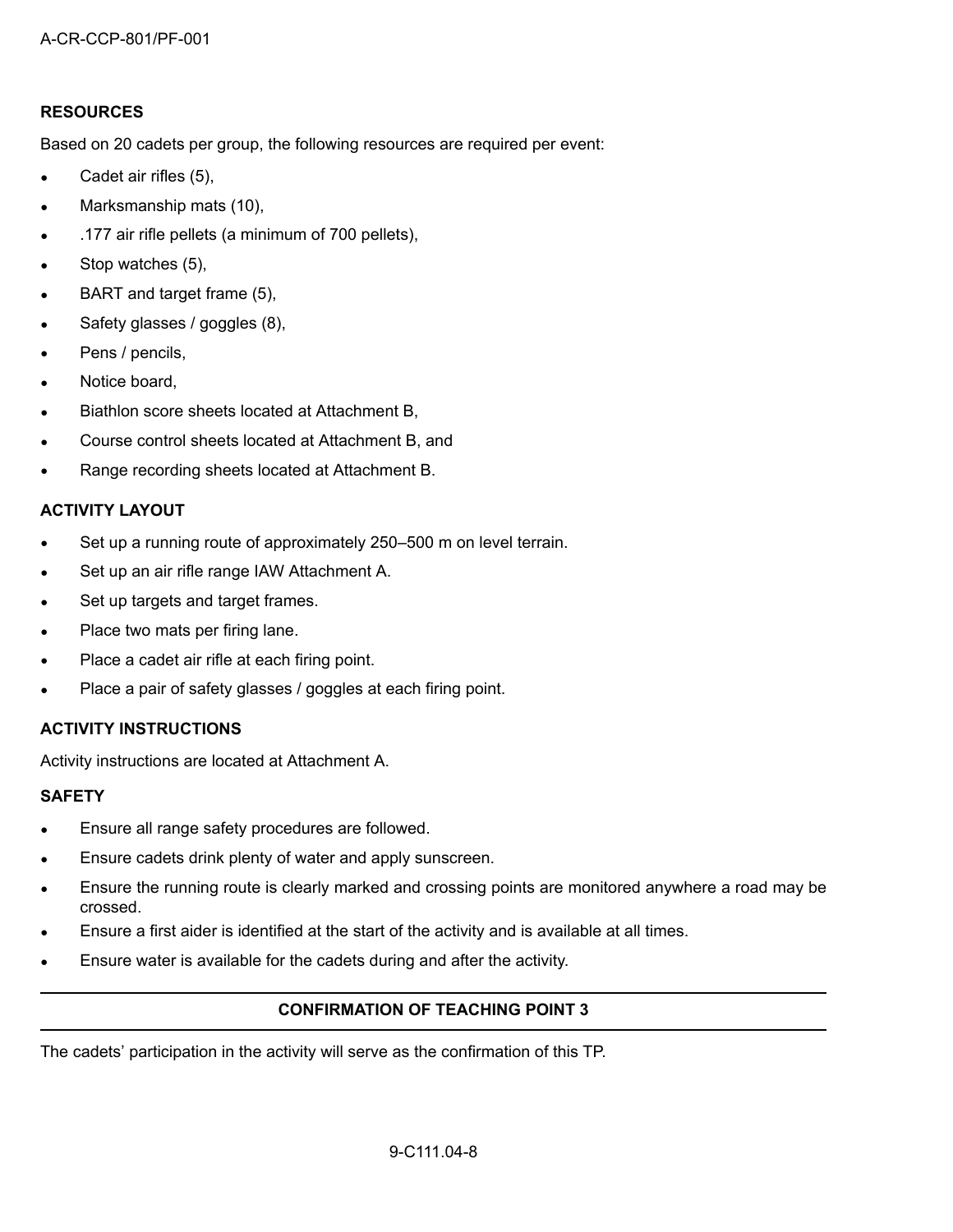#### **Teaching Point 4 Conduct a cool-down session composed of light cardiovascular exercises.**

Time: 10 min Method: Practical Activity



### **PURPOSE OF A COOL-DOWN**

A cool-down is composed of stretches and light cardiovascular exercises designed to:

- allow the body time to slowly recover from physical activity and to help prevent injury;
- prepare the respiratory system to return to its normal state; and
- stretch the muscles to help relax and restore them to their resting length.



The stretches chosen should focus on the areas of the body that were used the most during the activity.

# **ACTIVITY**

#### **OBJECTIVE**

The objective of the cool-down is to stretch the muscles and perform light cardiovascular exercises that allow the body time to recover from physical activity, and to prevent injury.

#### **RESOURCES**

Area large enough for all cadets to conduct a cool-down activity.

# **ACTIVITY LAYOUT**

Nil.

#### **ACTIVITY INSTRUCTIONS**

- Arrange the cadets in either a cool-down circle or in rows (as illustrated in Fig. 1 and 2 of TP 2).
- Demonstrate before having the cadets attempt each stretch / light cardiovascular exercise.
- Assistant instructors can help demonstrate the movements and ensure the cadets are performing them correctly.
- Have cadets perform each stretch / light cardiovascular exercise.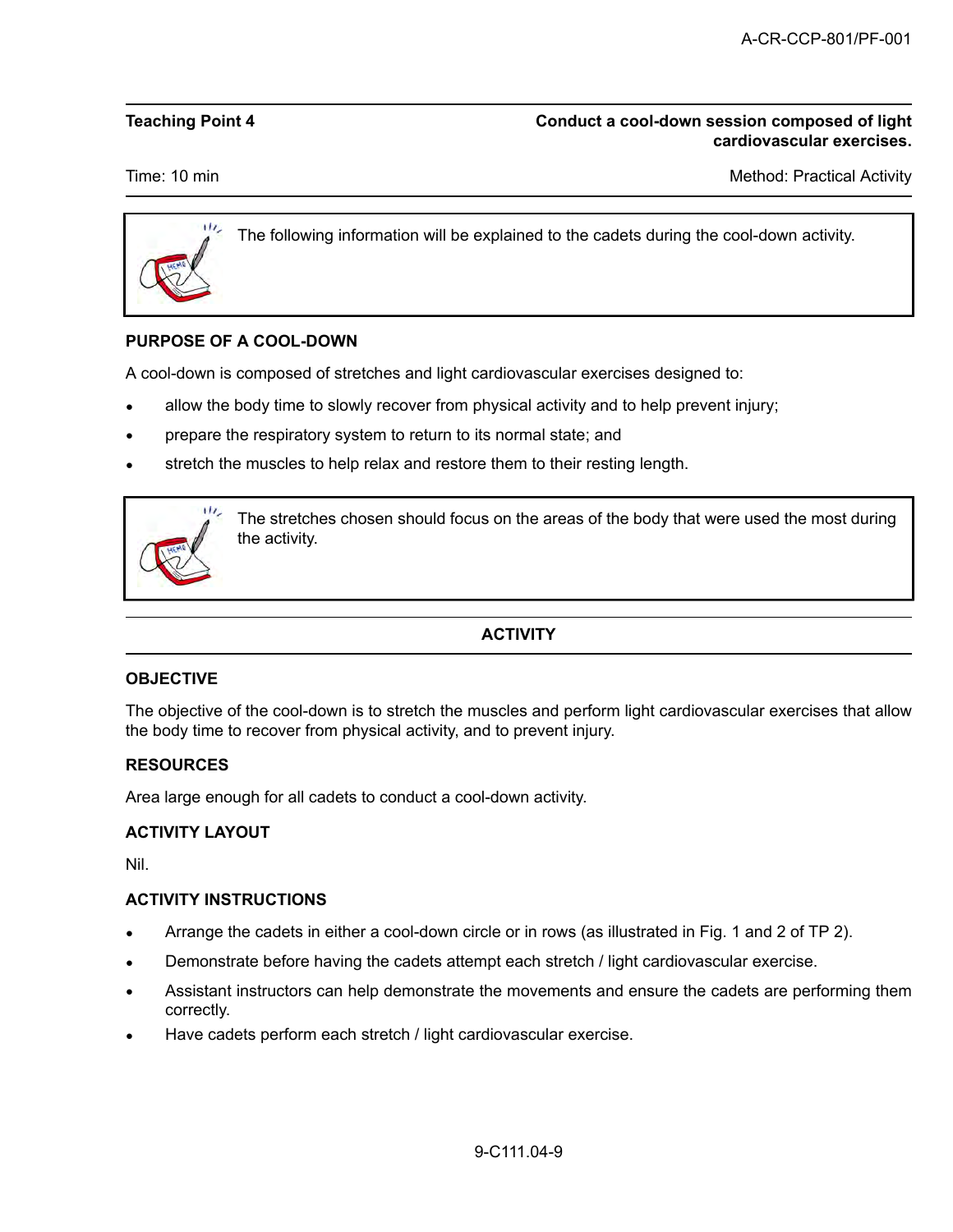

Sample stretches are located at EO C111.02 (Run Wind Sprints) Attachment A.

# **SAFETY**

- Ensure there are at least two arm lengths between the cadets so they can move freely.
- Ensure the cadets perform the stretches and light cardiovascular exercises in a safe manner following the guidelines for stretching listed in TP 2.

# **CONFIRMATION OF TEACHING POINT 4**

The cadets' participation in the activity will serve as the confirmation of this TP.

 $117.$ 

**Teaching Point 5 Conduct a debriefing.**

Time: 10 min Method: Group Discussion Method: Group Discussion

The point of the group discussion is to allow the cadets to share what they have learned from their experience.



# **TIPS FOR ANSWERING / FACILITATING DISCUSSION:**

- Establish ground rules for discussion, eg, everyone should listen respectfully; don't interrupt; only one person speaks at a time; no one's ideas should be made fun of; you can disagree with ideas but not with the person; try to understand others as much as you hope they understand you; etc.
- Sit the group in a circle, making sure all cadets can be seen by everyone else.
- Ask questions that will provoke thought; in other words avoid questions with yes or no answers.
- Manage time by ensuring the cadets stay on topic.
- Listen and respond in a way that indicates you have heard and understood the cadet. This can be done by paraphrasing their ideas.
- Give the cadets time to respond to your questions.
- Ensure every cadet has an opportunity to participate. One option is to go around the group and have each cadet answer the question with a short answer. Cadets must also have the option to pass if they wish.
- Additional questions should be prepared ahead of time.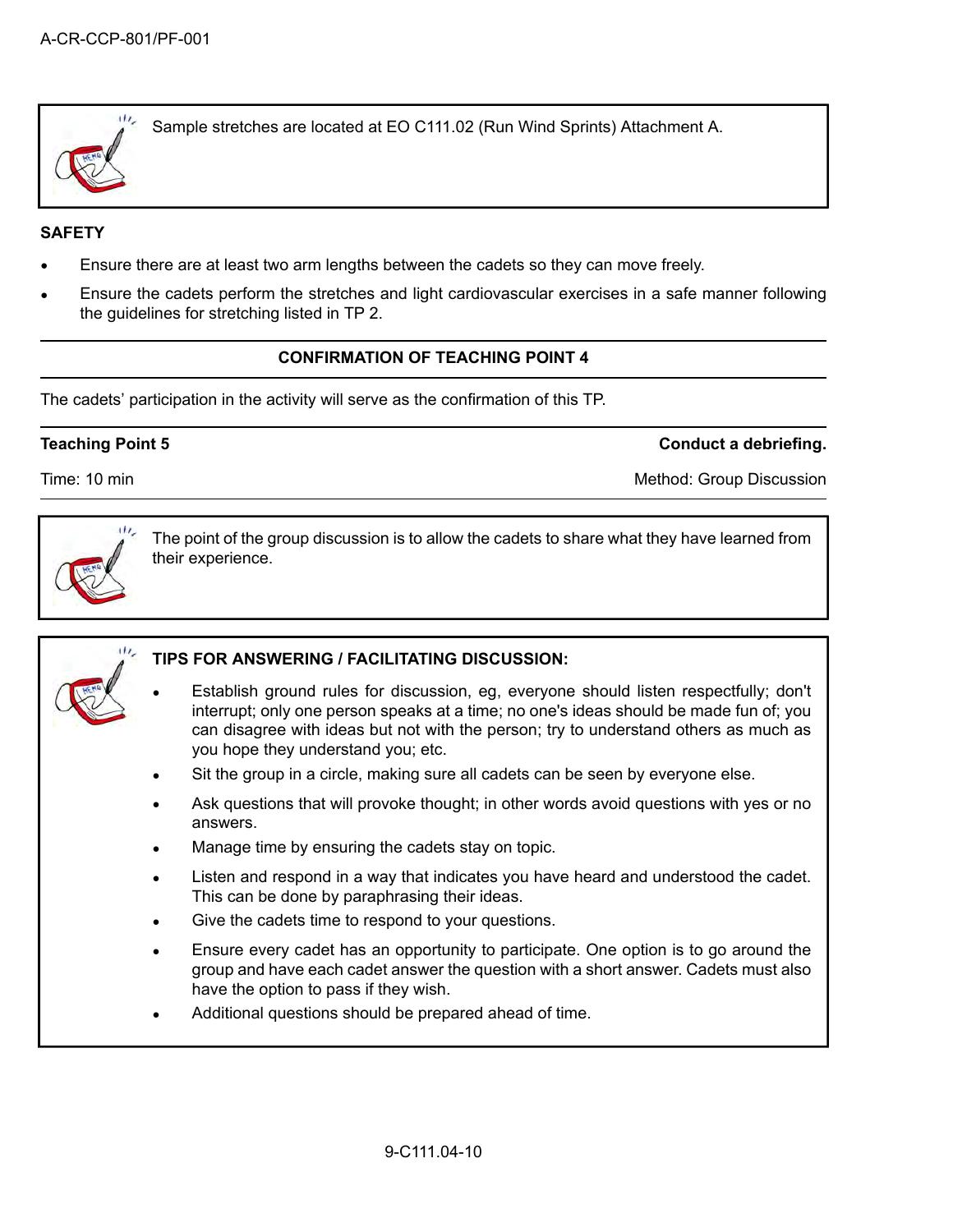### **SUGGESTED QUESTIONS**:

- Q1. What did you enjoy the most about the activity?
- Q2. What challenges did you encounter while participating in the activity?
- Q3. What have you learned about yourself by participating in the activity? About your marksmanship skills? About your physical fitness ability?

#### **CONFIRMATION OF TEACHING POINT 5**

The cadets' participation in the activity will serve as the confirmation of this TP.

# **END OF LESSON CONFIRMATION**

The cadets' participation in a recreational summer biathlon activity will serve as the confirmation of this lesson.

## **CONCLUSION**

#### **HOMEWORK / READING / PRACTICE**

Nil.

#### **METHOD OF EVALUATION**

Nil.

#### **CLOSING STATEMENT**

Recreational summer biathlon is an activity that requires personal discipline, develops marksmanship skills, and promotes physical fitness. Competitive biathlon opportunities are available at the local, regional, and national level.

#### **INSTRUCTOR NOTES / REMARKS**

Results should be posted for cadets to review. PO 111 is a complementary training activity. It is designed to provide an opportunity for the cadets to participate in a recreational summer biathlon activity.

EO C111.01 (Participate in a Biathlon Briefing), EO C111.02 (Run Wind Sprints), EO C111.03 (Simulate Firing the Cadet Air Rifle Following Physical Activity) shall be taught prior to instructing this lesson.

The start and finish should be located in the same area, close to the firing point

### **REFERENCES**

A0-027 A-CR-CCP-177/PT-001 D Cdts 3. (2001). *Canadian cadet movement*: cadet *marksmanship program reference manual*. Ottawa, ON: Department of National Defence.

A0-032 Cadets Canada. (2002). *Biathlon competition rules and IBU / cadet disciplinary rules*. Ottawa, ON: Department of National Defence.

A0-036 Cadets Canada. (n.d.). *Canadian cadet movement: Biathlon championship series*. Ottawa, ON: Department of National Defence.

C0-002 ISBN 0-88962-630-8 LeBlanc, J. & Dickson, L. (1997). *Straight talk about children and sport: Advice for parents, coaches, and teachers*. Oakville, ON and Buffalo, NY: Mosaic Press.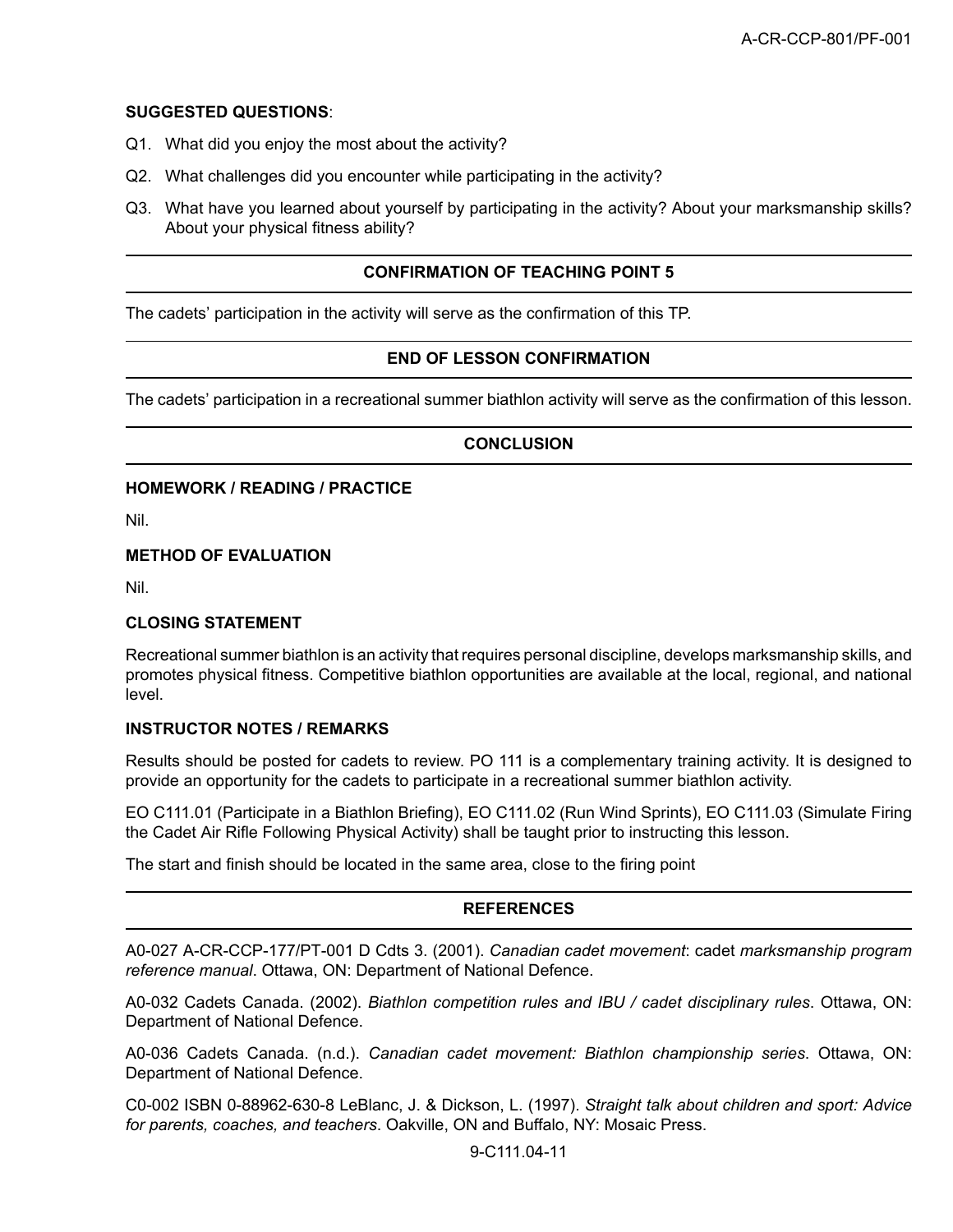C0-057 Martha Jefferson Hospital. (2001). *Warm-ups*. Retrieved October 26, 2006, from http:// www.marthajefferson.org/warmup.php

C0-058 Webb Physiotherapists Inc. (n.d.). *Running exercises*. Retrieved October 26, 2006, from http:// www.physionline.co.za/conditions/article.asp?id=46

C0-059 Webb Physiotherapists Inc. (n.d.). *Exercise programme for squash, tennis, softball, handball*. Retrieved October 25, 2006, from http://www.physionline.co.za/conditions/article.asp?id=49

C0-060 Impacto Protective Products Inc. (1998). *Exercises*. Retrieved October 25, 2006, from http:// www.2protect.com/work3b.htm

C0-061 City of Saskatoon, Community Services Department. (2006). *Stretch your limits: A smart guide to stretching for fitness*. Retrieved October 26, 2006, from http://www.in-motion.ca/walkingworkout/plan/flexibility/

C0-089 ISBN 0-936070-22-6 Anderson, B. (2000). *Stretching: 20th anniversary* (Rev. ed.). Bolinas, CA: Shelter Publications, Inc.

C0-154 Hansen, B. (1999). *Moving on the spot: Fun and physical activity: A collection of 5 minute stretch and movement sessions*. Retrieved October 26, 2006, from http://lin.ca/resource/html/dn3.htm#l1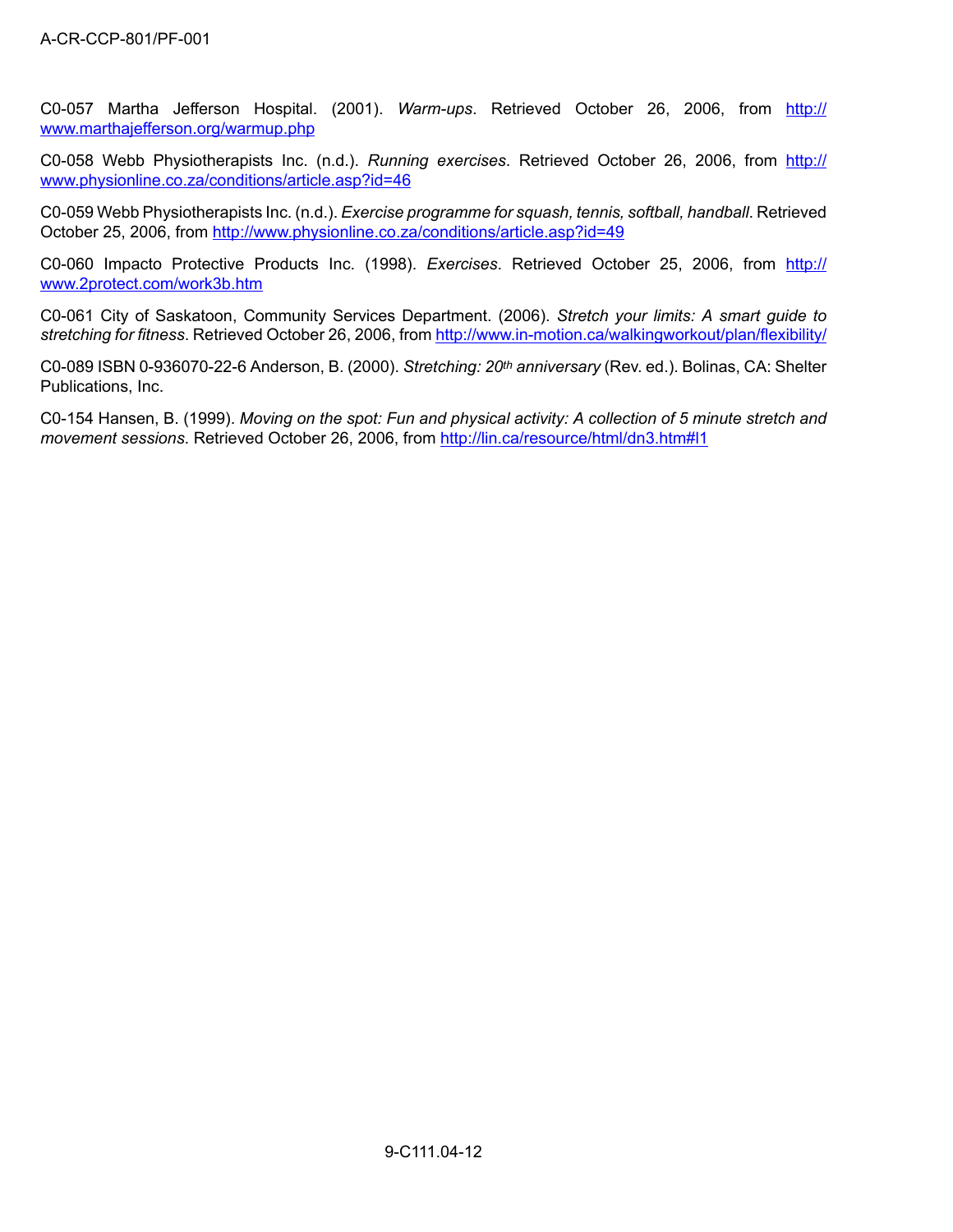# **GUIDELINES TO CONDUCT A RECREATIONAL SUMMER BIATHLON ACTIVITY**

#### **OBJECTIVES**

The objectives of the recreational summer biathlon activity are:

- to practice and improve marksmanship skills;
- to improve the level of physical fitness; and
- to introduce cadets to the sport of summer biathlon.

### **COMPOSITION**

Each Proficiency Level One cadet will enter as an individual.

#### **FACILITIES**

The facilities required to conduct a recreational summer biathlon activity are:

- a route, on level terrain, of approximately 250–500 m with the start and finish lines located close to the range. The route should be wide enough to accommodate a maximum of 10 cadets running at one time. When roads are to be crossed, they must be clearly marked and a central crossing point established with traffic control provided, and
- an air rifle range constructed IAW Part 1, Section 8 of A-CR-CCP-177/PT-001, with a minimum of one firing lane per cadet per group.

#### **STAFFING**

Numerous staff are required to conduct a recreational summer biathlon activity. These appointments may be filled by squadron staff, and shall include:

- **Technical Delegate (TD).** Responsible for the overall conduct of the competition, including issuing penalties, and interpreting the rules.
- **Range Safety Officer (RSO).** Responsible for the overall conduct of the activities on the range.
- **Assistant RSO.** Responsible for targets, issuing ammunition, and assisting the RSO, as required.
- **Lane Scorekeeper.** Responsible for scoring targets and recording results on the range recording sheet (located at Attachment B).
- **Chief of Statistics.**Responsible for compiling all the event data (eg, range results, start / finish time, and any penalties assessed).
- **Runner.**Responsible for collecting the scoring sheets and delivering them to the chief of statistics.
- **Start and Finish Line Chief.** Responsible for starting the run and recording the finish times on the score sheet (located at Attachment B).
- **Course Control.** Responsible for recording each time the cadet runs a loop on the course control sheet (located at Attachment B).
- First Aider. Responsible for dealing with any injuries that may occur during the competition.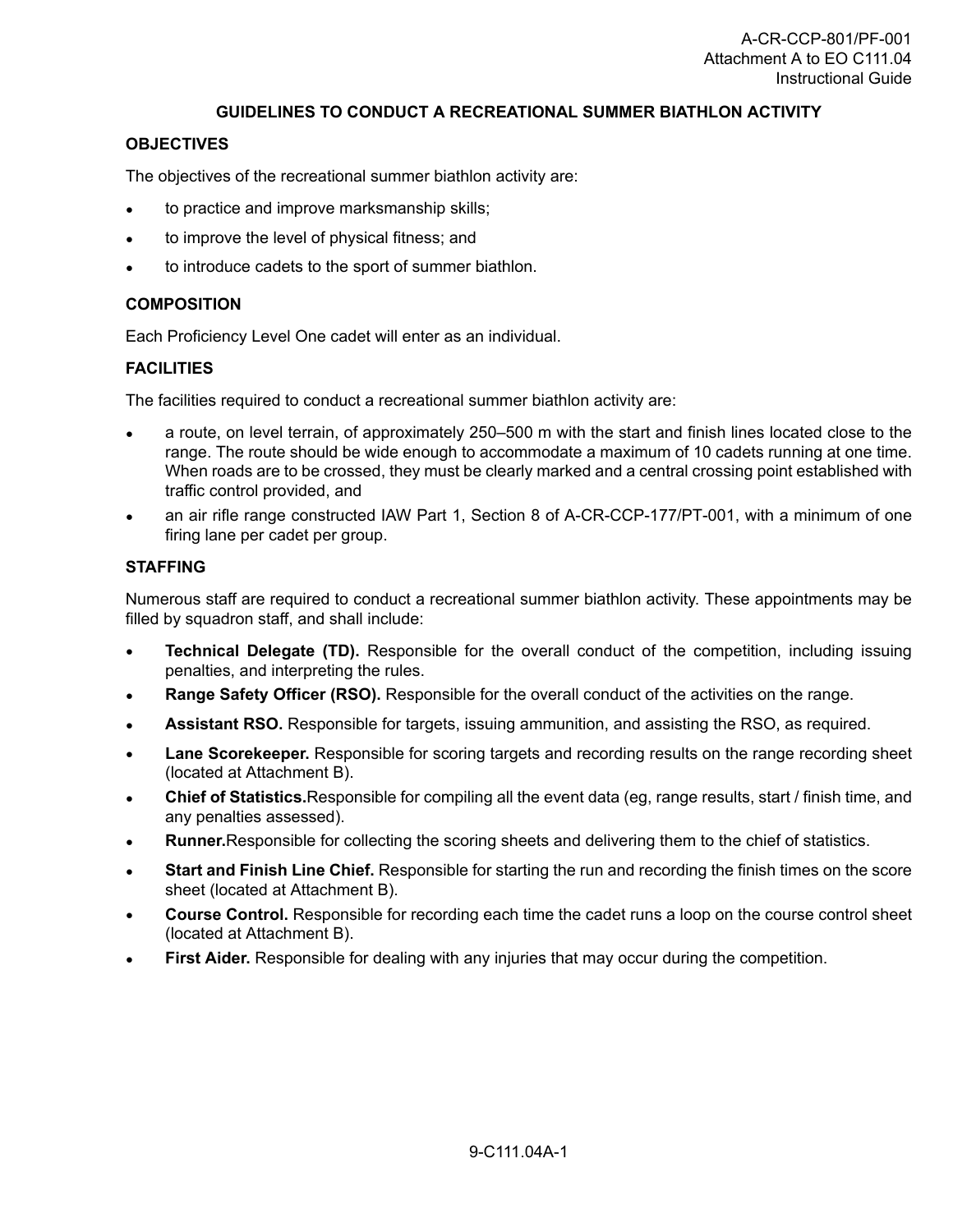### **FORMAT**

#### **Team Captain's Meeting**

All cadets will attend the team captain's meeting. This meeting includes all the essential information required by the cadets to participate in the recreational summer biathlon activity. The cadets are given:

- start times,
- range lane assignments,
- weather updates, and
- introductions of the competition staff.

# **The Running Loop**

Each cadet will run three separate loops of 250–500 m. Each running loop will consist of:

- assembling for an individual start (cadets will begin at 10-second intervals for the first loop); and
- crossing the finish line.

#### **The Range**

Each cadet will fire five to eight pellets in an effort to activate all five targets on the BART. After each bout of firing, the appropriate lane scorer will record the cadet's results and reset the BART.

#### **SEQUENCE**

This recreational summer biathlon activity will be conducted in the following sequence:

- 1. running a loop of 250–500 m;
- 2. firing five to eight pellets at the BART;
- 3. running a loop of 250–500 m;
- 4. firing five to eight pellets at the BART;
- 5. running a third loop of 250–500 m; and
- 6. crossing the finish line.

### **EQUIPMENT**

Based on 20 cadets per group, the equipment required to conduct the recreational summer biathlon activity shall include, but is not limited to the following:

- Cadet air rifles (5),
- Marksmanship mats (10),
- .177 air rifle pellets (a minimum of 700 pellets),
- Stop watches (5),
- BART and target frame (5),
- Safety glasses / goggles (8),
- Pens / pencils,
- Notice board,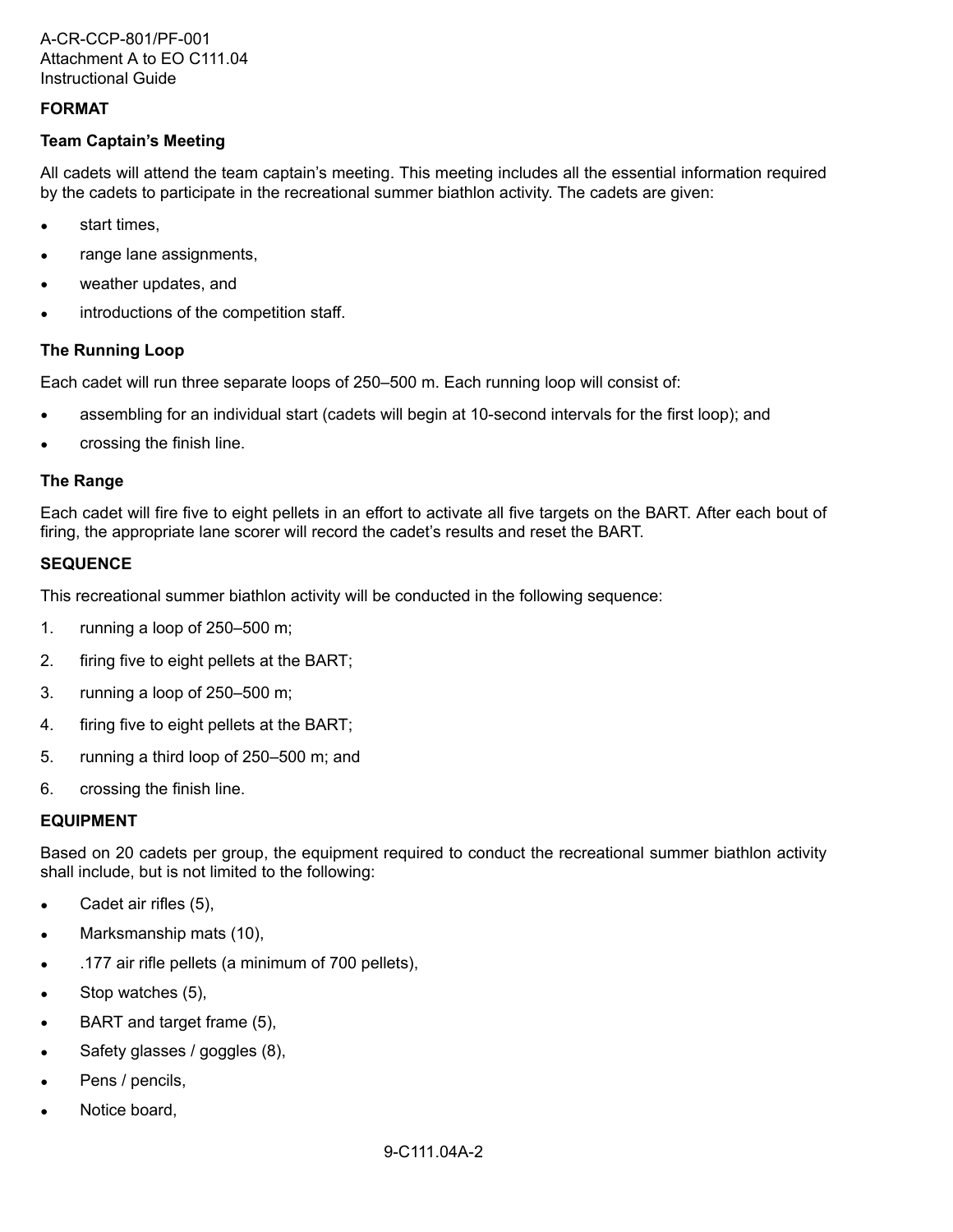- Biathlon score sheets located at Attachment B,
- Course control sheets located at Attachment B, and
- Range recording sheets located at Attachment B.

# **DRESS**

Appropriate clothing according to the weather forecast.

# **RULES AND REGULATIONS**

- Cadets must use the same firing lane for the duration of the activity.
- The run must be completed in the proper sequence and on the marked route.
- Rifles must be placed on the firing point by the range staff and will remain there for the duration of the activity.
- All firing will be done in the prone position.
- The rifle must be made safe upon completion of firing.
- An inoperable rifle will be replaced by the range staff, the target will be reset, and the cadet will fire five to eight shots with the new rifle.
- Safety infractions will result in time penalties.
- Missed targets will result in time penalties.

# **SCORING**

Scoring will be completed as follows:

- **Time.** The cadet's final time is the time from the start to finish, plus any issued penalties.
- **Firing.** For each bout of firing, the number of missed targets will be recorded on the range recording sheet by the lane scorekeeper (located at Attachment B). For each missed target, a one-minute penalty will be added to the cadet's total time.

### **PENALTIES**

Penalties will be added to the individual's time, to include:

- Each violation of the principles of fair play or good sportsmanship will result in a one-minute penalty, to include:
	- not giving way in an area of congestion;
	- pushing or shoving;
	- using profanity; and
	- interfering with other competitors.
- Each missed target will result in a one-minute penalty.
- A one-minute penalty will be issued for each safety infraction, to include:
	- not keeping control of the cadet air rifle;
	- moving forward of the firing point; and
	- intentionally firing rounds at objects other than the BART.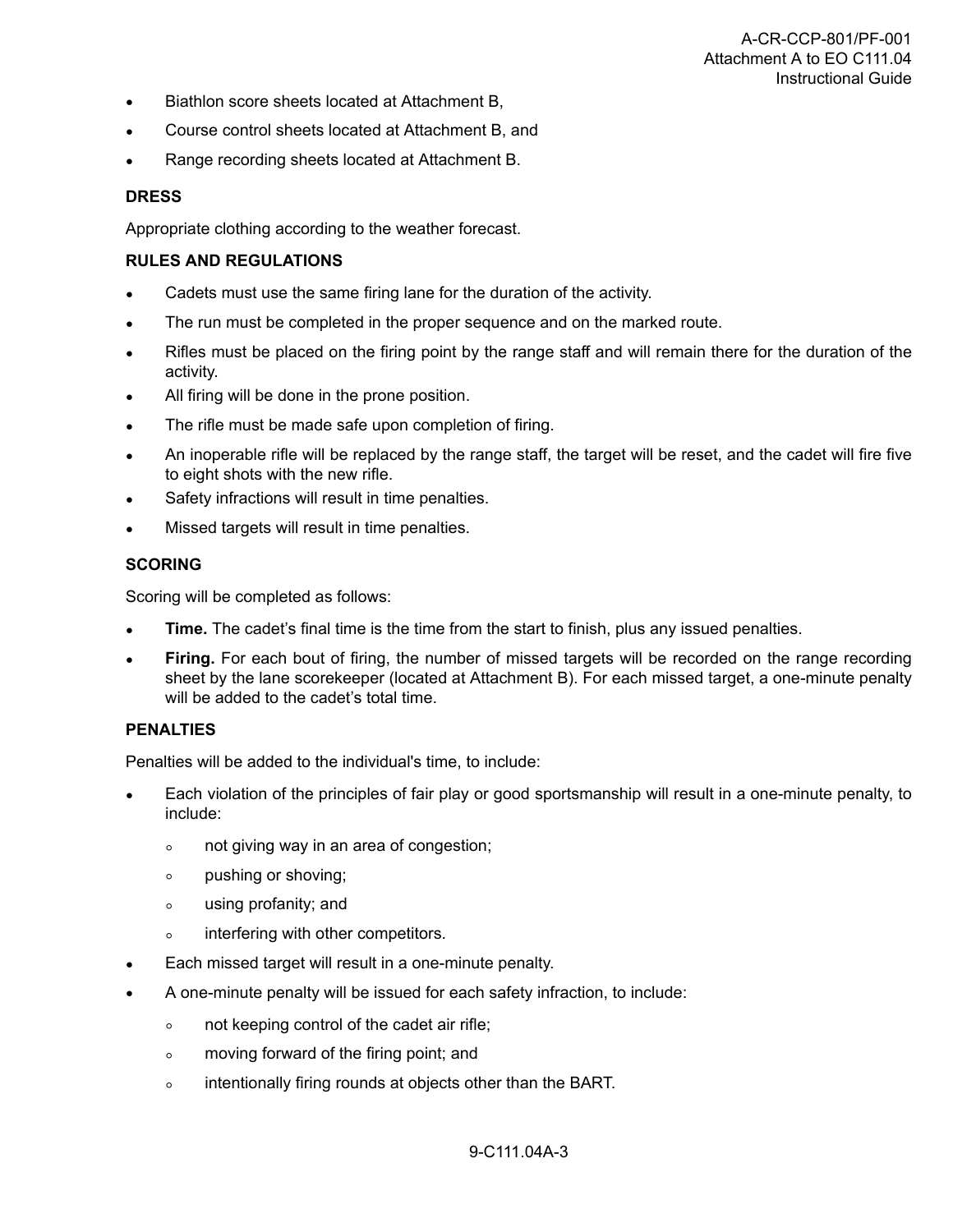# **OUT OF BOUNDS AREA**

Out of bounds areas are clearly identified prior to the start of the recreational summer biathlon activity.

# **NOTES**

- Course control staff will record each time a cadet runs through a loop. See course control sheet located at Attachment B.
- The start and finish line chief will keep records for each cadet. When the sheet is full or nearly full the runner will take the sheet to the chief of statistics. See score sheet located at Attachment B.
- Bibs may be used to identify cadets, if available.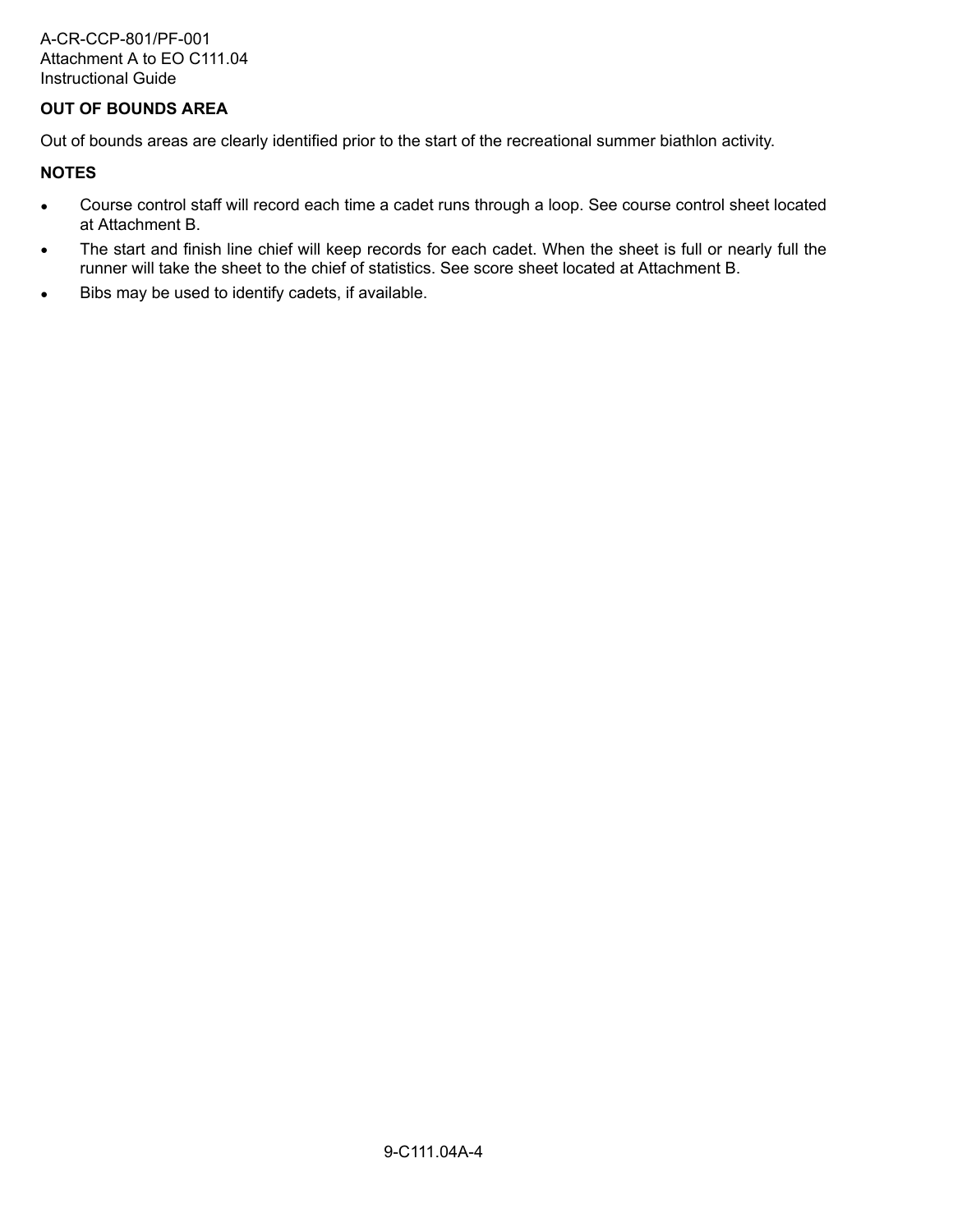# **COURSE CONTROL SHEET**

| <b>Cadet Name</b> | <b>Loop 1</b><br>Verification | Loop 2<br>Verification | Loop 3<br>Verification |
|-------------------|-------------------------------|------------------------|------------------------|
|                   |                               |                        |                        |
|                   |                               |                        |                        |
|                   |                               |                        |                        |
|                   |                               |                        |                        |
|                   |                               |                        |                        |
|                   |                               |                        |                        |
|                   |                               |                        |                        |
|                   |                               |                        |                        |
|                   |                               |                        |                        |
|                   |                               |                        |                        |
|                   |                               |                        |                        |
|                   |                               |                        |                        |
|                   |                               |                        |                        |
|                   |                               |                        |                        |
|                   |                               |                        |                        |
|                   |                               |                        |                        |
|                   |                               |                        |                        |
|                   |                               |                        |                        |
|                   |                               |                        |                        |
|                   |                               |                        |                        |

*Note. Created by D Cdts 3, 2006, Ottawa, ON: Department of National Defence.*

Figure B-1 Course Control Sheet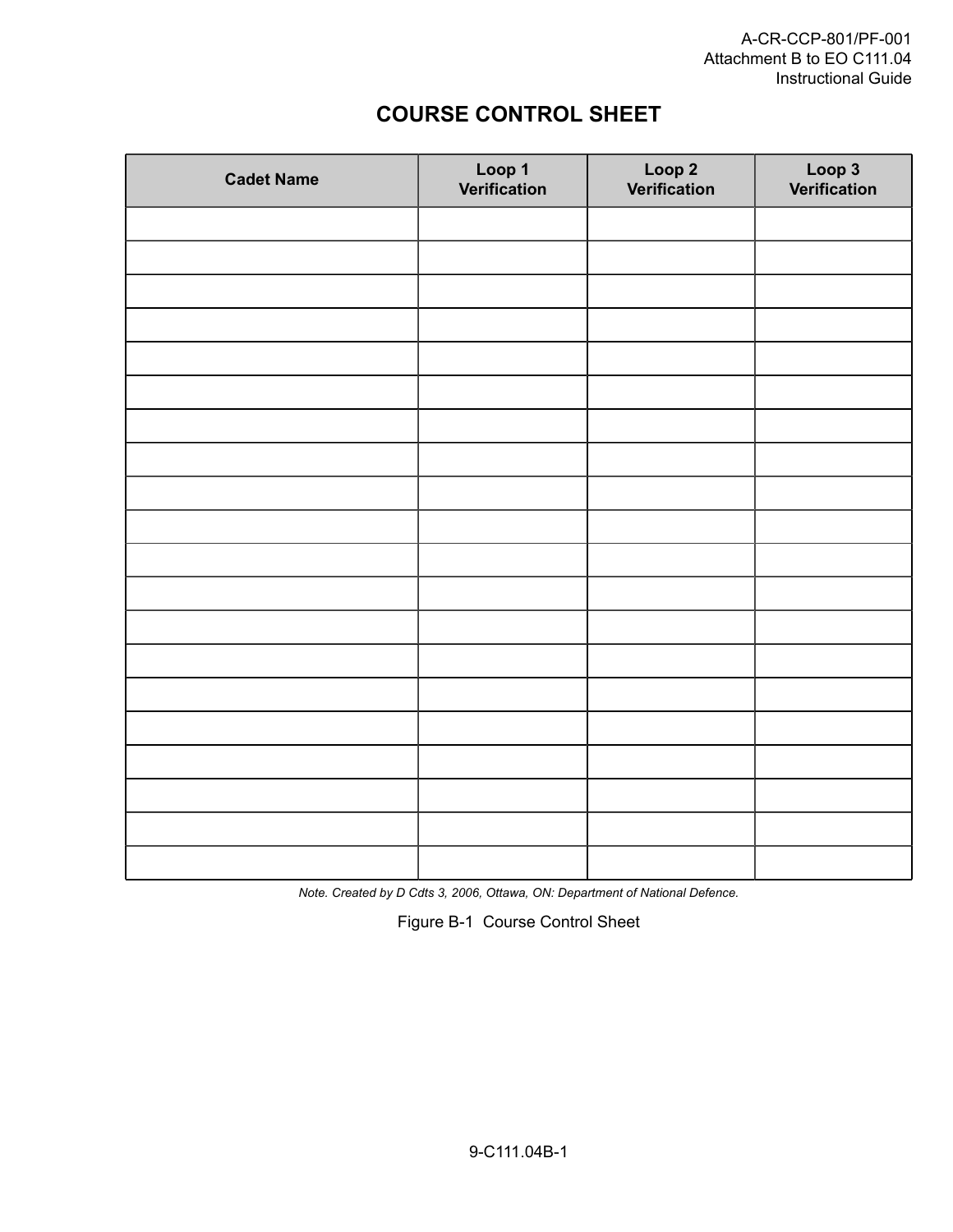# **SCORE SHEET**

| <b>Cadet Name</b> | <b>Start</b><br><b>Time</b> | Loop<br>One | Loop<br>Two | Loop<br><b>Three</b> | End<br><b>Time</b> | Run / Safety<br><b>Penalties</b> | <b>Firing</b><br><b>Penalties</b> | <b>Total</b><br><b>Time</b> |
|-------------------|-----------------------------|-------------|-------------|----------------------|--------------------|----------------------------------|-----------------------------------|-----------------------------|
|                   |                             |             |             |                      |                    |                                  |                                   |                             |
|                   |                             |             |             |                      |                    |                                  |                                   |                             |
|                   |                             |             |             |                      |                    |                                  |                                   |                             |
|                   |                             |             |             |                      |                    |                                  |                                   |                             |
|                   |                             |             |             |                      |                    |                                  |                                   |                             |
|                   |                             |             |             |                      |                    |                                  |                                   |                             |
|                   |                             |             |             |                      |                    |                                  |                                   |                             |
|                   |                             |             |             |                      |                    |                                  |                                   |                             |
|                   |                             |             |             |                      |                    |                                  |                                   |                             |
|                   |                             |             |             |                      |                    |                                  |                                   |                             |

# **NOTE**:

The start and finish line chief is responsible for recording the run times and presenting the score sheet(s) to the scorekeeper.